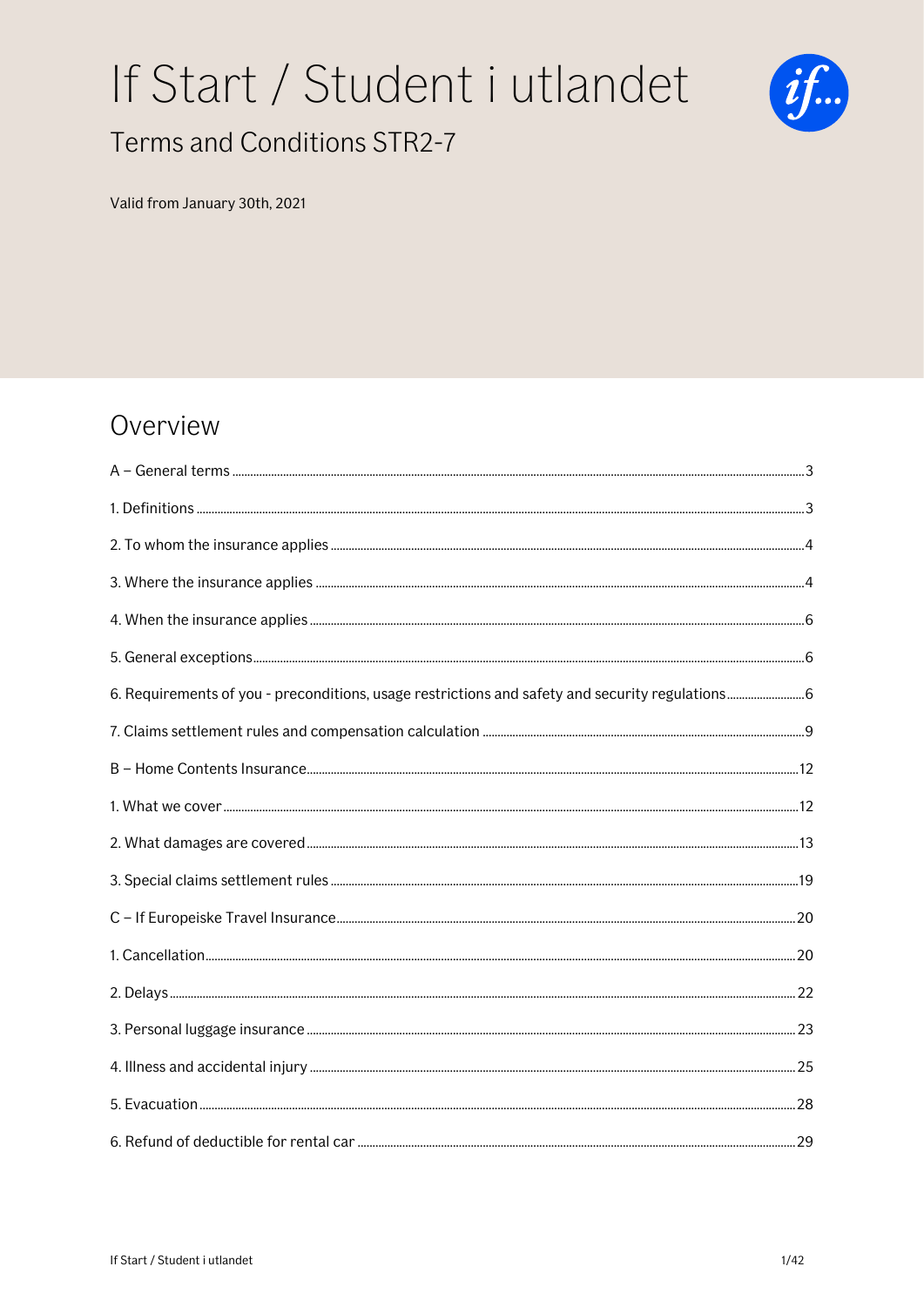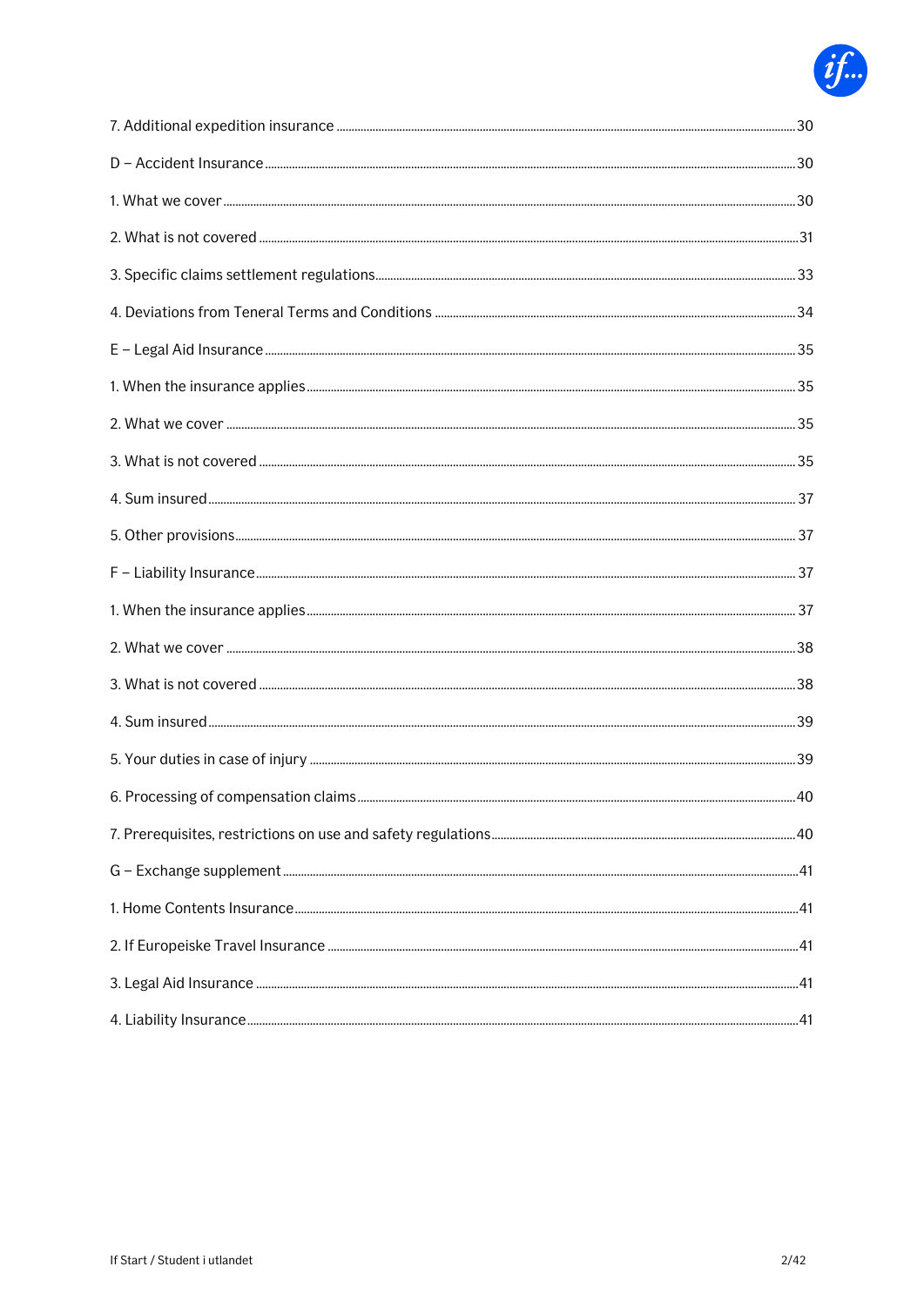

Please note: This is a translation from Norwegian of "If Start / Student i utlandet (STR2-7)". In case of discrepancy, the Norwegian wording prevails.

In addition to the Terms and Conditions, the following applies:

- The Certificate of Insurance and its stated specifications
- General Terms and Conditions.
- The Insurance Agreements Act of June 16, 1989 (FAL) to the extent that it does not deviate from the Terms and Conditions
- Act of June 10, 1988 on Insurance Activity (Act on Insurance Activity).

The Certificate of Insurance and its stated specifications have seniority over the Terms and Conditions.

## <span id="page-2-0"></span>A – General terms

These terms and conditions applies to the insurances "If Start" and "Student abroad". The Certificate of Insurance states which insurance you have, whether you have the Standard or the Super coverage, and whether you have any additional coverages.

## <span id="page-2-1"></span>1. Definitions

| 1.1 Sum insured                  | The agreed-on amount for the insurance, stated in the Certificate of Insurance.                                                                                                                                                                                                                                                                                              |
|----------------------------------|------------------------------------------------------------------------------------------------------------------------------------------------------------------------------------------------------------------------------------------------------------------------------------------------------------------------------------------------------------------------------|
| 1.2 Close family                 | Spouse, cohabitant partner, children, grandchildren, great-grandchildren, parents,<br>grandparents, great-grandparents, siblings, siblings-in-law, parents-in-law, daughters-<br>in-law, and sons-in-law.                                                                                                                                                                    |
| 1.3 Cohabitant partner           | The person who lives together with you in a relationship equivalent to that of wedlock,<br>and who is registered as living at the same address in the Norwegian National<br>Population Register.                                                                                                                                                                             |
| 1.4 Sole travelling<br>companion | The person who is stated as being your sole travel companion and who you intends to<br>travel with during the entirety of the trip.                                                                                                                                                                                                                                          |
| 1.5 Excess costs                 | Expenses incurred as a result of the insured event taking place.                                                                                                                                                                                                                                                                                                             |
| 1.6 Checked luggage              | Personal property that you, against receipt, have entrusted to an<br>airline/boat/train/bus company for transport while you travel together with the<br>vehicle.                                                                                                                                                                                                             |
| 1.7 Treatment costs              | Treatment costs are expenses incurred for treatment and travel as a result of<br>accidental injuries.                                                                                                                                                                                                                                                                        |
| 1.8 Medical disability           | Medical disability means a physical, permanent reduction in function that, from<br>experience, a specific injury cause.                                                                                                                                                                                                                                                      |
|                                  | The degree of disability will be determined on the basis of the disability tables issued<br>on 21 April 1997 by the Ministry of Health and Social Affairs in Regulations no. 373,<br>part 1 Section 2, parts 2 and 3. The degree of disability shall be established without<br>regard to profession, impaired ability to perform paid work, leisure interests or<br>similar. |
| 1.9 Accidental injury            | Accidental injury is defined as a physical injury to a person caused by sudden and                                                                                                                                                                                                                                                                                           |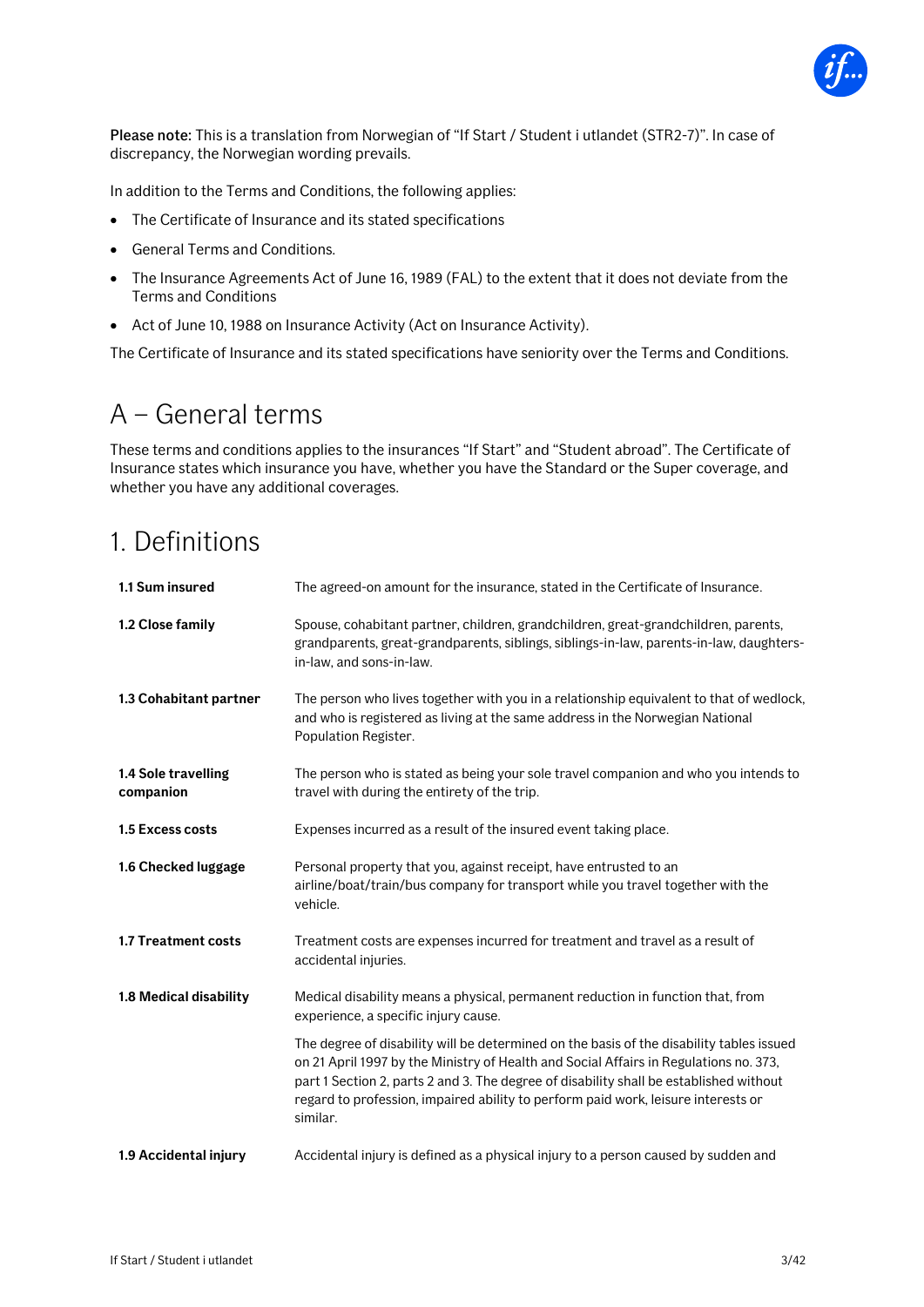

## <span id="page-3-0"></span>2. To whom the insurance applies

The insurance applies to the person named in the Certificate of Insurance, hereby referred to as you. It is a precondition for the validity of the insurance that you have a permanent residential address in Norway, registered in the Norwegian National Population Register, and is a member of the Norwegian National Insurance Scheme.

## 2.1. Additional terms for Content Insurance

The insurance does not apply to registered rights in the insured contents and movables. FAL section 7-1 subsection 3 is deviated from.

The insurance applies to an owner of an object other than you, but only if you have undertaken an insurance obligation in writing or have undertaken in writing to bear the risk of the object.

The insurance will terminate upon change of ownership. Nevertheless, the insurance, which was in force at the time of takeover, is valid for 14 days for the benefit of the new owner, but not if the new owner has taken out insurance.

## <span id="page-3-1"></span>3. Where the insurance applies

### 3.1. Home Contents Insurance

The insurance covers home contents at your permanent residential address, stated as the place of study in the Certificate of Insurance, hereby referred to as your residence.

For the insurance "If Start" it is a prerequisite that your home is in the Nordic region.

For the insurance "Student i utlandet" (Student Abroad) it is a prerequisite that your home is in the country of study stated in the Certificate of Insurance.

The insurance is valid in the Nordic region, and in the country of study if it is stated in your insurance certificate,

- for items, cash and securities that are temporarily outside your residence for up to 2 years
- for items for sale
- for a new residence after moving
- for items that are permanently stored in another building, up to NOK 40,000.

The following are only covered your residence:

- Pleasure boat with parts and accessories.
- Loose parts for private motor vehicles.
- Trailer for car or van.
- Detached swimming pool / bathing facility
- Work equipment and goods in building.

Natural damage Insurance is only valid in Norway.

If it is stated in the Certificate of Insurance that you have the supplementary insurance «Utvekslingstillegg», section 1 in chapter G applies in addition.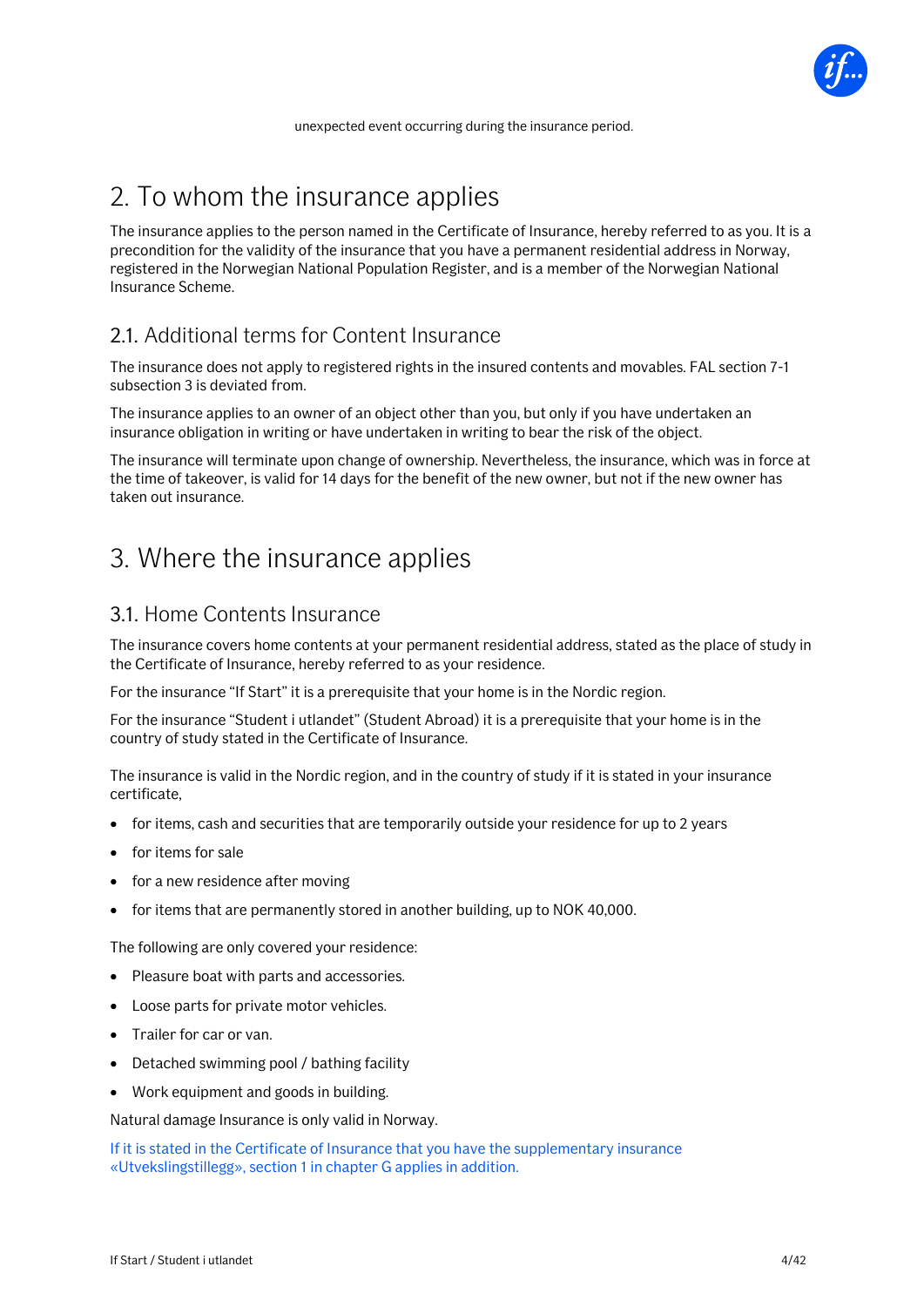

## 3.2. If Europeiske Travel Insurance

#### The insurance is valid on travels worldwide.

If it is stated in the Certificate of Insurance that you have the supplementary insurance «Utvekslingstillegg», section 2 in chapter G applies in addition.

#### **Where the insurance does not apply**

The Travel insurance does not apply when residing

- at your residential address
- at an education establishment / place of study during classroom hours
- at a workplace during working hours

In addition, the insurance does not cover personal belongings stored at the above mentioned locations while you travel.

The insurance is not valid on trips to areas which the Norwegian Ministry of Foreign Affairs officially

- advises against travelling to and residing in
- advises against travelling to and residing in when not strictly necessary

The insurance will be invalid for the entire trip even if the travel advice is revoked after departure.

The insurance is not valid on expeditions, i.e., risky trips to areas with poor infrastructure, without nearby hospitals, or to areas where finding transport or health personnel is difficult.

Examples of expeditions are

- trips to the Arctic, Antarctica, Siberia, Amazons, Himalayas, Andes, and to Northern Canada.
- skiing in Greenland, cycling through the Sahara or climbing the Alps.
- trips to mountains above 5 000 meters.

You can purchase additional coverage that includes expeditions. See chapter C section 8.

### 3.3. Accident Insurance

The Accident Insurance applies worldwide.

#### 3.4. Legal Aid Insurance

The Legal Aid Insurance applies in the Nordic countries, and in the country of study if it is stated in your Certificate of Insurance, and for disputes arising during a trip outside the Nordic countries / study country within the number of travel days the travel insurance covers.

If it is stated in the Certificate of Insurance that you have the supplementary insurance «Utvekslingstillegg», section 3 in chapter G applies in addition.

## 3.5. Liability Insurance

The Liability Insurance applies to damage, as described in section F.1, which occurs in the Nordic countries, and in the country of study if it is stated in your Certificate of Insurance, or on travel outside the Nordic countries / study country within the number of travel days the travel insurance covers, and for which you are legally liable under applicable law in each country.

If it is stated in the Certificate of Insurance that you have the supplementary insurance «Utvekslingstillegg», section 4 in chapter G applies in addition.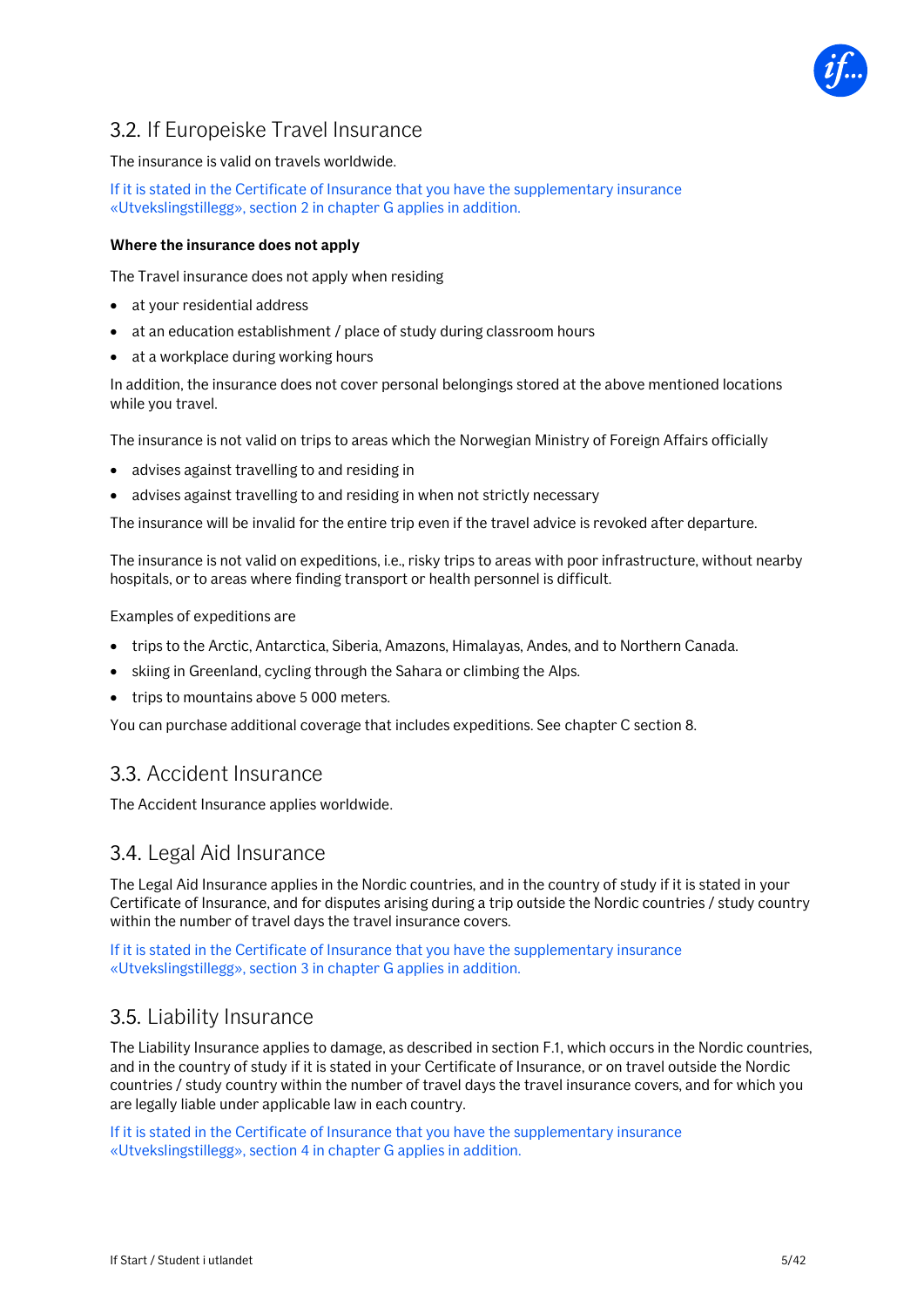

## <span id="page-5-0"></span>4. When the insurance applies

The insurance is valid for claims that incur within the insurance period.

## 4.1. Additional terms for Travel Insurance

The insurance is valid while travelling and is limited to a specified number of days per trip. The number of included days of travel is stated in the Certificate of Insurance.

A trip starts when you leave the residential address at which the insurance policy is registered, stated as the place of study in the Certificate of Insurance, or your residential address in Norway, registered in the Norwegian National Population Register, and ends when you have returned to the same address.

The cancellation insurance is valid starting when you pay for your trip and lasts until you leave your residential address at which the insurance policy is registered, stated as the place of study in the Certificate of Insurance, or your residential address in Norway, registered in the Norwegian National Population Register, on the departure date.

Coverage for study interruptions due to illness / accidental injury applies from the time the study fee / semester fee is paid until the study / semester is completed.

If it is stated in the Certificate of Insurance that you have the supplementary insurance "Utvekslingstillegg", section 2 in chapter G applies in addition.

## <span id="page-5-1"></span>5. General exceptions

Other exceptions and limitations appear under the individual insurances in the following chapters.

## 5.1. Strike, lockout, and bankruptcy

The insurance does not cover losses, damages or expenses that are directly or indirectly related to a strike, lockout, or other form of labor dispute. Financial losses due to bankruptcy are also not covered.

## 5.2. Lost earnings

The insurance does not cover lost earnings - regardless of the reason.

## <span id="page-5-2"></span>6. Requirements of you - preconditions, usage restrictions and safety and security regulations

Compensation under the insurance policy is conditional on us being provided with correct information about the risk that is insured, that usage restrictions have not been violated and that the safety and security regulations have been complied with.

## 6.1. Correct information

The Certificate of Insurance states what information we have used as a basis for calculating the premium. It is therefore very important that it is checked that the information on which it is based is correct. If the information is incorrect, you are obliged to notify us immediately so that we can correct the insurance. The same applies if changes occur that make the information no longer correct.

If the information is of significant importance for the risk assessment or the failure to provide information for other reasons is serious, the compensation may lapse completely, and the insurance is terminated (FAL sections 4-2 and 4-3).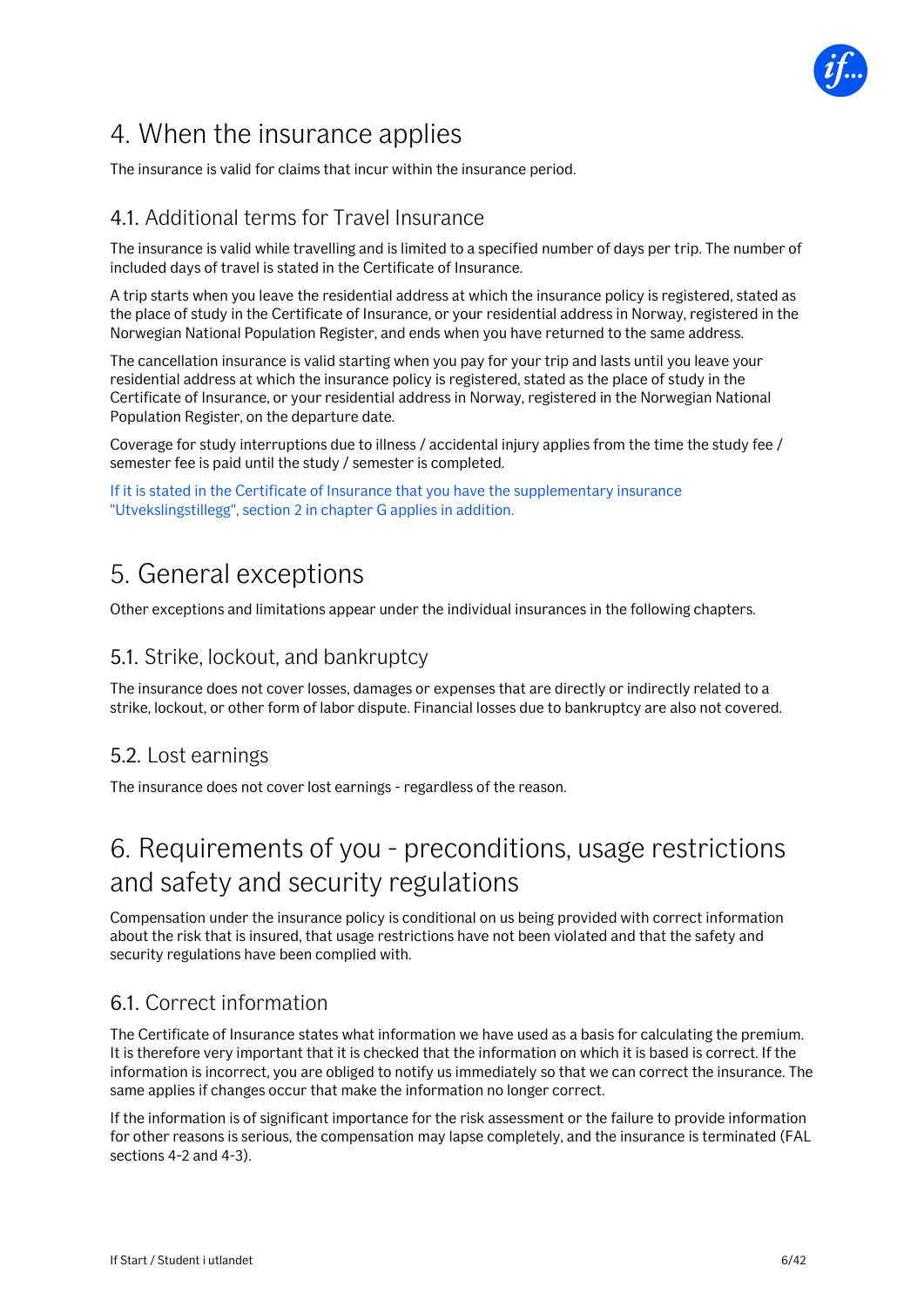

## 6.2. Limited liability due to a change in the risk

If the risk changes, and the information on which the premium calculation was based is no longer correct, our liability in the event of an injury may be reduced in whole or in part (FAL section 4-6).

### 6.2.1. Rental (special conditions related to homes with rental activities)

Our liability can be reduced or ceased if all or part of the home is rented out without it appearing on the Certificate of Insurance that this has been agreed with us. Holiday homes can be rented for up to one month per year without a special agreement with us. It is not considered a rental if the home is managed by a family in a straight ascending or descending line, up to two generations.

### 6.2.2. Evicted building

If the building has been vacated, only fire and natural damage will be compensated. The building is considered vacated when it is no longer used as a permanent residence.

## 6.3. Identification

If your right to compensation lapses in whole or in part as a result of your actions or omissions, this will also have the same effect in the event of similar actions or omissions committed by your spouse who lives with you, or from persons with whom you live in a permanent relationship (FAL section 4-11).

## 6.4. Safety and security regulations

Safety and security regulations are precautionary rules that are established to prevent and limit damage. If you have neglected to comply with the safety regulations, or ensure that they are complied with, the right to compensation may lapse in whole or in part. The safety regulations also apply to your spouse / cohabitant. Such a reservation may not be made to apply if no blame or merely slight blame can be ascribed to you, or if the insured event do not result from the failure to comply.

Although we may claim that a safety and security regulation has been violated, we may still be held partially liable. In the decision, emphasis shall be placed on the nature of the safety regulations that have been violated, the degree of guilt, the course of events, whether you were in self-inflicted intoxication and the circumstances in general (FAL sections 4-8 and 13-9).

### 6.4.1. Preventive measures against fire

The home must have smoke alarms and fire extinguishing equipment in accordance with the fire regulations.

#### 6.4.2. Preventive measures against water damage

To avoid damage, make sure that the building is adequately heated, or ensure that the piping system is drained. External water basins / other bathing facilities such as whirlpools, hot tubs and the like must be drained or kept sufficiently heated.

#### 6.4.3. Preventive measures against theft and vandalism

• You must keep close watch over the insured items. This includes an obligation to ensure that all belongings are brought along when leaving a location or store them in a proper manner as described in the point below.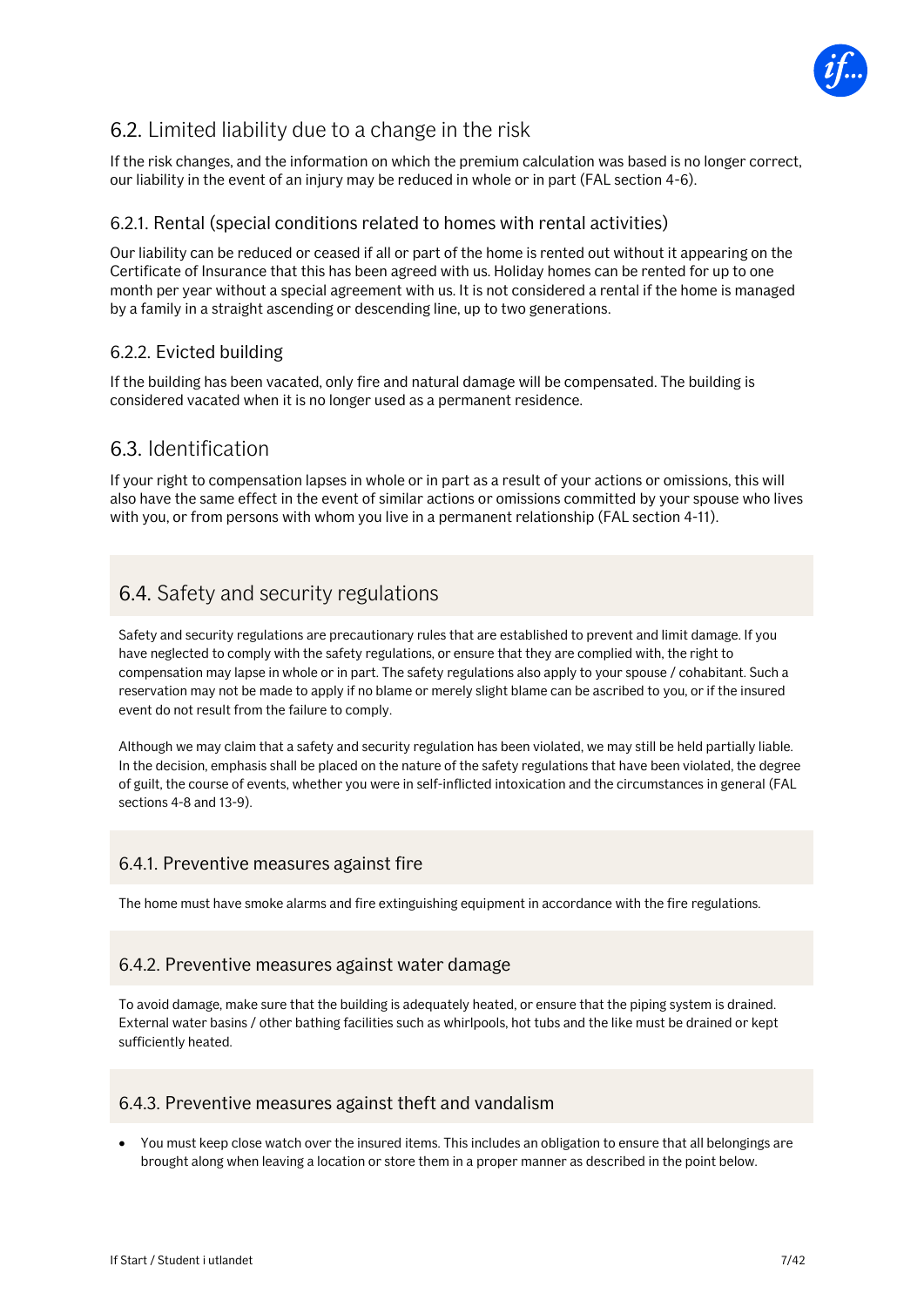

- Personal effects not carried by you must be stored in a proper manner. You must ensure that doors are locked, and that all keys/codes are kept inaccessible to intruders. Windows and other points of entry must be completely closed and locked with hasps, knobs, and the like.
- Wrist watches, jewelry and other items of precious metals, and other items particularly prone to theft shall not be stored in storage sheds in common basements or attics.
- Cash, passports, wrist watches, jewelry, pearls, precious stones, and precious metals are not to be left in or on motor vehicles, caravans, boats, or tents. While on travel such items are neither to be left in rooms that anyone other than you and your travel companions have access to.

The listed items must be stored under a lock or be similarly secured when they are in other places than those mentioned, which are not residential buildings.

- Bicycles/e-bicycles not in use must be locked. When a bicycle is left unattended, any mounted accessories easily removable, such as GPS, bicycle computers and watt meters, are to be removed.
- You must not send electronic or optic equipment, fragile items, perishable goods, medication, cash, passports, wrist watches, pearls, precious stones, or precious metals, as checked luggage.

#### With Super coverage, section 6.4.4. also applies:

#### 6.4.4. Preventive measures against ID theft

In the event of an identity theft incident, you are obliged to

- immediately notify banks, debit card issuers and other relevant parties
- report the matter to the police and give us the report confirmation
- report to us as soon as the identity theft is discovered
- to provide all available information and documents that may be relevant to the case
- to follow the advice and guidance given to avoid further damage

With Super coverage, and if your place of study is in the Nordic region, section 6.4.5. also applies:

#### 6.4.5. Duties when evicting a tenant

If rent has not been paid, the landlord must send a notice that eviction will be requested no later than 14 days after the first non-payment. The tenant must get 14 days to comply with the notice. If the request is not complied with, the landlord must submit a request for eviction to the Enforcement Officer, within one month after the notice has been sent, i.e., within 6 weeks after the original payment deadline. In the event of non-payment, we must also be notified within 6 weeks of the original payment deadline.

With Super coverage, and if your place of study is in Norway, section 6.4.6. also applies:

#### 6.4.6. Preventive and damage mitigation measures against pest infestations

You must comply with requirements for preventive measures or inspections, as agreed with Anticimex, in order to prevent or limit the pests' living conditions, access possibilities, routes of infection or spread possibilities.

### 6.5. Gross negligence and insured event caused intentionally

If you have intentionally caused the insured event, we are not responsible. If you have grossly negligently caused the insured event or increased the extent of the damage, our liability may be reduced or waived. In the decision, emphasis shall be placed on the degree of guilt, the course of the damage, whether you were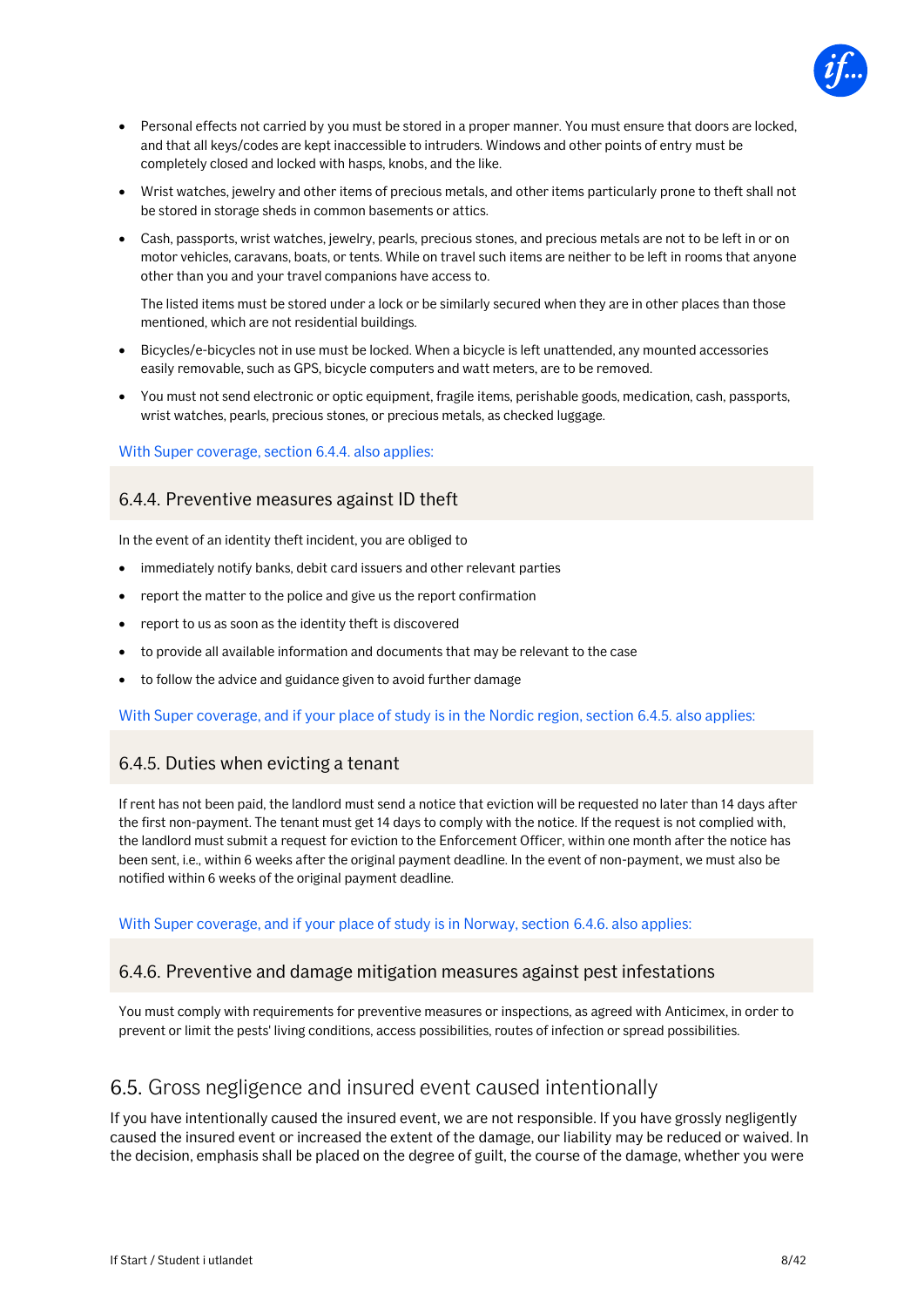

in self-inflicted intoxication, what effect the reduction or loss of liability will have for the person / persons entitled to the insurance or for other persons who are financially dependent on you, and the circumstances in general. We cannot invoke the rules if you could not understand the scope of your action due to age or state of mind (FAL sections 4-9, 13-8 and 13-9).

## 6.6. Damage mitigation

If there has been a loss / damage / expense, you must do what can reasonably be expected of you to avert or limit the extent of the damage and follow the orders we give to limit the extent of our liability (FAL sections 4-10, 13-11 and 13-12).

If damage / loss / expenses arise as a result of you intentionally or with gross negligence neglecting your duties or failing to comply with an order that you are obliged to comply with, our liability may be reduced or waived (FAL sections 4-10 and 13-12).

#### 6.6.1. Additional terms for If Europeiske Travel Insurance

In the event of illness or accidental injury while traveling, you must seek medical advice on the spot as soon as possible and follow their instructions for treatment.

You must contact us

- if the medical expenses are expected to exceed NOK 10,000
- in case of serious illness or accidental injury
- in the event of a need for a change of journey home, repatriation, summoning, repatriation, and accompaniment

Our alarm center will give you guidance and ensure that you receive treatment at a suitable treatment site. In many cases, we will also be able to guarantee payment to the hospital or doctor, so that you do not have to pay for the treatment yourself.

To ensure you receive adequate medical treatment, we reserve the right to move you to a suitable treatment site or transport you home to the Nordic countries for treatment.

## <span id="page-8-0"></span>7. Claims settlement rules and compensation calculation

If an injury is covered by several coverages under this insurance, we use the cover that gives you the highest compensation. Our maximum liability is limited to the payment you may get using the best insurance coverage.

Other rules for claims settlement and compensation calculation appear under the individual insurances in the following chapters.

## 7.1. Duty to report an insured event

An insured event must be reported to us without undue delay. We may require you to state your social and security number in the claim report. Failure to do so may have consequences for our liability if this is not done (FAL section 4-10). According to FAL sections 8-5 and 18-5, the right to compensation is lost completely if the insured event has not been reported to us within one year.

## 7.2. Obligation to provide documentation

If there has been a loss or damage, you have the burden of proving that the insured event has occurred. You also have the burden of proving that the insured event has resulted in expenses / additional expenses in accordance with the applicable terms.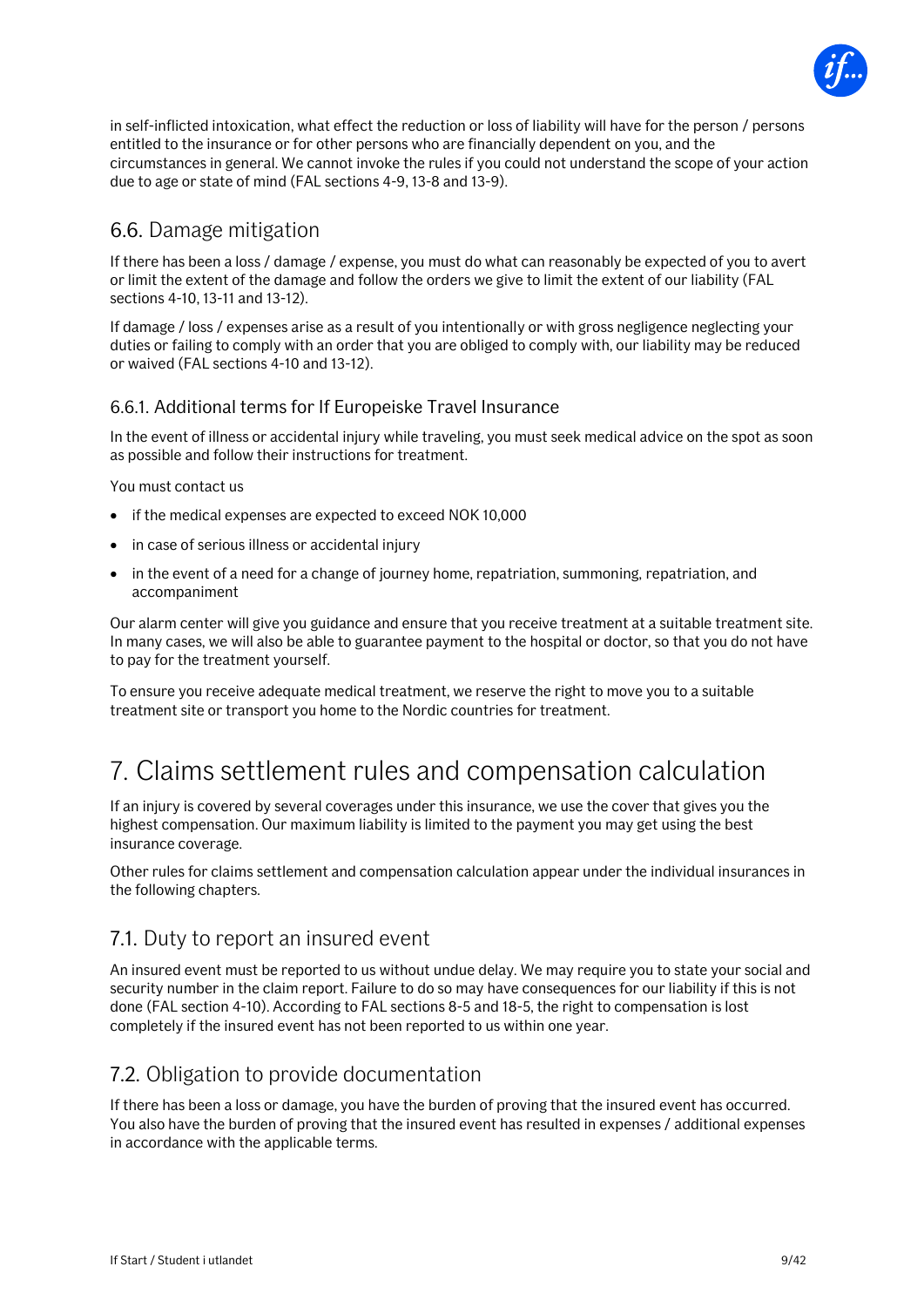

You should as soon as possible provide us with the information and documents we need to calculate our liability and pay compensation, for example

- receipts for items and incurred expenses
- warranty certificates
- documentation for customs declaration
- PIR reports

Pre-assessment is indicative, but not binding for the compensation settlement.

**The following must always be reported to the local police:** Damage and loss as a result of fire, burglary, theft, and vandalism. We can demand that other injuries be reported to the police as well.

You must take care of damaged items for six months, and on request send or present them to us.

In the event of claims due to illness or accidental injury, you must in addition provide documentation

- from the doctor you consulted at the destination, who confirms
	- that the expenses are due to acute illness, accidental injury, or unexpected death
	- bed rest, interrupted or postponed journey
- for the price and duration of the trip

We have the right to obtain information from doctors and hospitals and others, which is necessary for the processing of the case in question.

If you are outside Norway, we can require you to see a doctor in Norway to assess whether the conditions for compensation exist. In such cases, the doctor's fee will be paid by us.

### 7.3. Claims settlement and compensation calculation

FAL section 6-1 is deviated from. Instead, the provisions below apply.

The basis for compensation is set at the lowest alternative of what it will cost to

- repair the damaged item to the same or substantially the same condition as when the damage occurred, estimated by the price on the day of the event.
- Procure an equivalent, or substantially equivalent item, estimated by the price on the day of the event.

The basis for compensation cannot be set higher than the value before the damage, less the residual value after the damage. When the item is replaced, a deduction is made for value increase, because the used item is replaced with a new one. Deductions are made for age, use and reduced usability, in relation to the object's probable useful life.

Items that are bought second hand, inherited, or received as a gift, are compensated according to the cost of buying a replacement in a similar used condition. If the item cannot be acquired, it is compensated according to the market value. If it is an estate, or your heirs, who are entitled to the compensation, the compensation must always be calculated according to the market value. The same applies to discarded home contents, and home contents you no longer have in use.

For bicycles, the compensation cannot be set higher than the acquisition price (the price at the time of purchase).

We may elect to compensate the loss/damage through cash payment / repair / reacquisition, or by our procurement of an equivalent or comparable item. In the case of cash settlement, the compensation cannot exceed what we would have had to pay for repair or reacquisition. If compensation is made through repair or reacquisition, we have the right to decide which repairer or supplier that is to be used.

We have the right to verify your given information by making inquiries to stores and others and are not obligated to pay compensation before the necessary inquiries have been made.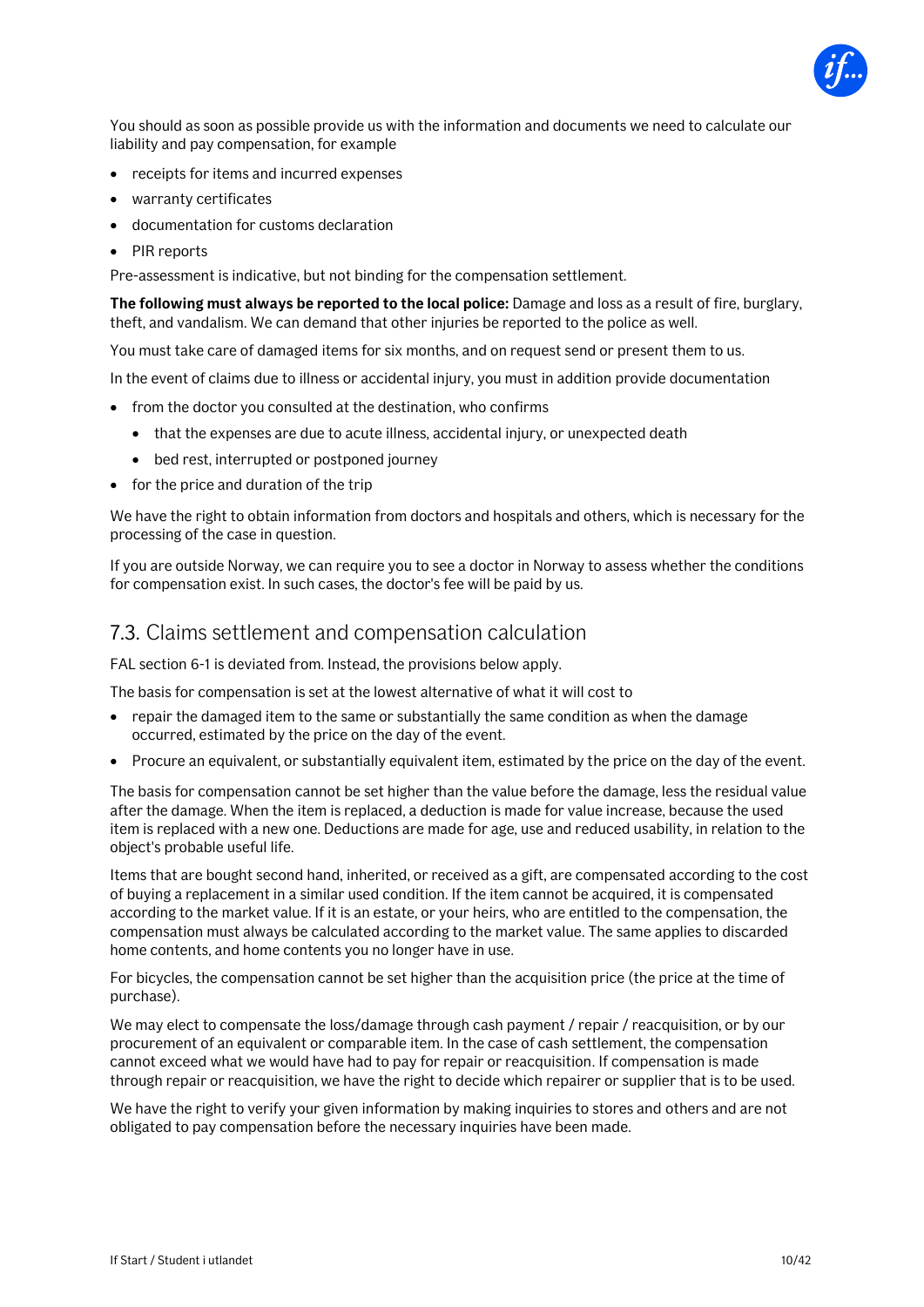

## 7.4. Deductibles

Some insured events have a deductible that we will deduct in the compensation settlement. The various deductibles that apply are described in the points below.

If the damage is compensated by us obtaining an equivalent, or substantially equivalent item, you are obliged to pay the deductible to us. If you have several insured items with us that are affected by one and the same event, only one deductible is deducted - the highest.

| 7.4.1. Theft, robbery, and<br>vandalism                                          | Damages in the event of theft, robbery and vandalism are deducted a deductible of<br>NOK 2,000 per insured event.                                                                                                      |
|----------------------------------------------------------------------------------|------------------------------------------------------------------------------------------------------------------------------------------------------------------------------------------------------------------------|
| 7.4.2 Natural damage<br>under chapter B - Home<br><b>Contents Insurance</b>      | Natural damage under chapter B - Home Contents Insurance, is deducted the<br>deductible determined by the Norwegian Ministry of Justice at any time. As of<br>December 31st, 2020, the deductible was NOK 8,000.       |
| 7.4.3 Other damages<br>under chapter B - Home<br><b>Contents Insurance</b>       | Other damages under chapter B - Home Contents Insurance, are deducted a<br>deductible of NOK 4,000 per insured event.                                                                                                  |
| 7.4.4 Legal Aid Insurance                                                        | The deductible for chapter E - Legal Aid Insurance is NOK 4,000, and in addition 20%<br>of the excess amount. Only one deductible is deducted for each dispute, even if there<br>are several parties on the same page. |
| 7.4.5 Liability Insurance                                                        | The deductible for claims covered by chapter F - Liability Insurance is NOK 4,000 per<br>insured event.                                                                                                                |
| With Super coverage, sections 7.4.6 - 7.4.8 also applies:                        |                                                                                                                                                                                                                        |
| 7.4.6 Accidental damage<br>to home contents /<br>personal belongings             | The deductible for accidental damage to contents / personal belongings is NOK 2,000<br>per insured event.                                                                                                              |
| 7.4.7 Pest control                                                               | The deductible for pest control is NOK 2,000 per insured event. Note that this<br>coverage only applies to housing at a place of study in Norway.                                                                      |
| 7.4.8 If Utleieforsikring<br>under chapter B - Home<br><b>Contents Insurance</b> | The deductible is an amount corresponding to 3 months' rent where the deposit is<br>provided as security. Where a bank guarantee is provided as security, the deductible<br>is equivalent to 4 months' rent.           |
|                                                                                  | When calculating claims settlement, the deductible is deducted first. If a security is<br>provided higher than an amount corresponding to 3 months' rent, the security shall be                                        |

deducted from the compensation payment. Note that this coverage only applies to housing at a place of study in the Nordic region.

## 7.5. Property rights to damaged items, and to items that are recovered

You are obliged to keep damaged items in exchange for compensation for the damage, and we have the right to take over damaged items.

If lost items are recovered after compensation has been paid, you are obliged to notify us immediately. You then have the right to keep the items against paying the compensation back within 14 days after the items have been recovered. Otherwise, the objects become our property.

We have the right to ask airlines, police, and others to hand over recovered items that come in handy to us. You must then be notified with an offer to have the items handed over, in exchange for paying the compensation back.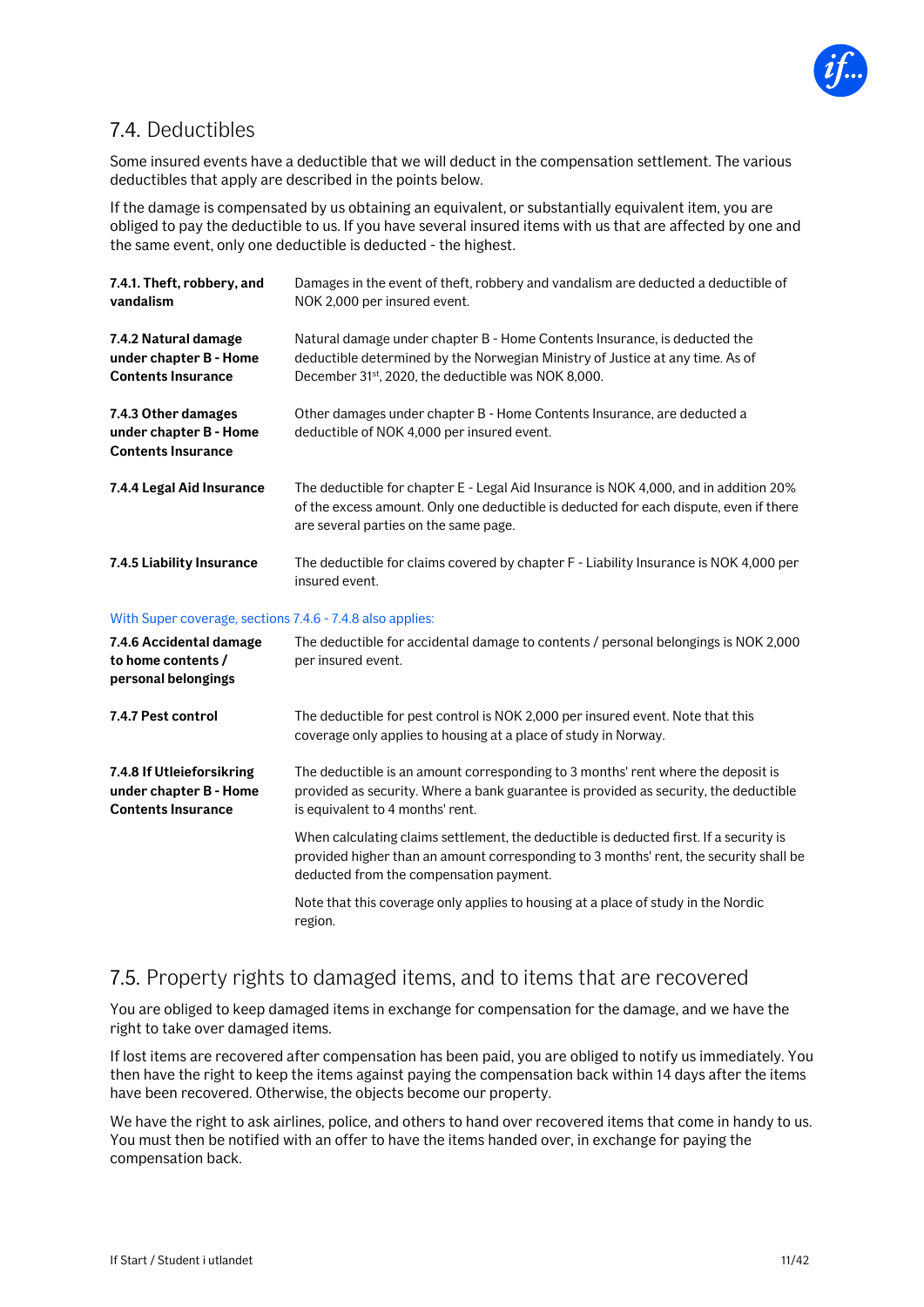

## 7.6. Our rights after compensation payment

If there are several who are responsible for your loss or damage, we take over your right to compensation for the amount you have been paid from us.

If we have paid compensation for a loss or damage that is not covered by the insurance, you, or those you can be identified with must pay back the compensation.

## <span id="page-11-0"></span>B – Home Contents Insurance

## <span id="page-11-1"></span>1. What we cover

## 1.1. Within the sum insured of NOK 300,000, contents and movables are covered, including

- money, digital currency, and securities with a total of NOK 10,000
- contents in the freezer with up to NOK 40,000
- loose parts and loose accessories for private motor vehicles with up to NOK 40,000 at your residence
- recreational boat up to 15 feet with parts, accessories, and outboard engine up to 10 hp, covered with up to NOK 40,000 per boat / outboard engine at your residence
- trailer for a passenger car or van with up to NOK 40,000 per trailer at your residence
- movable property and goods in a building at your residence with a total of up to NOK 40,000
- hobby greenhouse with up to NOK 40,000
- detached swimming pool / bathing facility at your residence with up to NOK 40,000

The listed objects may be exempt from certain types of damage. Exceptions and limitations can be found under section 2. What damages are covered.

#### Excepted are

- motor vehicles that are subject to registration or can reach speeds of more than 25 km / h, and are permanently mounted accessories for these
- tires and rims for motor vehicles
- Items that have been purchased or received as a gift outside Norway and that have not been declared upon importation in accordance with current regulations. See the Customs Act / Value Added Tax Act with Regulations
- items acquired by the employer for your use unless it can be documented that the ownership was transferred to you.

1.2. In addition to the sum insured, the following reasonable and necessary expenses are covered, following a covered insured event:

1.2.1. Expenses for clearing and disposing of worthless remains after damage to insured items.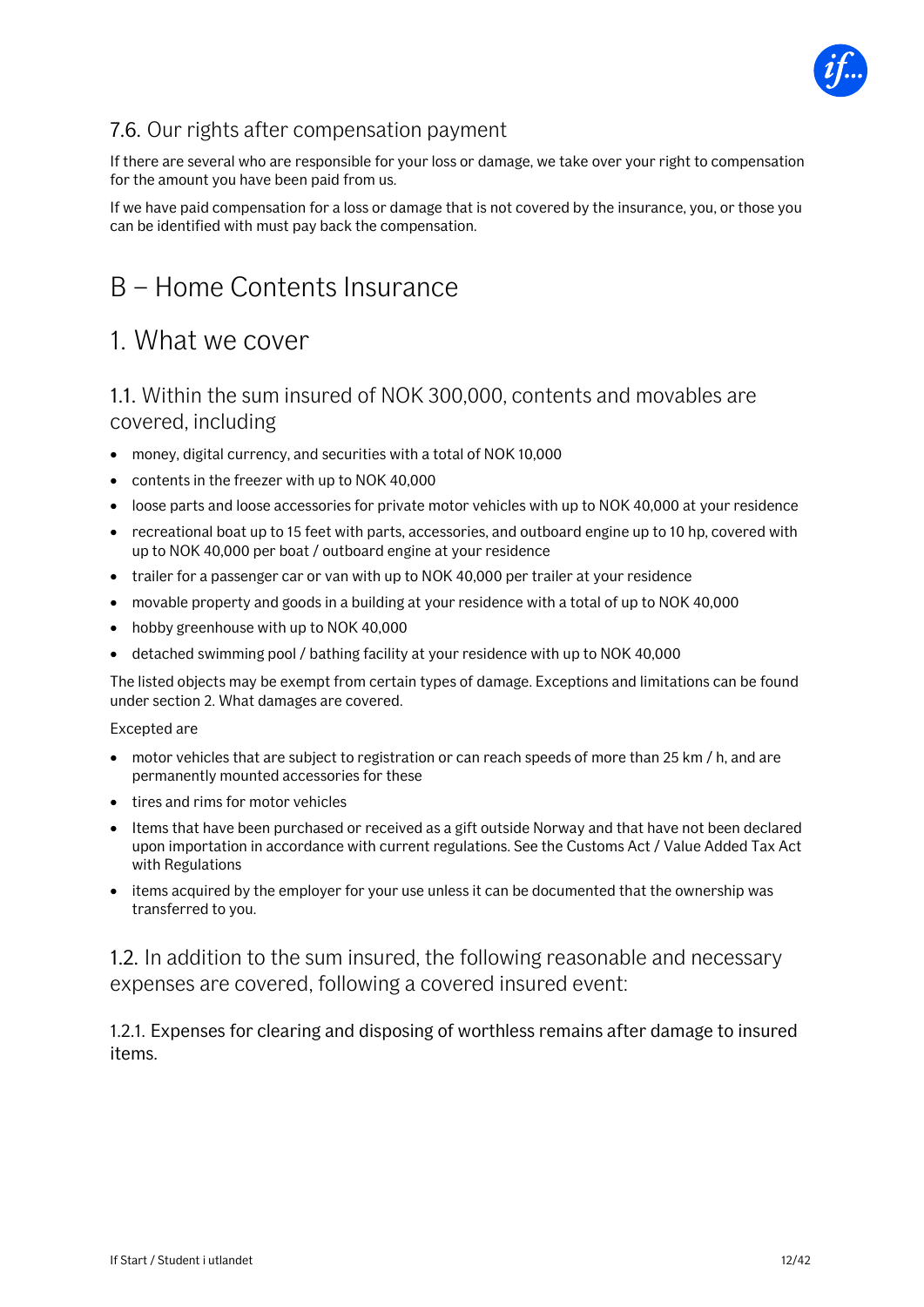

1.2.2. Accrued additional expenses for stays outside the permanently inhabited dwelling according to the population register when this is uninhabitable as a result of a compensatory building damage.

Extra expenses beyond one week must be agreed with us in advance. Expenses for stays in hotels are covered up to NOK 100,000, otherwise no sum limit.

With Super coverage, there is no amount limit associated with staying in a hotel.

When calculating additional expenses, account must be taken of costs that you would have had without damage, and which you have after injury. Any form of compensation for rent losses, also from other insurance companies, as well as saved expenses are deductible.

1.2.3. Relocation and storage costs for necessary relocation after damage.

1.2.4. Accrued additional expenses due to price increase after the day of the damage. Price increases are calculated from the date of damage until repair or replacement has taken place or could normally have taken place. In the total compensation for price increases, a deduction is made for accrued interest.

1.2.5. Documented expenses for reconstruction of notes, drawings and data warehouses, totaling NOK 40,000. The insurance does not cover travel and subsistence expenses in connection with the reconstruction.

1.2.6. Additional building fittings/decor paid for by you in rented or co-owned housing, which will not be repaired, up to NOK 100,000.

### 1.3. Security guarantee

Furniture and movables that are documented acquired after the main due date are also covered by the insurance, even if the sum insured is exceeded, until the next main due date.

## <span id="page-12-0"></span>2. What damages are covered

### 2.1. Fire

The insurance applies to fire (burning with flames), sudden soot and explosion.

Excepted is burn and spark damage that is not caused by fire.

## 2.2. Lightning strikes and electrical phenomena

The insurance applies to lightning strikes and electrical phenomena. By electrical phenomenon is meant short circuit, arc, surge, and overvoltage - also as a result of lightning and thunderstorms.

#### Excepted is

• damage to the swimming pool / bathing facility other than electrical phenomena caused by overvoltage on the mains.

### 2.3. Natural disaster

The insurance applies to damage that is directly due to a natural disaster (landslide, storm, flood, storm surge, earthquake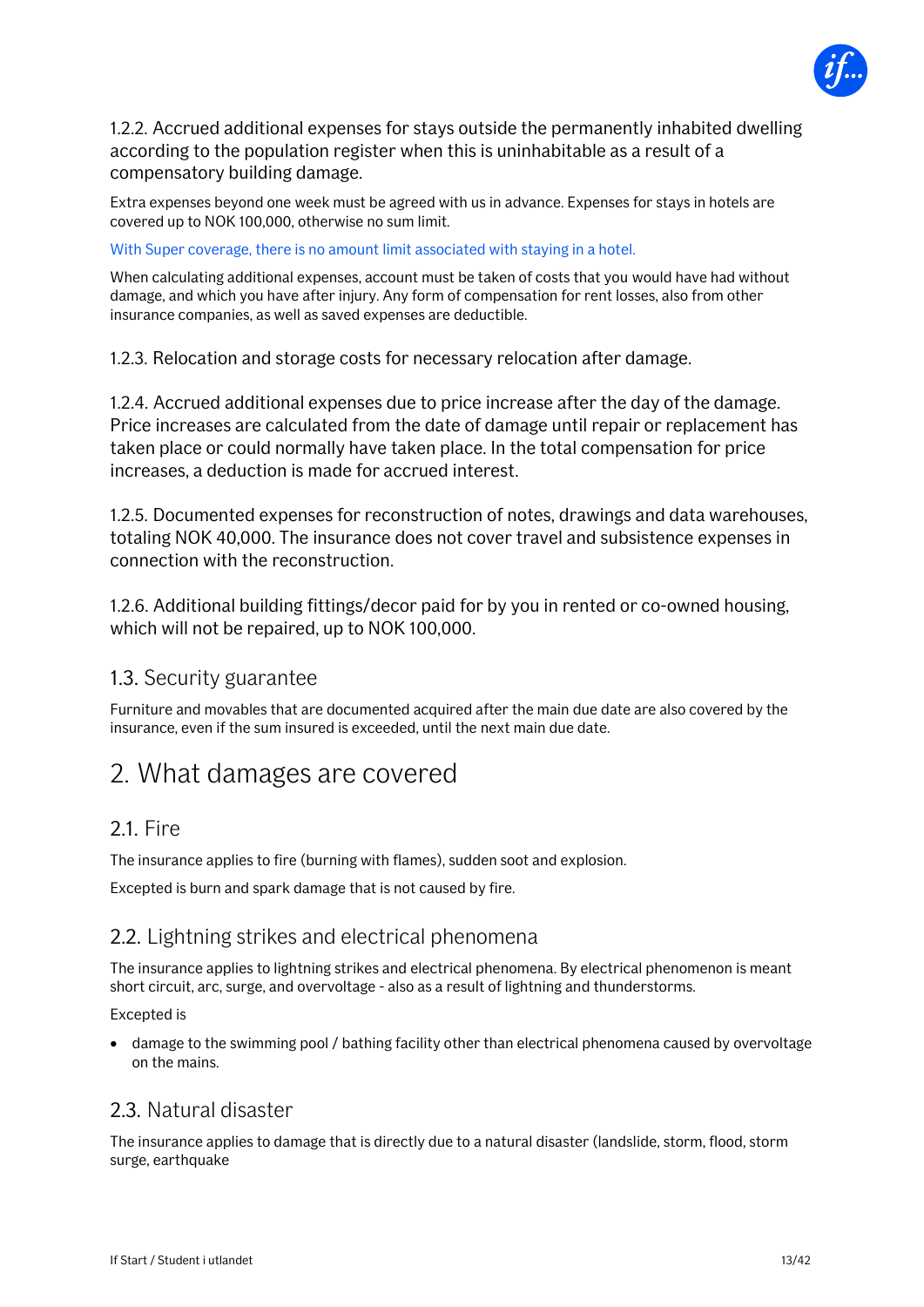

or volcanic eruptions, cf. the Natural Damage Insurance Act of 16 June 1989 no. 70.) The natural damage insurance, cf. the Natural Damage Insurance Act, only applies in Norway.

Excepted is

- damage to car trailers, small boats, and items in them
- damage that alone affects signs, antennas, awnings, and the like

## 2.4. Water / gas / other liquid

#### The insurance applies to

- sudden outflow of gas, water, or other liquid in the event of breakage, flooding, or leakage from the building's pipeline with associated equipment, aquarium, or fire extinguisher. Loss of gas, water, other liquids is compensated with up to NOK 40,000
- water that suddenly penetrates into a building

#### Excepted is

- damage by fungi, rot, or bacteria
- stains and similar cosmetic damage

## 2.5. Theft, robbery, and damage (cf. Sections 321, 327 and 351)

The insurance applies to:

2.5.1. Theft of contents and movables in a building up to the sum insured, with the following restrictions when the theft occurs

- from storage room with access from common basement, attic, garage, and other common area, up to NOK 50,000.
- from a building that is your workplace, up to NOK 40,000.
- from a nursing home when you stay there, up to NOK 40,000.

For building damage in the event of a burglary in a rented or co-owned home, the compensation is limited to NOK 40,000.

The following are exempt, unless it is stated in the Certificate of Insurance that you have Super coverage:

- Theft from a communal garage, common room, room with general access (shop, waiting hall, school, fitness center and the like).
- Theft from rooms on a building / construction site that is not a living room, even if it is your workplace.

The following are always excluded:

• Embezzlement - that is, when a household member / tenant, or others, acquire your contents that they have in their possession (cf. Size section 324).

#### 2.5.2. Theft and damage to contents and movables from private outdoor areas at your residence, up to NOK 40,000.

2.5.3. Theft of bicycle, electric bicycle, bicycle trailer, pram and PC, outside your residence:

- Theft of a bicycle / electric bicycle. Bicycle trailers that are locked or mounted to the bicycle are also replaced. The compensation for each bicycle / bicycle trailer is limited to NOK 40,000.
- Theft of a pram.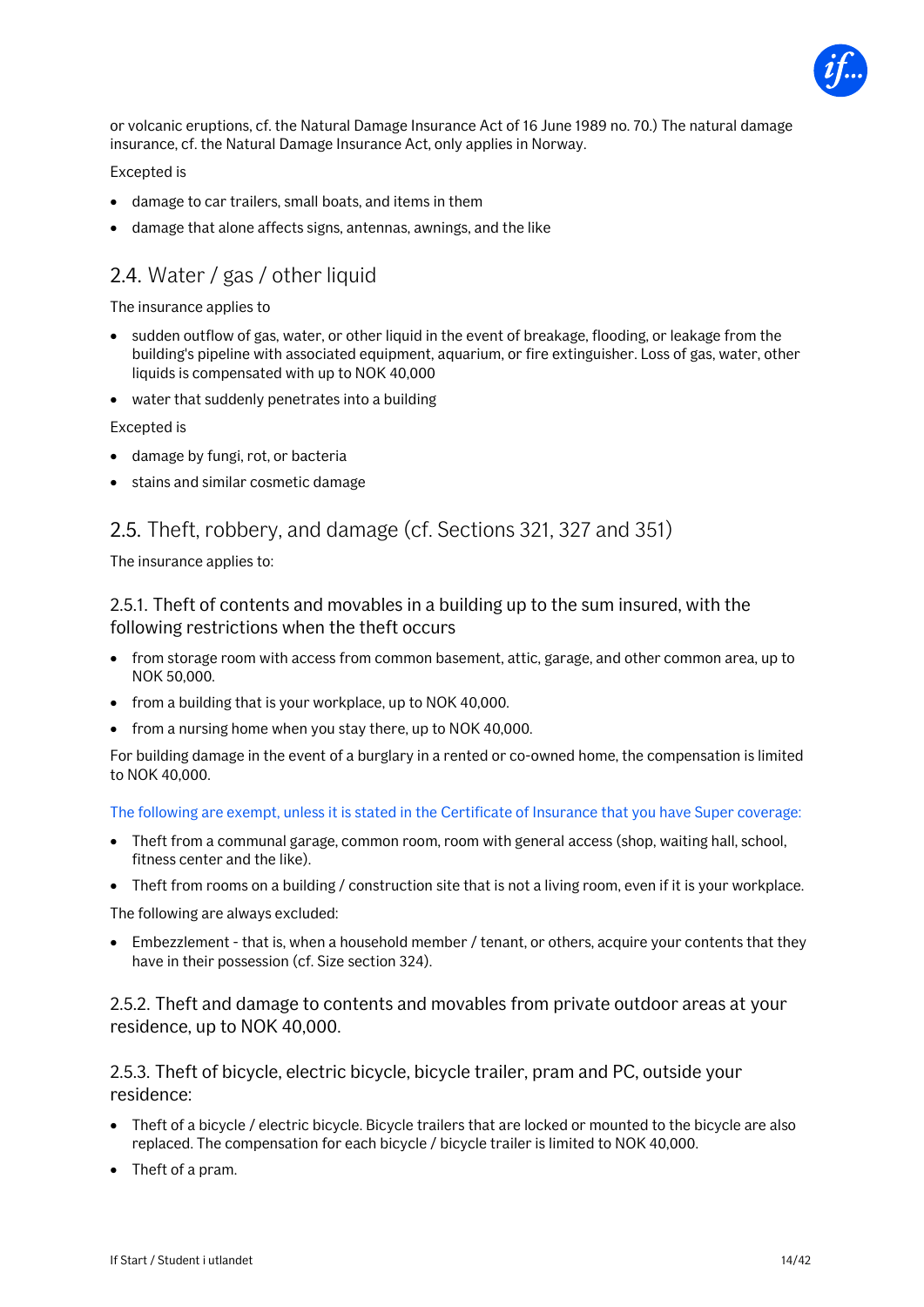

• Theft of PC / computer equipment, up to NOK 40,000 per claim. Software is not replaced.

2.5.4. Napping of bag that you carry, up to NOK 40,000.

#### 2.5.5. Robbery and assault.

#### 2.5.6. Intentional damage to contents and movables in a building at your residence.

Excepted is damage to rented rooms committed by a household member, tenant, or his/her household.

With Super coverage, sections 2.5.7. - 2.5.8. also applies:

2.5.7. Theft of contents and movables from other places than those mentioned, in the country of study, up to NOK 40,000.

2.5.8. Intentional damage to furniture and movables elsewhere in the country of study, up to NOK 40,000.

### 2.6. Damage that is a direct consequence of a compensatory building damage

The insurance applies to damage that is a direct consequence of a compensable building damage under the homeowner's building insurance. Documentation for acknowledgment of liability from another company must be available before compensation can be paid, cf. FAL section 8-2.

### 2.7. Contents of the freezer

The insurance applies to damage to contents in the event of an unintentional rise in temperature in the freezer, up to NOK 40,000.

### 2.8. Violation of glass panes and sanitary ware

The insurance applies to breakage damage to glass panes and sanitary ware in rented or co-owned housing.

Excepted is

- damage from scratches, peeling, etc., regardless of the cause
- damage that consists of the frame for insulating glass being leaking
- damage to glass and sanitary ware that is specially fitted for, or is connected to, business activities
- damage to greenhouses

With Super coverage, sections 2.9. - 2.11. also applies:

#### 2.9. Accident - other damage to contents and movables

The insurance applies to other physical damage to contents and movables, other than those mentioned above, which is due to a sudden external cause. The cause of the damage must be known and can be linked to a specific time of damage. It is a prerequisite that the damaged item can be presented at our request.

If the damage occurs outside your residence, the compensation is limited to NOK 40,000 in each case of damage.

Excepted is damage

- on rented or rented movables
- on a boat with parts and accessories, a trailer, hobby greenhouse and animals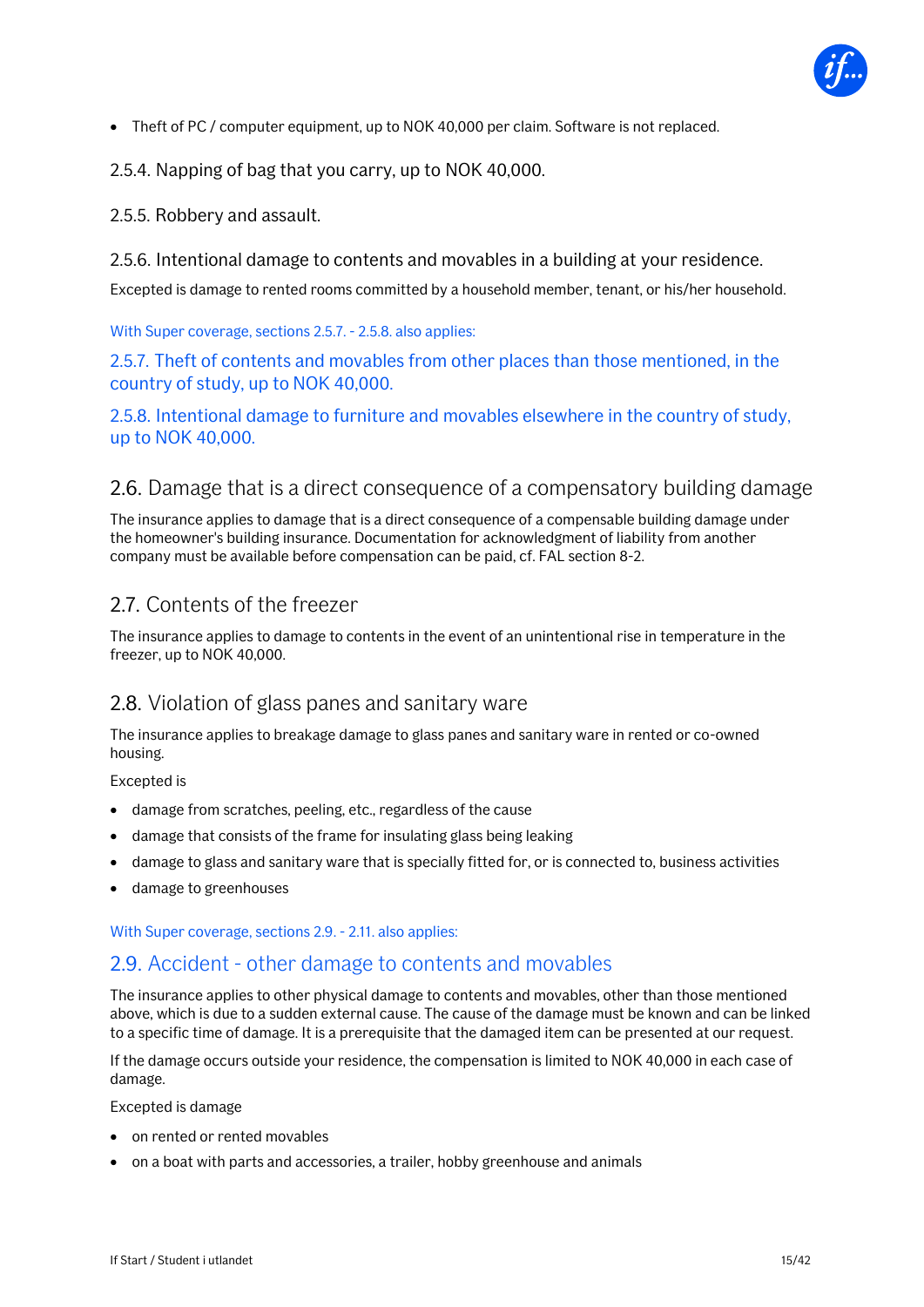

- on air sports equipment and drones in use
- caused by frost, bacteria, or insects
- caused by pets
- such as scratches, tears, scrapes, stains, and similar cosmetic damage
- on checked luggage
- as a result of wear, corrosion, consumption, or the age of the item
- due to heavy snow / snow pressure or wind weaker than storm

## 2.10. Damage when moving

The insurance applies to damage that occurs when moving to a new home within the country of study, which is due to a sudden and external cause. The cover applies to transport, as well as carrying items in and out of the residence.

Excluded are damage such as scratches, tears, scratches, stains, and similar cosmetic damage.

## 2.11. ID theft

The insurance applies in the event of identity theft (cf. the Penal Code section 202). If you have been the victim of identity theft, prompt action is very important in trying to limit the damage. At If.no you will find an overview of what should be done. The insurance covers reasonable and necessary assistance for:

- Prevention and measures to prevent further misuse
- Removal of unjustified payment remarks as a direct result of identity theft.
- The event must have occurred and been established during the insurance period.

Excepted are

- identity theft associated with your profession
- actions performed by your spouse or cohabitant, your child, or your parents
- identity theft occurred as a result of you or someone in your immediate family having acted with gross negligence or criminal action.
- financial loss, other than costs associated with legal assistance

Sum insured: Our total liability is limited to NOK 1,000,000 for each claim. All actions that occur as a result of an identity theft are considered an identity theft incident.

With Super coverage and place of study in Norway, section 2.12. also applies:

## 2.12. Adaptation of housing after an accident

Structural adaptation of a home up to NOK 250,000 is covered to improve the movement possibilities in your own home if someone in your permanent household during the insurance period

- is affected by an accidental injury that results in permanent medical disability of 50% or more
- gives birth to children with congenital injury or illness that results in permanent medical disability of 50% or more

Accidental injury means damage to the body caused by a sudden external physical event - an accident that occurs during the insurance period.

The insurance does not apply to accidental damage caused by medical examination, treatment, etc. or when taking medication, unless the household member has been treated due to an accidental injury for which we are responsible.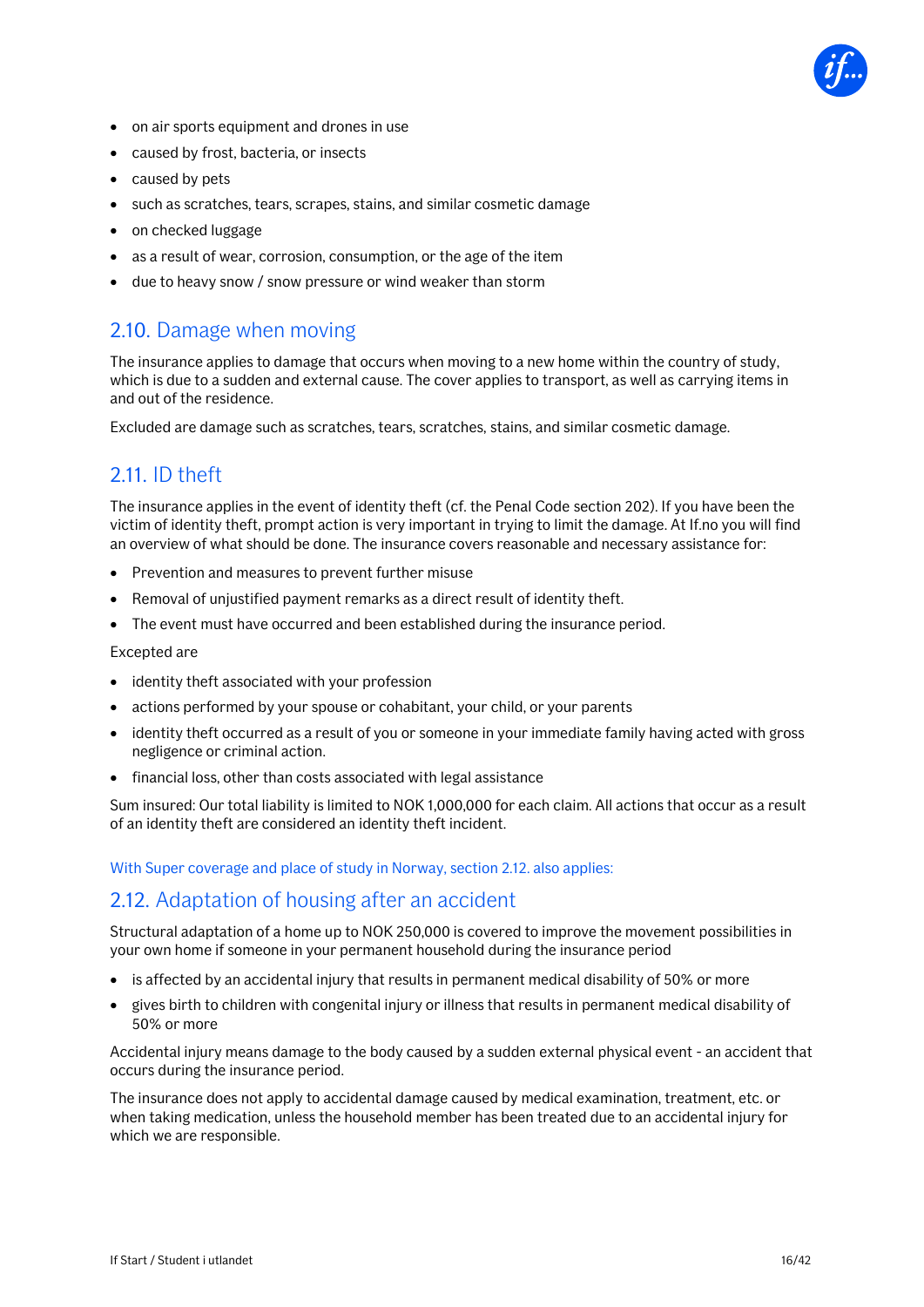

For children with a congenital injury or illness that results in permanent medical disability, the insured event is considered to have occurred at birth. The birth must have taken place during the insurance period.

The expenses must have been incurred within 5 years after the accident or birth.

We cover documented expenses in addition to grants and support you are entitled to, from the public social security system. The degree of medical disability is determined according to the Ministry of Health and Care Services' Disability Table.

#### With Super coverage and place of study in the Nordic countries, section 2.13. also applies:

### 2.13. If Utleieforsikring - damages and financial loss when renting out yearround homes

If it appears from the insurance certificate that the home is wholly or partly rented out, If Utleieforsikring applies. The insurance presupposes that the tenancy is not to be regarded as a business activity according to legal and tax practice, that a written tenancy agreement has been established and that a deposit corresponding to a minimum of 2 months' rent, is agreed paid before moving in. Alternatively, a bank guarantee corresponding to 4 months' rent can be established.

The rental agreement shall contain points that regulate the following:

- What the lease applies to.
- Who the parties are (contact details and identification (Social Security Number / Org. No.))?
- Rent, including rent adjustment, and requirements for advance payment.
- Deposit or bank guarantee.
- Rules of order.
- Return and eviction.
- Description of the form and duration of the tenancy.

Section on eviction and special grounds for coercion, including that the tenant accepts that coercive deviation can be demanded if the rent is not paid 14 days after written notice in accordance with the Enforcement Act.

| <b>INSURED EVENT</b> | <b>COMPENSATION</b>                                                                                                                                                                                                                                                                                                     |
|----------------------|-------------------------------------------------------------------------------------------------------------------------------------------------------------------------------------------------------------------------------------------------------------------------------------------------------------------------|
| Defaulted rent       | Compensation for defaulted rental income if the tenant does not pay the agreed<br>rent in accordance with the rental agreement, limited to a maximum amount<br>corresponding to rent for 6 months.                                                                                                                      |
|                      | The compensation is limited to apply for the period from the request is sent to the<br>bailiff for deviation, until the home is back in your possession, with a supplement<br>for 2 months.                                                                                                                             |
|                      | Compensation for rent loss is only paid once per tenant.                                                                                                                                                                                                                                                                |
| Eviction             | Reasonable and necessary expenses in connection with the implementation of<br>eviction are reimbursed if the tenant does not move out of the home when the<br>tenancy is terminated or in the event of a breach of the tenancy agreement. The<br>compensation under this section is limited to a maximum of NOK 20,000. |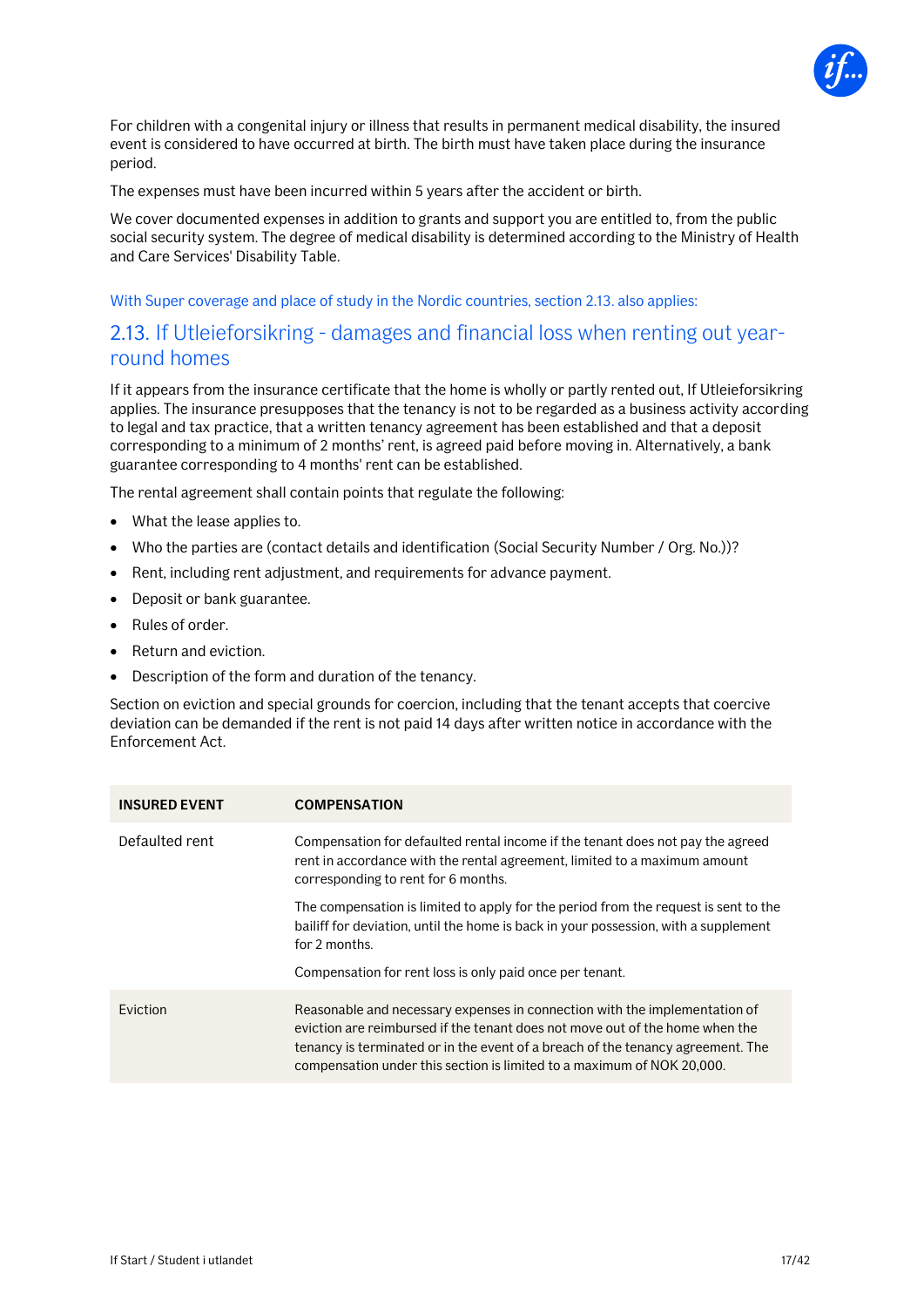

| Vandalism              | Compensation for damage (cf. the Penal Code section 351) on the rented home<br>with associated contents and outdoor areas, intentionally caused by the tenant or<br>his/her guests. |
|------------------------|-------------------------------------------------------------------------------------------------------------------------------------------------------------------------------------|
|                        | Exceptions are                                                                                                                                                                      |
|                        | Notches, scratches, peeling and similar wear and tear<br>$\bullet$<br>Damage as a result of keeping animals<br>$\bullet$                                                            |
| Theft and embezzlement | Compensation in the event of theft and embezzlement committed by the tenant<br>or his/her household members.                                                                        |

#### With Super coverage and place of study in Norway, section 2.14. also applies:

## 2.14. Pest control

The insurance applies to your permanent residence in Norway as stated in the insurance certificate. The insurance covers rodent and insect control, including bed bugs, cockroaches, and bearded vultures.

By control is meant relevant measures that are to reduce or eradicate the occurrence of pests. Control measures are determined and carried out / led by Anticimex. Anticimex determines whether coverage or access work is necessary for the fight. In case of pest infestation, or suspicion of this, we or Anticimex should be contacted before measures are implemented.

The insurance also provides access to advice from Anticimex by phone, letter, e-mail, and the like.

Coverage of costs for pest control is limited to NOK 100,000 per claim.

When fighting bearded vultures, up to 3 inspections are covered in the first year after the injury was reported. Then access to material for self-effort and guidance on the service telephone, for up to 4 years after the damage was reported, provided that the insurance contract is ongoing.

Excepted are

- combat in buildings other than the residential building, like garages or other outdoor buildings.
- combat in storage with access from common basement, attic, garage, and other common areas.
- removal of dead pests or their remains, including pests that died after control.
- control by gassing, heating, or freezing that applies to all or parts of the buildings.
- costs of combating activity that started before the insurance contract started.
- costs of combating activity after the insurance contract has been terminated even if the attack started during the insurance period.
- that Anticimex cannot reach your residence by car. For insurance objects without a road connection for a car, you must pay for extra transport and travel time during inspection and control.
- combat performed by others if this has not been agreed in writing with Anticimex in advance.
- costs for opening structures and the like to detect pest infestations in the home.
- damage or unsightly appearance of contents as a result of the pest infestation. In some cases, damage to contents may nevertheless be covered under section 2.10.
- control of pest infestations in lots, on live plants or in outdoor facilities.
- maintenance, repairs, protection against pests or other measures necessary to prevent new or existing pest infestations.
- consequential damages or indirect losses such as damage to person, personal property, impaired ability to fulfill obligations, market reactions and the like.
- insurance does not apply if business is conducted in connection with the home and the pests in question may have their cause in or are common in this type of business.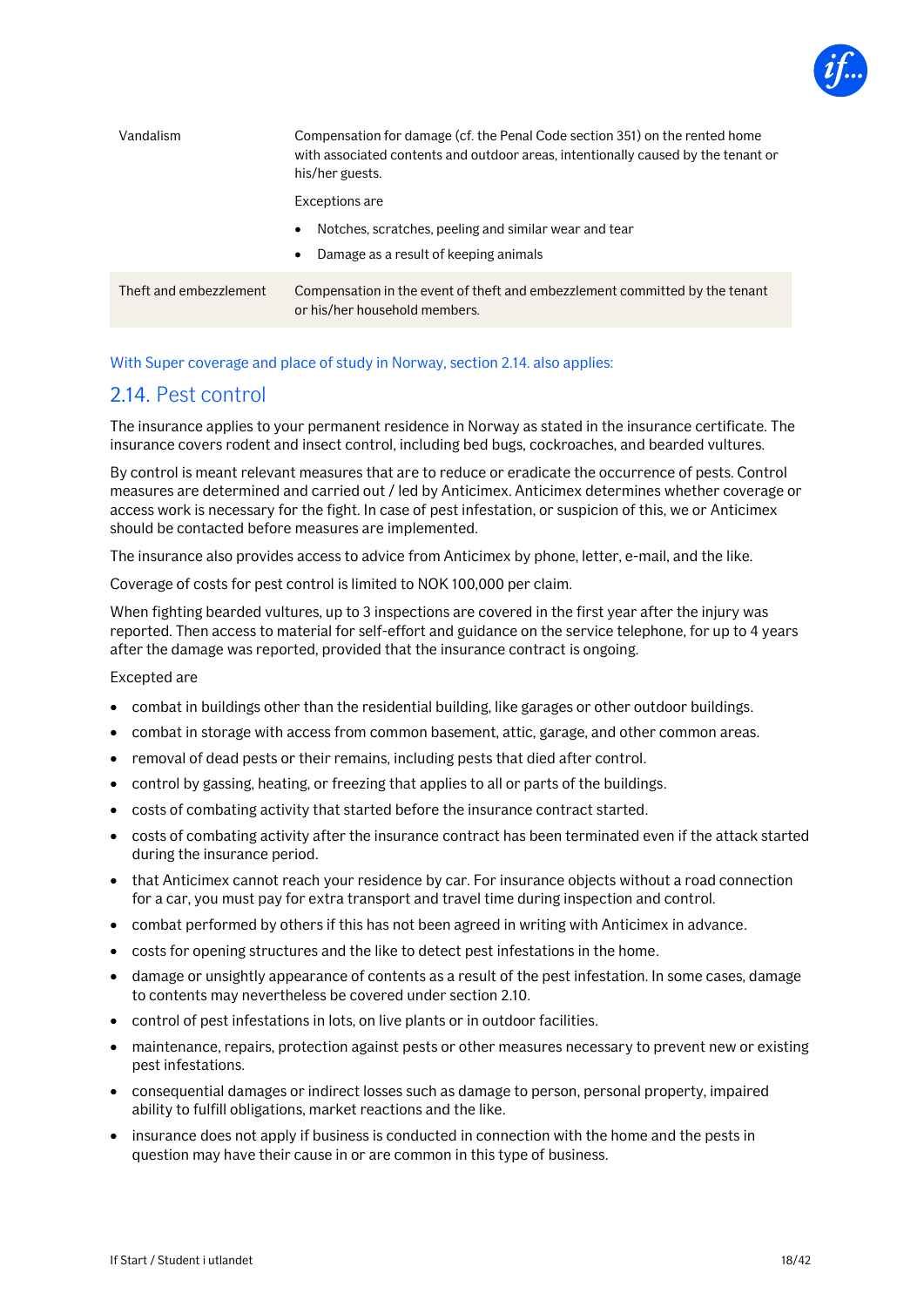

## <span id="page-18-0"></span>3. Special claims settlement rules

## 3.1. Natural damage

If a fire-insured building is damaged in a natural accident, and permission is not granted to repair or rebuild the building at the scene of the accident due to the risk of new natural damage, the building shall be compensated as if it were completely damaged. For residential houses and holiday homes, the Natural Damage Insurance Act section 1, third paragraph applies.

The natural damage compensation can be reduced or waived when the occurrence or extent of the damage is wholly or partly due to weak construction in relation to the stresses the item can be expected to be exposed to, poor maintenance or supervision or when you can be charged for not preventing the damage or preventing its extent.

In the decision, emphasis shall be placed on the injured party's prerequisites for realizing what requirements must be set, his possibility for remedying the defect and other circumstances. Shortening shall not take place if the injured party has little to add to the load.

The insurance companies' total liability in the event of a single natural disaster is limited to the amount determined by the King, cf. Natural Damage Insurance Act section 3. If the damage exceeds this limit, you must bear a proportionate part of the damage.

If there is doubt as to whether there is natural damage, one or more natural disasters have occurred or the conditions for reduction or refusal of compensation pursuant to section 1, subsection 3 are present, you or we can submit the question to the Board of Appeals: Statens naturskadeordning, Landbruksdirektoratet, Postboks 1450 Vika, 0116 Oslo. The Board of Appeal's decision cannot be appealed.

## 3.2. Discretion

Determination of compensation basis and values is decided at discretion if you or we require it.

The provisions on discretion in General Terms and Conditions section 2 are used as a basis.

## 3.3. Relationship to mortgagee, bankruptcy estate, new owners, etc.

In relation to mortgagees, bankruptcy estates, leasing companies, rental companies, etc. our liability is limited to the lowest of the following amounts:

- Decrease in the turnover value of the item as a result of the damage, and
- the person's financial interest in the item at the time of the damage.

For mortgagees, "the item" in this context means the mortgage object in its entirety.

In the event of bankruptcy, the above provisions apply regardless of whether the bankruptcy was opened before or after the damage occurred.

To other owners after the damage occurred than the owner's spouse, cohabitant and other permanent members of the household, the use value of the object shall be used as the basis for the compensation.

## 3.4. Another mortgagee

In the event of a settlement, we can negotiate with the legal holder and pay compensation to the person in concern.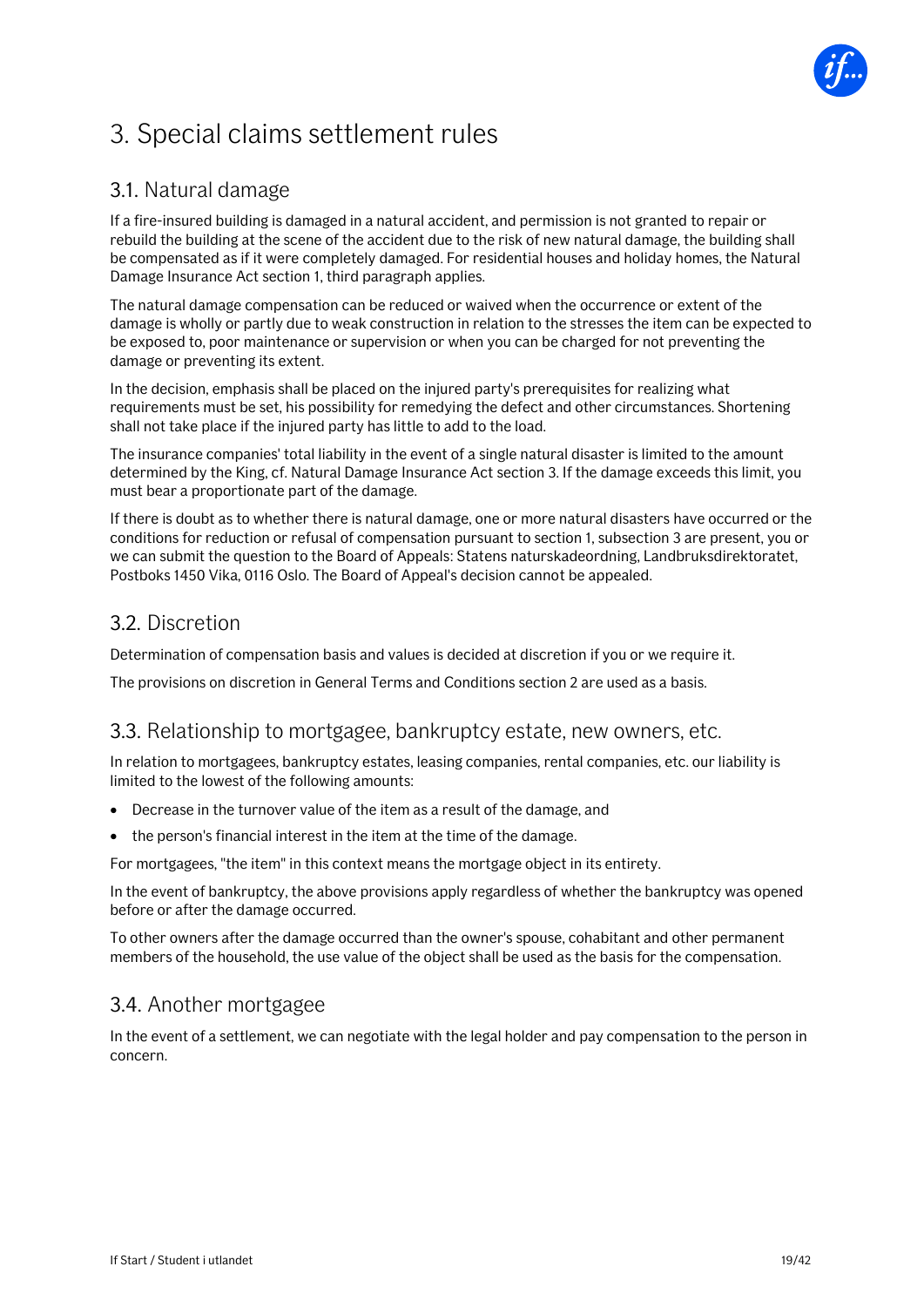

## <span id="page-19-0"></span>C – If Europeiske Travel Insurance

## <span id="page-19-1"></span>1. Cancellation

## 1.1. What we cover

The insurance covers lost travel expenses due to cancellation. Travel expenses are defined as what you have paid for travel, accommodation, rental, and arrangements for the cancelled trip.

By travel costs we mean what you have paid for travel, accommodation, rental, and tourist services on the canceled trip. Tourist services (e.g., tickets for sports and cultural events, excursions, etc.) are included when they are part of the prepaid trip.

The insurance must have been bought before the first payment was made.

### 1.2. What we reimburse

We reimburse travel expenses that incurred prior to the event that caused the need for cancellation.

If you have purchased the travel agent's cancellation protection or cancellation warranty, we only cover the travel agent's cancellation fee.

The cancellation must be due to one of the reasons stated below:

| <b>INSURED EVENT</b>                         | <b>DISCRIPTION</b>                                                                                                                                                                       |
|----------------------------------------------|------------------------------------------------------------------------------------------------------------------------------------------------------------------------------------------|
| Illness and accidental<br>injury             | If one of the following individuals becomes unexpectedly, acutely ill requiring medical<br>attention, is gravely injured in an accident or dies:                                         |
|                                              | You or someone in your close family (see section 1.1).                                                                                                                                   |
|                                              | Your sole travelling companion or someone in their close family (see section 1.1).<br>$\bullet$                                                                                          |
|                                              | Someone travelling with you, when up to six people have purchased the trip<br>$\bullet$<br>together, travelling to the same destination on the same departure date.                      |
|                                              | A key person in your travelling party, that you depend on to complete the trip<br>(e.g., a driver, skipper, or conductor).                                                               |
|                                              | Deterioration of a known illness or injury before the trip was paid for, is not to be<br>regarded as unexpected or acute illness.                                                        |
| Changed operation date                       | If you, your spouse/cohabitant partner, child, or sole travelling companion has a<br>scheduled date for operation, medical treatment or examination that is changed<br>before departure. |
| Pregnancy                                    | If you, your spouse/cohabitant partner, or sole travelling companion gives birth or has<br>serious pregnancy complications before week 36.                                               |
| <b>Breakup</b>                               | A breakup between you and your spouse/cohabitant partner when you are going on a<br>trip together.                                                                                       |
| Court summoning                              | If you, your spouse/cohabitant partner, child, or sole travelling companion gets called<br>as a jury member, co-judge, or witness in a court case.                                       |
| Damage to home, vacation<br>home or business | When your home, vacation home or business is subject to sudden and serious damage<br>that requires your presence.                                                                        |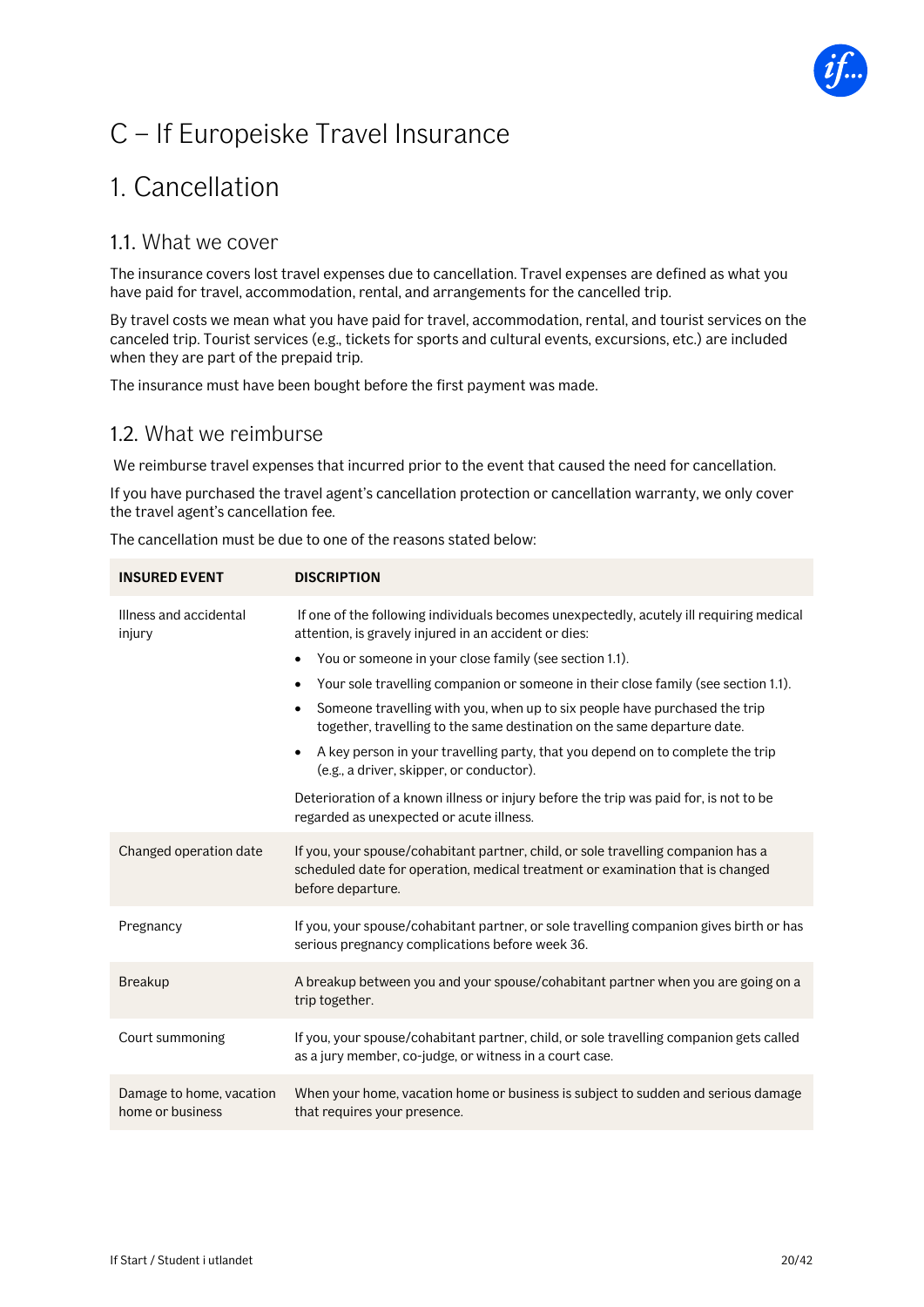

| War, terror, and<br>epidemics | If the Norwegian Ministry of Foreign Affairs issues an official travel advice that<br>advises against traveling to your destination outside Norway, and the travel advice<br>still applies when there are 72 hours left until the planned departure, we will<br>reimburse cancellation costs.<br>It is a prerequisite that the travel advice applies when the trip is canceled. |
|-------------------------------|---------------------------------------------------------------------------------------------------------------------------------------------------------------------------------------------------------------------------------------------------------------------------------------------------------------------------------------------------------------------------------|
| Natural disaster              | When your destination is subject to natural disaster that renders it uninhabitable, or<br>when the situation threatens life and health.                                                                                                                                                                                                                                         |

## 1.3. What is not covered

#### 1.3.1. We do not reimburse cancellation due to

- hospital stay, investigation, examination, treatment, or convalescence taking longer than planned.
- summoning to treatment, investigation, or surgery when you were on a waiting list prior to paying for the trip.
- fear of illness and infection
- imposed quarantine and other preventive infection control measures
- that the purpose of the trip lapses

#### 1.3.2. The insurance does not cover

- business trips.
- one's own part in a timeshare, including annual costs and loss of rental income.
- what you may claim from the travel agent / transport company / rental agency according to applicable cancellation provisions.
- bonus points, CashPoints, and other membership rewards.
- travel costs for others than yourself and those co-insured in accordance with this insurance agreement.
- travel arrangements that have been transferred to others.
- trips, events or rented accommodation canceled by the travel or rental agency.
- travel to areas that at the time of payment are covered by an official travel advice from the Norwegian Ministry of Foreign Affairs. This applies even if the travel advice is changed or revoked after the time of payment.

### 1.4. Documentation requirements

The following must be included when making a claim:

- Original travel documents and receipts for travel expenses.
- Confirmation from the travel organizer, showing the cancellation date and what may be reimbursed.
- A doctor's certificate confirming that
	- the doctor was sought prior to the cancellation
	- the cancellation is due an unexpected, acute, and treatment-intensive illness, accidental injury or death which occurred before departure
	- you cannot carry through the trip
- Accident report, appraisal or police report confirming the incident.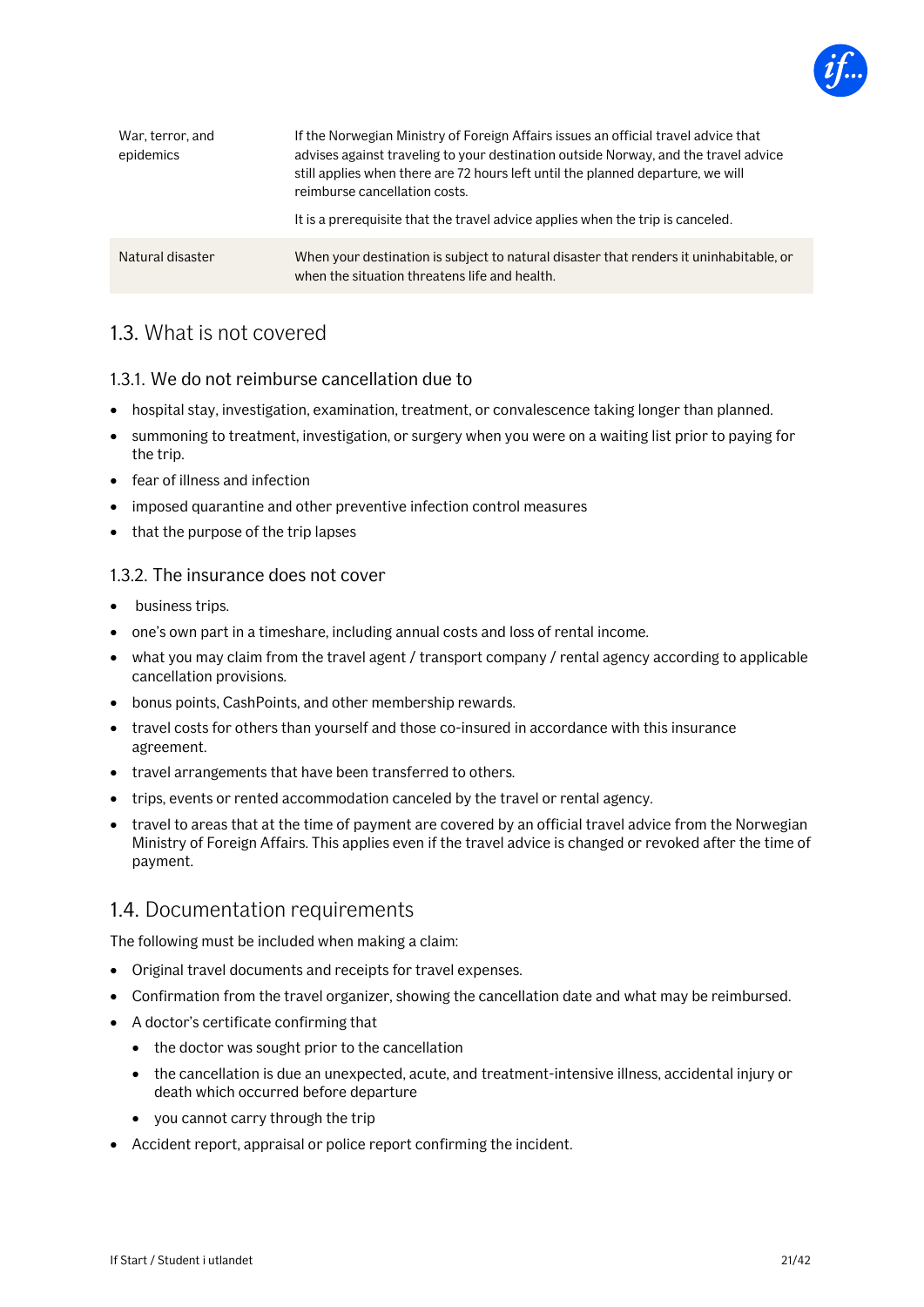

## <span id="page-21-0"></span>2. Delays

## 2.1. Travel delay

The insurance covers excess expenses related to transport and accommodation if a delay occurs once your trip has begun.

#### 2.1.1. What we reimburse

We cover reasonable and necessary excess expenses related to accommodation and catching-up to your set travel plan when

- your prepaid means of public transport does not depart at the agreed time. Expenses for transport are limited to NOK 3,000.
- you arrive at least 1.5 hours late for departure or check-in to a prepaid public transport.

Excess expenses for catching up to the set travel route is compensated if the carrier is unable to do the same within 24 hours.

The delay must be due to

- extreme weather, traffic incidents or other sudden and unexpected situations that result in abnormal traffic conditions
- technical problems or traffic incidents that delay the means of public transport that you are or will be travelling with, or
- technical problems or traffic incidents that require your private vehicle to be towed.

#### 2.1.2. What is not covered

We do not cover

- expenses incurred if your flight is delayed, cancelled, or overbooked while subject to EU-directive 261/2004 for which airlines themselves are liable to compensate
- food and beverage expenses
- travel and accommodation expenses paid with bonus points, CashPoints, or other membership benefits

#### 2.1.3. Documentation requirements

The following must be included in any claim:

- Written confirmation of the delay and the underlying reason made out by the travel agent, transportation company or towing company.
- Documentation of excess expenses for transport and accommodation.

### With Super coverage, chapter 2.2. also applies: 2.2. Lost events, hotel-stay, and car rental due to travel delay

#### 2.2.1. What we cover

When a delay, due to reasons mentioned in section 2.1.1, occurs after your journey has begun, we cover

- paid expenses for up to one night of hotel stay, and tickets for a tourist service, which you are unable to attend. You must arrive at the destination at least 8 hours late. We reimburse up to NOK 5,000.
- lost rental agreement for car or motorcycle. You must arrive at the agreed pick-up time at least 1.5 hours late. We reimburse your canceled and prepaid rental agreement with up to NOK 10,000 per insured event.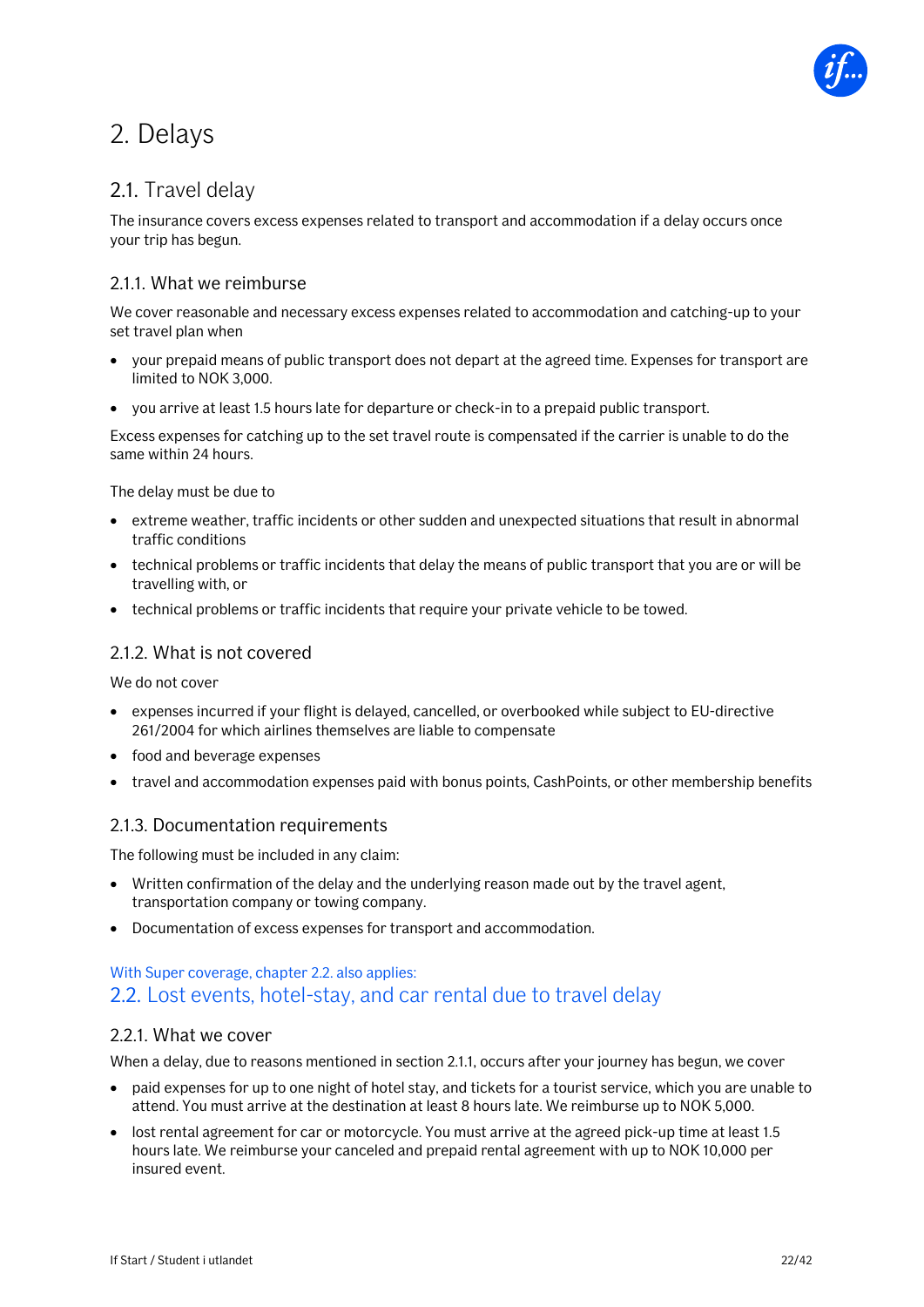

### 2.2.2. What is not covered

The insurance does not cover

- business trips
- expenses that can be claimed from the organizer
- tickets that have been assigned to others
- rented mopeds, scooters, ATVs, snowmobiles and other non-car or motorcycle vehicles
- rented vehicles to be disposed of by anyone other than you
- vehicles you have rented from a private individual

#### 2.2.3. Documentation requirements

The following must be included in any claim:

- Written confirmation of the delay and the underlying reason made out by the travel agent, transportation company or towing company.
- Documentation of the expenses for which you claim reimbursement.
- Documentation that the lease was canceled due to delayed attendance.

### 2.3. Delayed / exchanged checked luggage

The insurance covers costs for purchases made when your checked luggage is delayed or exchanged.

#### 2.3.1. What we cover

We reimburse reasonable and necessary expenses for the purchase of clothes, toiletries as well as the rental of necessary travel items, such as prams, skis, or golf equipment while your luggage is missing.

We reimburse up to NOK 5,000.

If your checked luggage is unavailable due to flight delay that causes involuntary transfer and overnight stay, we reimburse up to NOK 1,000 for necessary clothes and toiletries.

#### 2.3.2. What is not covered

We do not reimburse purchases made during your homeward journey or after your return.

#### 2.3.3. Documentation requirements

The following must be included in any claim:

- Written confirmation of the delay from the carrier (PIR).
- <span id="page-22-0"></span>• Original receipts of the expenses for which you claim reimbursement.

## 3. Personal luggage insurance

#### 3.1. What we cover

The insurance covers luggage that you bring with you for personal use during your trip.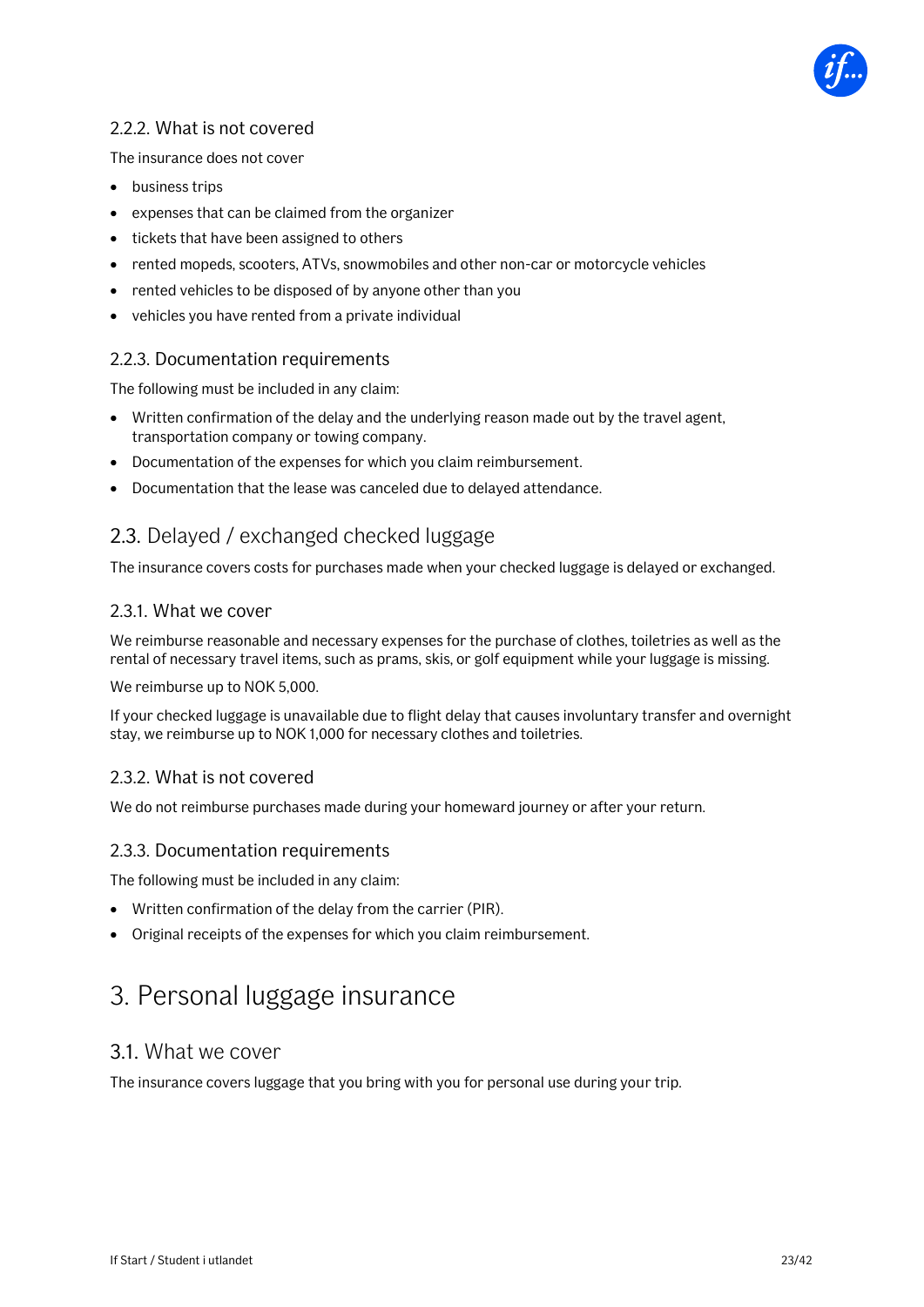

## 3.2. Extent of coverage

### 3.2.1. Theft and robbery (Norwegian Penal Code, section 321 and 327)

Property that is lost and later kept by a discoverer, is not to be defined as theft. Embezzlement and fraud is not theft.

#### 3.2.2. Vandalism (Norwegian Penal Code, section 351 – deliberate damage)

Meaning that an individual deliberately damages or destroys an insured item. Vandalism caused by a spouse, domestic cohabitant, parent, sibling, or child is not covered.

#### 3.2.3. Natural disaster (Act on Natural Damage Insurance)

Meaning damage directly related to natural disaster, i.e., avalanches, storms, floods, storm surges, earthquakes, or volcano eruptions.

#### 3.2.4. Traffic accident

- Collision, roadway departure or rollover with a vehicle, trailer, or caravan.
- Collision, capsizing or running ashore with boat, canoe, or kayak.

#### 3.2.5. Fire/soot damage, direct lightning strike or explosion

Burns and sparks are not considered a fire.

#### 3.2.6. Water damage to building

By water damage is meant outflow from the building's pipeline or water that suddenly penetrates into the building from terrain or ground.

#### 3.2.7. Damage to or loss of checked luggage (see section A.1.6.) confirmed by the carrier (Property Irregularity Report)

Damage to suitcases, bags, backpacks, or other packaging is not covered.

#### 3.2.8. Damaged or lost passport due to reasons mentioned in sections 3.2.1. to 3.2.6.

The insurance covers reasonable and necessary expenses for re-acquiring the passport and obtaining the set itinerary.

#### With Super coverage, section 3.2.9. also applies:

#### 3.2.9. Accidental damage

The insurance applies to physical damage to personal luggage other than those mentioned above, which is due to a sudden external cause. The cause of the damage must be known and can be linked to a specific time of damage. It is a prerequisite that the damaged item can be presented at our request.

Deductible, exceptions, limitations, and safety regulations in chapter A - General Terms also applies.

#### 3.3. Limitations

Within the limits of the agreed upon sum insured, we compensate:

1: Cash with up to NOK 5,000 per insured event.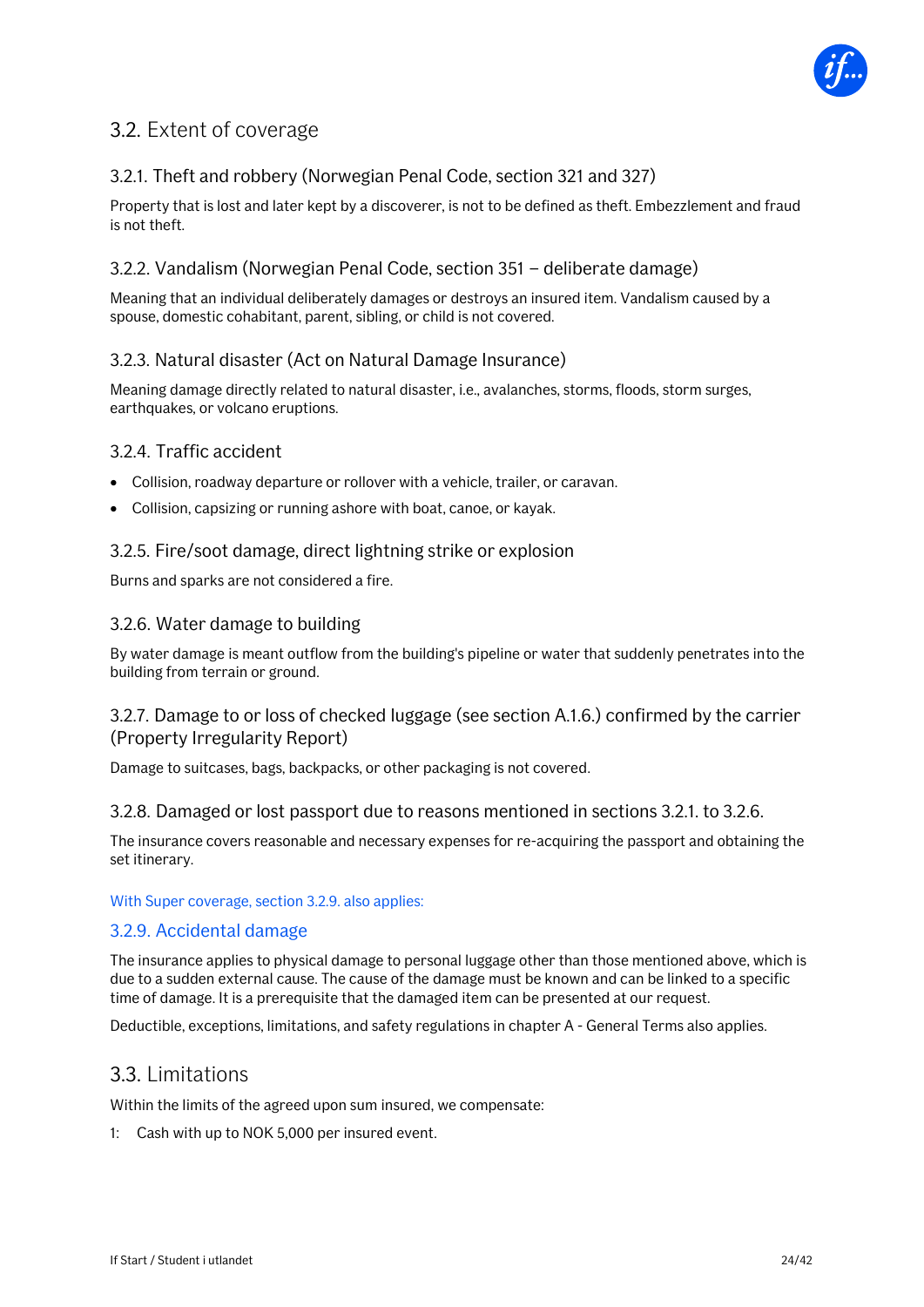

- 2: Wrist watches, jewelry, pearls, precious stones, and precious metals with up to NOK 30,000 per insured event.
- 3: all individual items with accessories other than those mentioned in section 3.3.2, with up to NOK 40,000 per item.

### 3.4. What is not covered

#### 3.4.1. Luggage we do not cover:

- Motor vehicles, caravans, and boats with accessories.
- Furniture and items damaged when moving.
- Securities, documents, data files and software.
- Collections items with value or interest to a collector.
- Animals.
- Items that have been acquired by the employer or have been acquired in connection with work, business, or other income-generating work.
- Items that have been bought or received as a gift outside Norway, or cash that has been exported from Norway, and which have not been declared upon import or export in accordance with current regulations. See the Customs Act / VAT act with regulations.

#### 3.4.2. Damage and loss we do not cover:

- Damage due to the normal use of the item.
- Cosmetic damage such as scratches, tears, scratches, stains, and the like.
- Financial loss due to lost or damaged assets.
- Damage to air sports equipment and drones while in use
- Damage caused by pets
- Damage to items during transport due to liquid leaking, items being crushed, or items causing damage due to their condition or shape

## <span id="page-24-0"></span>4. Illness and accidental injury

#### 4.1. What we cover

The insurance covers necessary and documented expenses due to the fact that you become unexpectedly and acutely ill, injured in an accident or die as a result of such an incident. Exacerbation of, or complications associated with, illness or disorder known prior to departure is not to be regarded as an unexpected and acute illness occurring during the trip.

The expenses must be incurred on the trip, within the number of travel days for which the insurance applies.

The insurance covers expenses for

- necessary and standard medical treatment
- summoning
- repatriation
- return journey
- obtaining a set itinerary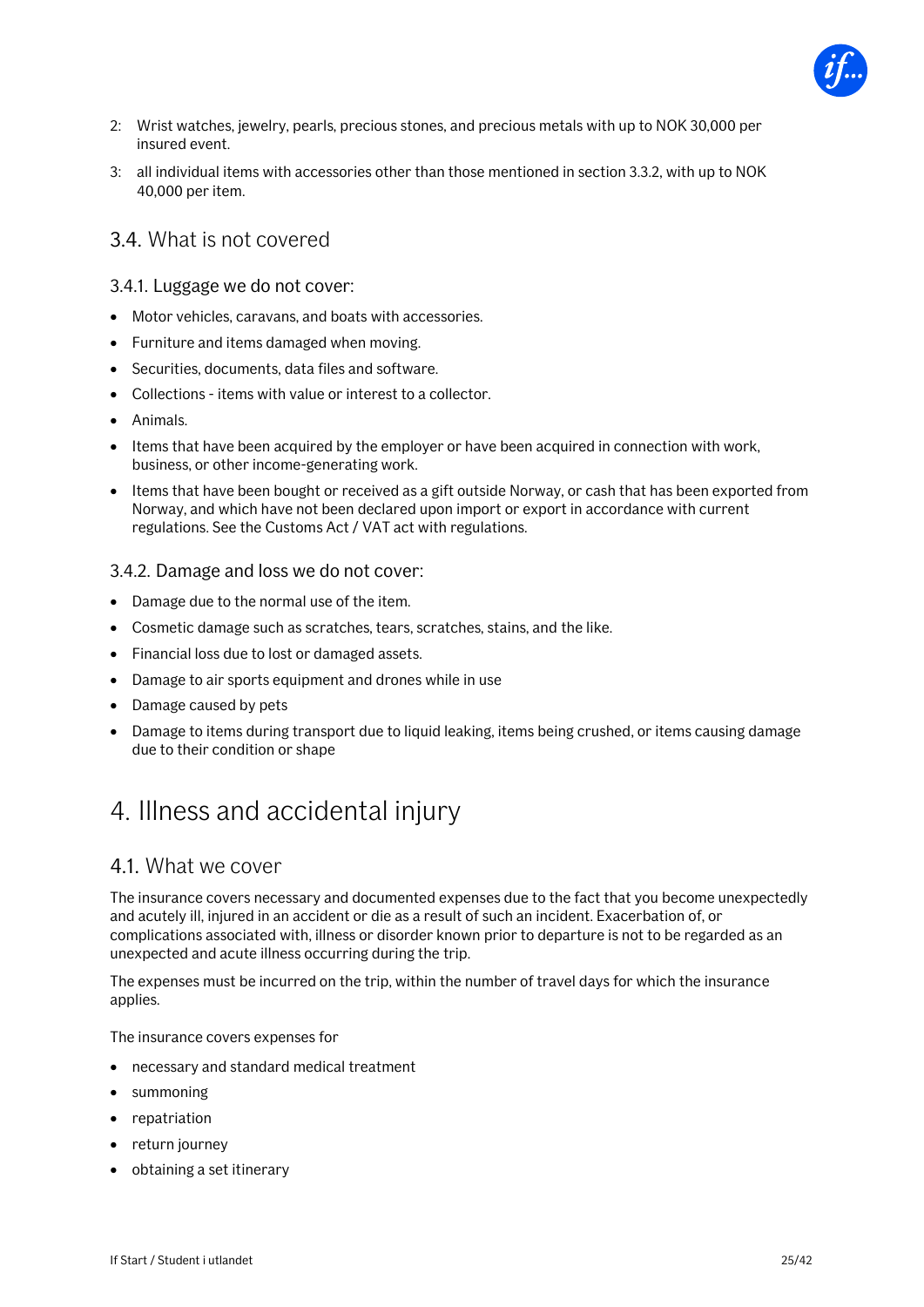

In addition, the insurance covers

- compensation for lost study time in the event of study interruption
- compensation for interrupted travel / lost holidays
- additional expenses in the event of recall
- additional expenses due to your sole travel companion's unexpected acute illness, accidental injury, unexpected death, or recall

### 4.2. What we reimburse

The following expenses are covered after an insured event as described in section 4.1.

#### 4.2.1. Medical expenses

We reimburse the following medical expenses:

- Doctors' fees and/or expenses relating to hospitalization.
- Medicines and bandages prescribed by the doctor on site.
- Expenses for treatment or examination done by specialist, prescribed by the doctor on site.
- Dental treatment, up to NOK 5,000 per insured event.

#### 4.2.2. Transportation and overnight stay expenses

We reimburse reasonable and necessary transportation and accommodation expenses

- to / from medical treatment. When using a private car, we refund NOK 2.50 per km.
- in the event of a delayed return journey, when the planned return journey must be postponed by order of a doctor on site
- in the event of a changed itinerary, when further itinerary must be changed by order of a doctor on site
- in case of repatriation or medical evacuation when adequate medical treatment cannot be given on site
- when accompanied to a place of treatment, or when transported home to Norway, when this is prescribed by a doctor
- for repatriation of coffins or urns. Instead of repatriation, we can reimburse burial on site, with up to NOK 40,000
- in case of extended stay or changed itinerary for up to 14 days, due to unexpected, acute, and serious illness, serious accidental injury or an unexpected death in your immediate family residing at the destination

#### 4.2.3. Summoning of close relatives

We reimburse reasonable and necessary travel and accommodation expenses for up to two close family members due to your unexpected, acute, and very serious or life-threatening illness, accidental injury, or unexpected death.

Summoning will not be reimbursed when it has already been decided that you will be repatriated in a short time, or you have already been admitted to a hospital or institution at your place of residence in the Nordic region.

#### 4.2.4. Home summoning

We will reimburse your travel expenses to your home address in Norway when

• someone in your immediate family becomes unexpected and seriously ill, seriously injured in an accident, or dies unexpectedly. See section A.1.2.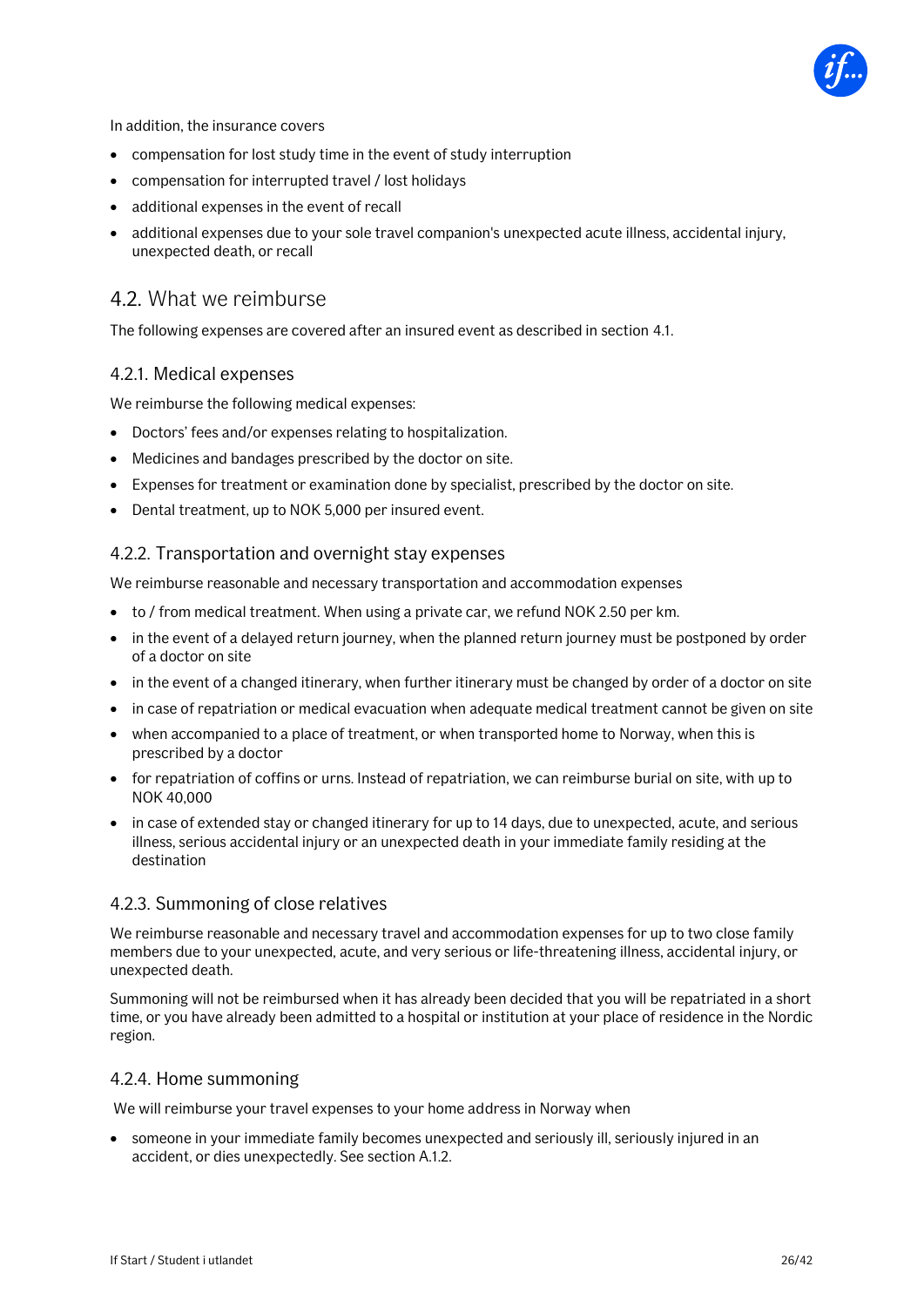

• your home, cottage or business is exposed to sudden and serious damage that requires you to be present

We reimburse one home journey per insured event.

#### 4.2.5. Compensation for interrupted or lost vacation trip

We pay compensation if you or your only travel companion stays

- recalled, evacuated, or repatriated with our prior approval
- hospitalized or ordered to be bedridden by a treating doctor on site

Compensation is paid for you only.

#### **How we calculate compensation**

Compensation is calculated from the price of the trip, and we pay compensation for the number of days lost compared to the number of planned days.

The price of the trip means that you can document that you have paid for travel and accommodation before the first day of illness or travel interruption. If you travel with your private car, the price of the trip is calculated at NOK 2.50 per km. from your residential address to the place where the trip is interrupted.

Bonus points, CashPoints and other membership benefits, annual costs for timeshare housing or other property, are not included.

The number of days bed rest is calculated from the date you first consulted a doctor, and compensation is only paid for bed rest within the first 45 days of the trip.

We reimburse up to NOK 2,000 per day, up to the price of the trip.

#### 4.2.6. Return journey

Instead of compensation for lost vacation, we can reimburse travel expenses for a covered home summoning, evacuation, or repatriation.

The return journey must take place within the set travel period of the trip.

#### 4.2.7. Excursions and events

We compensate up to NOK 5,000 per insured event for prepaid excursions/organized events that you are forbidden from attending by the attending doctor on site.

This compensation is not paid in addition to compensation for interrupted or lost vacation trip (see section 4.2.5).

#### 4.2.8. Your sole travel companion

We reimburse your expenses for travel and accommodation in the event of your sole travelling companion's

- unexpected and acute illness, accidental injury, or unexpected death during travel
- home summoning due to a member of their closest family falling seriously ill, being seriously injured in an accident, or dying unexpectedly

We reimburse up to NOK 60,000 per insured event.

#### 4.2.9. Crisis therapy

We reimburse expenses for psychiatric help in the event that you suffer an acute psychological crisis due to you or someone in your travelling party suffering

- a serious accident during travel
- a sudden and unexpected event during your trip, such as robbery, assault, rape, or natural disaster.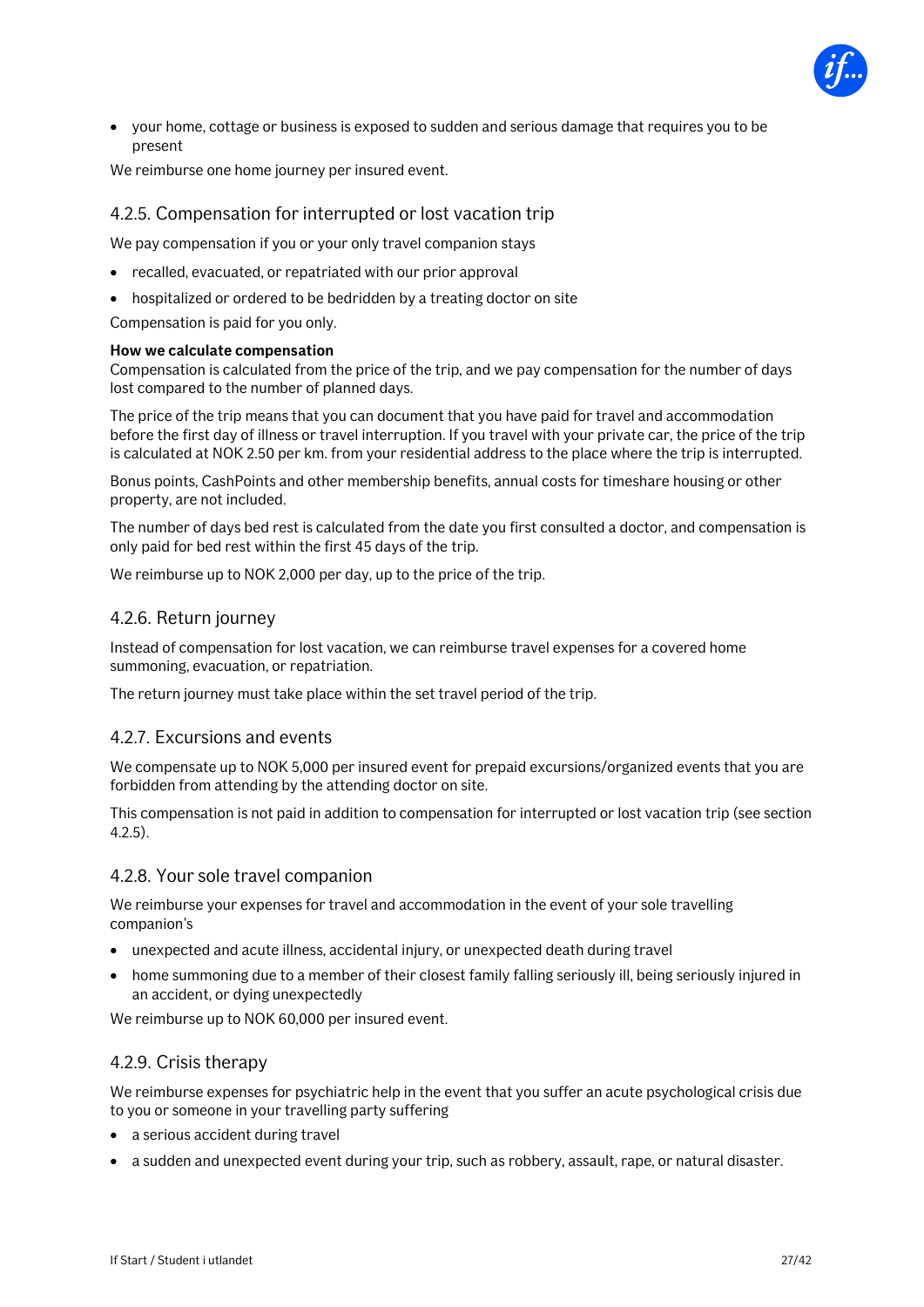

When treatment takes place in Norway, psychologists and other health professionals must be appointed by Psykologvakten.

We reimburse up to 10 treatments to a psychologist or psychiatrist, for up to 2 years after the incident occurred. The need for psychological first aid must be reported within 12 months of the incident.

#### 4.2.10. Study interruption

We compensate up to NOK 100,000 for study interruptions if you become unexpectedly and acutely ill or injured in an accident, and that you have to interrupt a commenced school year or semester for medical reasons and at the doctor's order. Tuition / semester fees must be paid for before the illness or injury occurs.

Compensation is calculated on the basis of prepaid tuition / semester fees, and for the number of days lost in relation to planned days in the semester. There must be at least one month left of the semester and the interruption must be confirmed by the school / university.

### 4.3. What is not covered

We do not cover expenses incurred due to

- the treatment of illness or injury after your return to your place of residence in the Nordic region
- treatment, examination, or surgery for which you were placed on a waiting list before departure
- stay and treatment at private clinics in the Nordic region
- treatment or withdrawal treatment in connection to the use or misuse of alcohol, medications, or narcotics
- cosmetic treatment or surgery
- continued stay and treatment at the travel destination when repatriation is medically justifiable
- that examination, treatment or surgery causing complications or deterioration
- medical malpractice or wrongful administration of medication
- pregnancy complications and birth from and including week 36
- acts of, or participation in, criminal activities
- very serious illness in the end stages
- stay or treatment at nursing homes, recreational- or spa facilities
- search and rescue operations

We also do not reimburse travel and accommodation expenses paid with bonus points, CashPoints, or other membership benefits.

## 4.4. Duration of treatment limitation

<span id="page-27-0"></span>Compensation liability for one and the same illness / accidental injury which requires ongoing treatment, is limited to the first 30 days following the first doctor or dentist consultation.

## 5. Evacuation

We compensate for necessary and documented excess costs for travel and overnight accommodation in the event of evacuation to the closest secure destination or back home to the Nordic region when the evacuation is due to:

• war, terrorism, civil unrest, or a similar severe disturbance of public order. A 'terrorist attack' is defined as an illegal, violent act designed to injure, aimed at the general public, including any act of violence or dangerous dispersal of biological or chemical substances that appears to have been carried out for the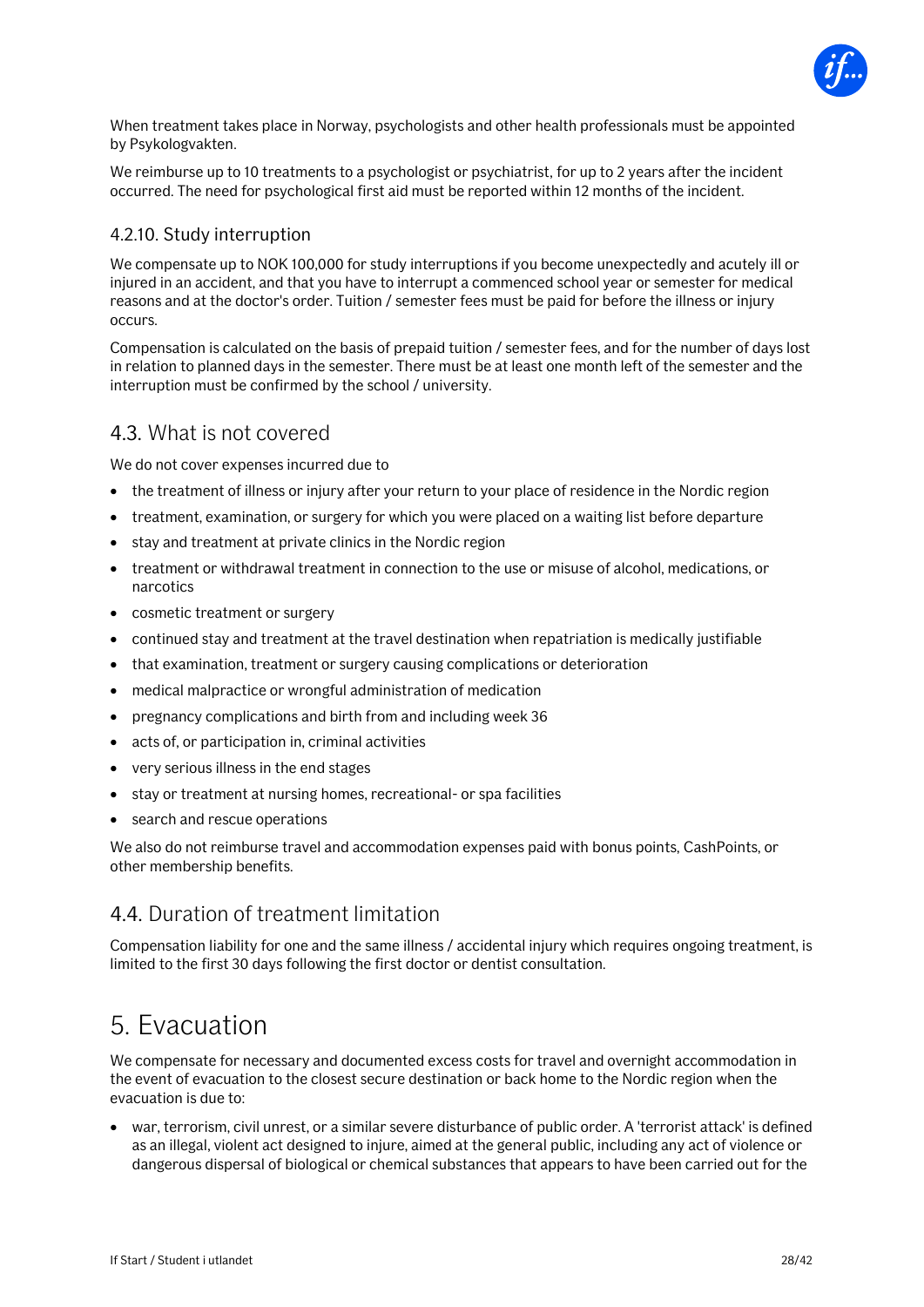

purpose of influencing political, religious, and other ideological bodies, or to incite fear. The evacuation shall occur in accordance with the evacuation guidelines of the Norwegian Ministry of Foreign Affairs for that given area, or as agreed with us in regard to the time and location. The area must have been regarded as peaceful before travel commenced. General Terms and Conditions section 17.2 and 17.3 are excluded.

- natural disasters on trips outside of the Nordic region. Natural disasters are defined as earthquakes, volcano eruptions and other disasters caused by sudden and violent forces of nature of an extraordinary violence, magnitude, and scope. Evacuation must occur in accordance with recommendations issued by the local authorities or the Norwegian Ministry of Foreign Affairs or as agreed with us. General Terms and Conditions section 17.4 is excluded.
- the outbreak of an epidemic when travelling outside of the Nordic region. An epidemic is defined as a contagious disease that spreads quickly between humans. The evacuation shall occur in accordance with the evacuation guidelines of the Norwegian Ministry of Foreign Affairs for that given area.

We reserve the right to order you to evacuate to the nearest safe destination or to your domicile in the Nordic countries, if we consider that the risk of staying in the area is too high. See section A.6.6.

If it is not possible to evacuate when the evacuation advice is given, we will reimburse additional expenses until return to the nearest safe destination or place of residence in the Nordic countries is possible.

We do not replace what you are entitled to be reimbursed by the tour operator in accordance with the Package Travel Act.

Compensation for lost vacation days after evacuation to the Nordic region is compensated according to the rules in section 4.2.5.

#### <span id="page-28-0"></span>With Super coverage, section 6 also applies:

## 6. Refund of deductible for rental car

#### 6.1. What we cover

•

We cover the deductible you as the renter are held responsible for, according to the rental agreement, if

- the rented car or motorcycle is stolen or subject to external damage
- the key to the rented car or motorcycle is lost or damaged

The event must take place during a holiday trip with at least one overnight stay, during the rental period. It is a prerequisite for the insurance that the vehicle is insured with comprehensive insurance (CDW - Collision Damage Waiver and TP - Theft Protection), and that the deductible you are held responsible for is stated in the rental agreement.

## 6.2. What is not covered

The insurance does not cover deductible for

- rented moped, scooter, ATV, snowmobile, and other vehicles other than car or motorcycle
- vehicles rented on business trips
- rented vehicles to be disposed of by anyone other than you
- vehicles you have rented from a private individual, or which you rent / borrow in connection with another vehicle being serviced or repaired
- damages that occur in connection with the exercise of motorsports

#### 6.3. Documentation requirements

The rental agreement, damage report, and receipt showing the paid deductible must be included in any claim.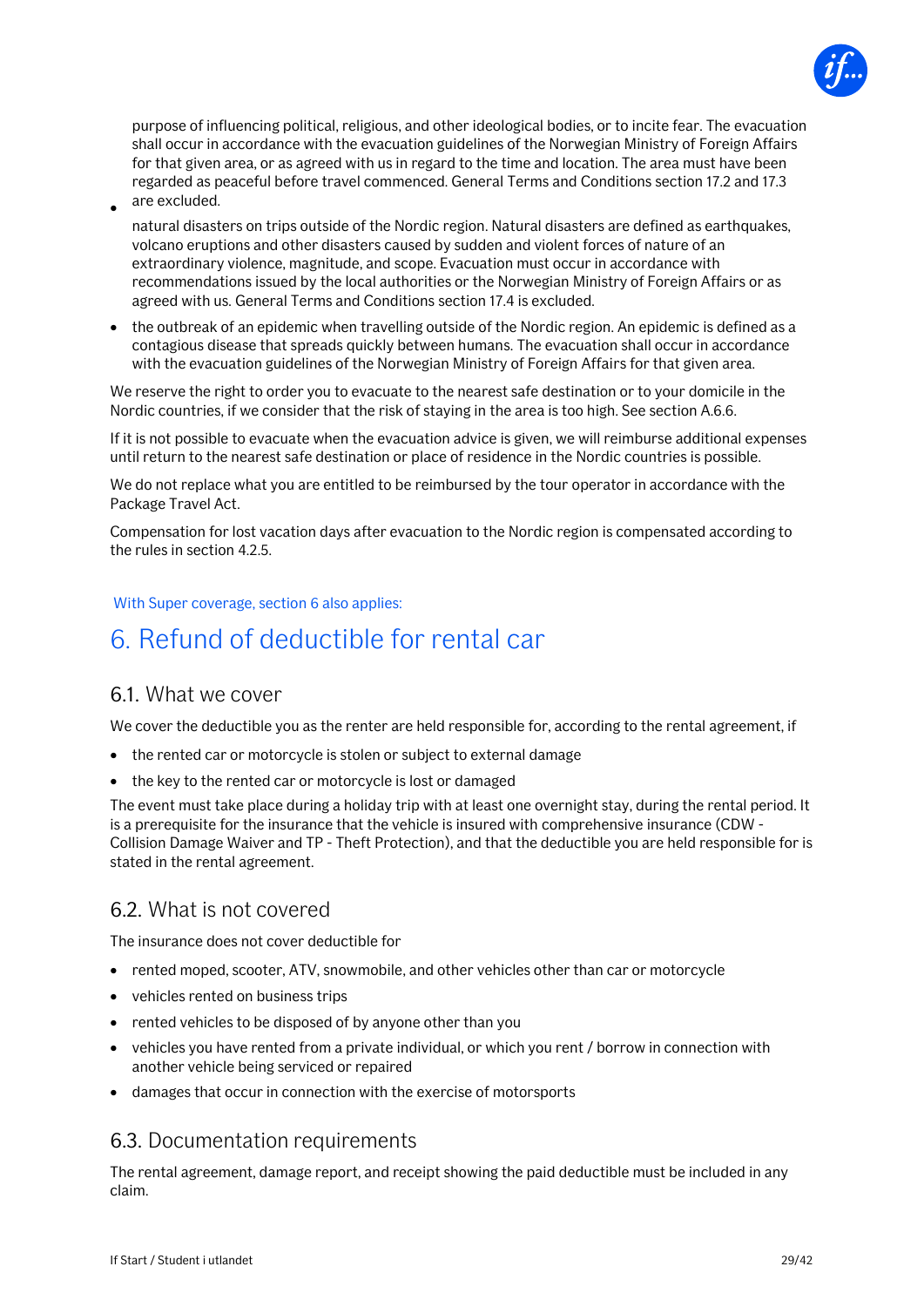

If you have bought additional insurance for expeditions chapter 7 also applies:

## <span id="page-29-0"></span>7. Additional expedition insurance

The supplementary insurance applies to expeditions, i.e., particularly risky trips to locations where there is poor infrastructure, great distance to the nearest hospital or difficult to obtain health personnel or transport.

Examples of expeditions are

- trips to The Arctic, Antarctica, Siberia, Amazons, Himalayas, Andes, and Northern Canada.
- skiing in Greenland, cycling through the Sahara or climbing the Alps.
- <span id="page-29-1"></span>• trips to mountains above 5 000 meters.

## D – Accident Insurance

## <span id="page-29-2"></span>1. What we cover

Which parts of this chapter that have been agreed is stated in the Certificate of Insurance.

### 1.1. Medical disability

If the accidental injury has led to permanent medical disability, disability compensation is paid.

The right to compensation arises when the accidental injury occurs.

The agreed sum insured is stated in the Certificate of Insurance.

The compensation constitutes a percentage of the sum insured corresponding to the degree of medical disability.

#### **Double reimbursement:**

If it is stated in the Certificate of Insurance that the right to double reimbursement has been agreed, the payment is doubled for degrees of disability of 51% or more.

### 1.2. Treatment costs

Reimbursement of reasonable and necessary treatment costs in the Nordic countries that have been incurred during the first two years after the accidental injury.

With Super coverage we reimburse treatment costs up to four years after the accidental injury.

The following treatment costs are included:

- Dental treatment
- Deductibles for doctors with public reimbursement rights
- Chiropractic and physiotherapy with therapists with public reimbursement rights
- Medicines and dressings prescribed by a doctor or dentist
- CT or MRI prescribed by a doctor and pre-approved by us
- Travel expenses to and from the place of residence for necessary treatment.

In the event of dental injuries in children under the age of 18, expenses for the first permanent dental treatment (bridge, crown, etc.) are also reimbursed, with our prior approval, even if the final treatment must be postponed for more than two years due to the child's age. Settlement shall, however, take place no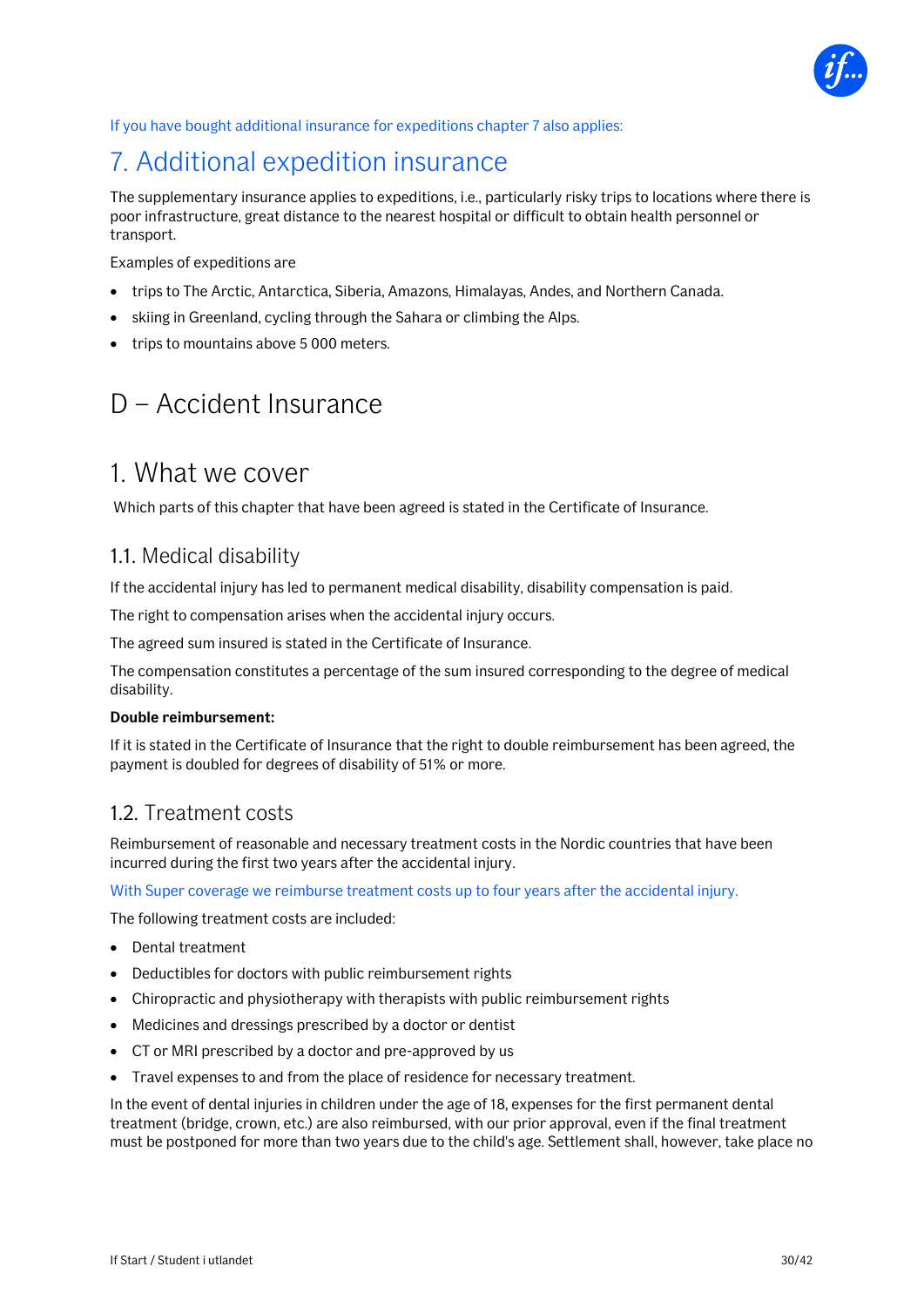

later than 10 years after the end of the year in which the damage occurred, based on cost estimates from a dentist and / or dental technician.

It is a prerequisite that the expenses cannot be claimed from another source.

### 1.3. Death

If you die as a result of an accidental injury that has occurred during the insurance period, death compensation is paid. The right to compensation arises at the time of your death.

The sum insured is NOK 100,000, unless it is stated in the Certificate of Insurance that another sum has been agreed.

## <span id="page-30-0"></span>2. What is not covered

#### 2.1. Mental disorders, behavioral disorders, learning disabilities, etc.

The insurance does not provide the right to compensation for psychological disorders, behavioral disorders, learning difficulties etc. which are covered by the diagnosis codes F00 through F99, in accordance with ICD-10\*, and any consequences of such disorders.

\*ICD-10 is the 10th revision, with subsequent amendments, of the international statistical classification of illnesses and related health problems, adopted by the World Health Organization.

## 2.2. Dental injuries

Dental injuries do not give the right to disability compensation.

### 2.3. Illness, infection, and other specific conditions

The insurance does not cover accidental injury caused by illness, disease or predispositions to illness or disease, such as injury caused by an epileptic fit, loss of consciousness, stroke, and the like,

The insurance does neither not cover the following conditions, even where an accidental event is the triggering cause:

- **Strokes**
- Heart attacks
- Cancer
- Back pain, unless the pain is caused by a fracture of the vertebral
- Column, proven by X-ray, and the fracture was caused by an accident.
- Infections, unless the infection was caused by a skin injury which resulted from an accident.

Insect stings and bites are not considered an accident event.

## 2.4. Medical treatment / use of medicines

The insurance does not cover accidental injuries caused during medical examinations, treatments etc. or when taking medicines, unless you are being treated for an accidental injury for which we are liable.

### 2.5. Poisoning

The insurance does not cover accidental injury caused by poisoning from food, drink, or natural stimulants.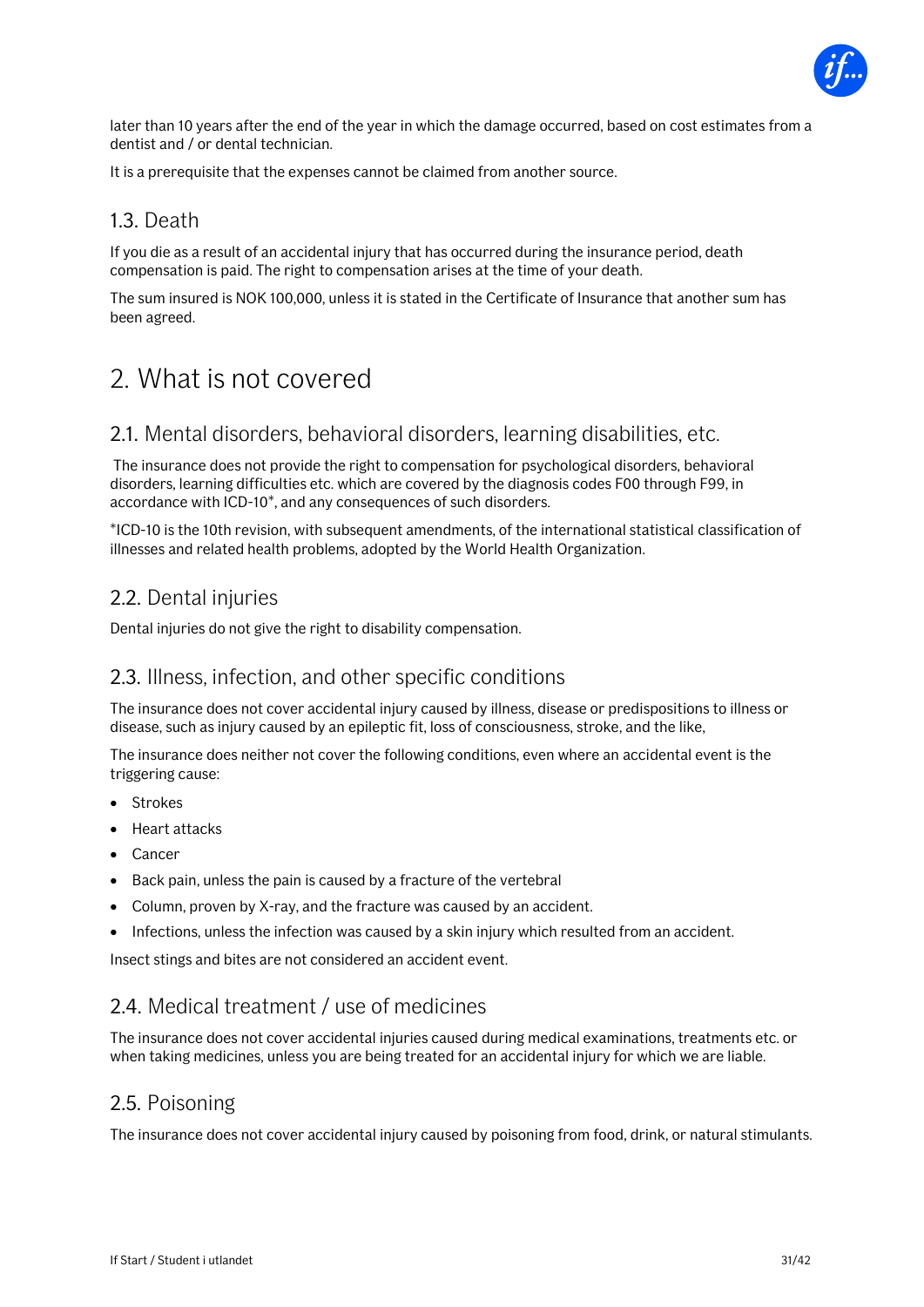

## 2.6. Scarring and disfigurement

The insurance does not give the right to compensation for any scars and disfigurement which represent a medical invalidity degree of less than 15%.

## 2.7. Professional sports and expeditions

The insurance does not cover accidental injuries as a result of participation in sports or expeditions that give you gross income and / or sponsorship funds of more than 2G per year (G = the Norwegian National Insurance Scheme basic amount).

## 2.8. Occupation activities with particularly risk

The insurance does not apply when you carry out the following occupation activities, or stay at the workplace:

- diving
- all business offshore
- commercial fishing
- service on board military vehicles, naval vessels, and aircrafts
- production work in quarries, and sand and gravel pits
- all activities related to the manufacture, storage, use and transport of explosives
- stunt activity and aerial acrobatics.

The insurance also does not cover accidental injuries that occur during stays in war zones or areas where serious disturbances of public order take place or are expected to occur, when the purpose of the stay is to ensure media coverage of the events.

## 2.9. Military operations

The insurance does not cover accidental injuries resulting from participation in peacekeeping forces or the military and paramilitary forces of other countries and organizations.

## 2.10. Fighting, criminal acts and acts of retaliation

The insurance does not cover accidental injuries caused by you

- voluntarily participating in fights or criminal acts, or
- is a victim of retaliation in connection with your own participation in criminal activity.

### 2.11. Intent and suicide

If you have intentionally caused the insured event, we are not responsible.

However, we are responsible if you could not understand the scope of your action due to age or state of mind. In this context, scope is to be understood as the immediate consequence of the action, namely the bodily injury.

In any case, we are not responsible for suicide or attempted suicide due to mental illness, cf. FAL section 13-8.

## 2.12. Limitations specific to treatment costs

The insurance does not cover the following treatment costs:

• Treatment costs for tooth damage as a result of chewing or biting.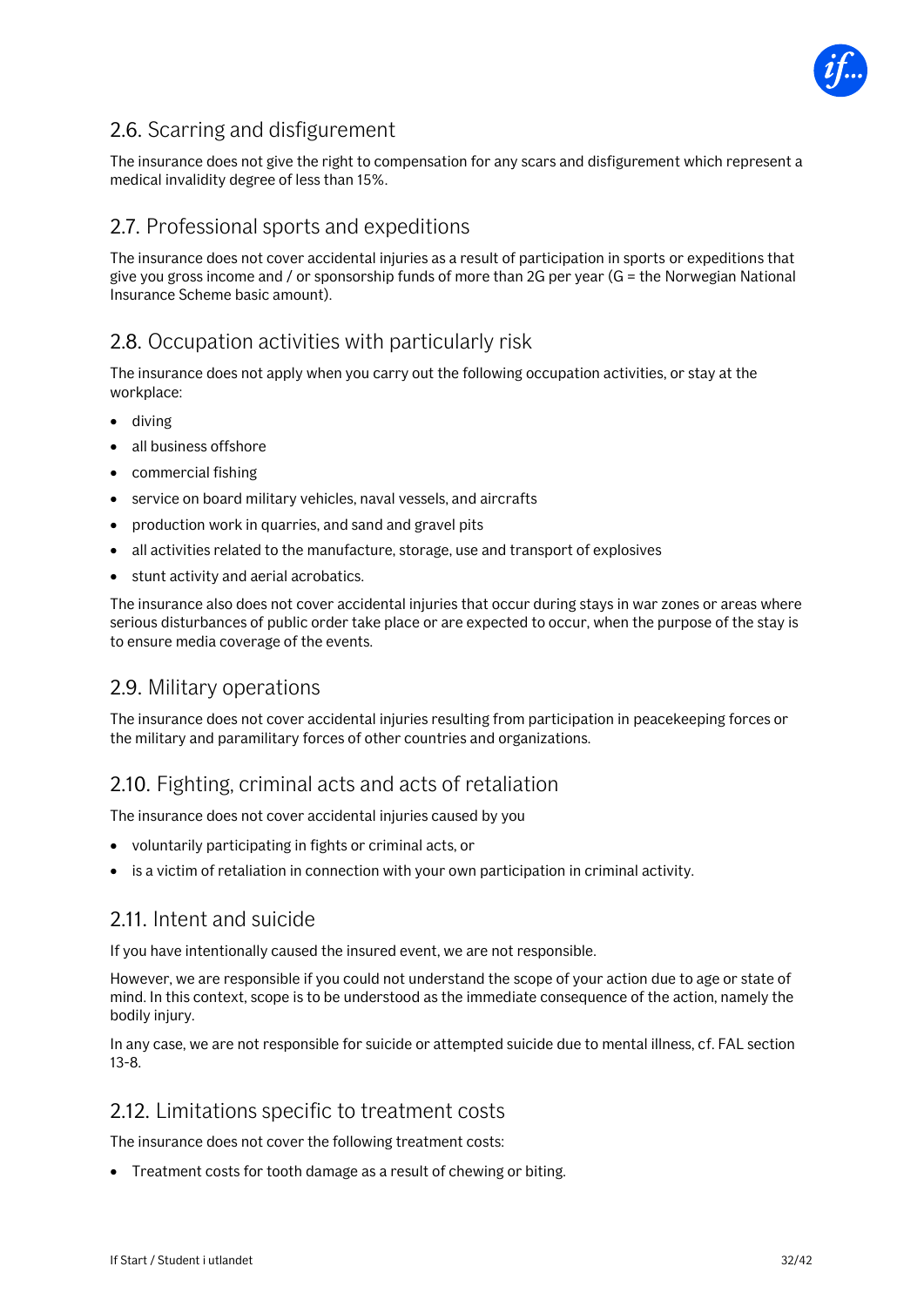

- Excess costs for examination, treatment or training at private hospitals or health institutions or with private practitioners / therapists without public reimbursement rights.
- Expenses for assistive technology.
- <span id="page-32-0"></span>• Expenses for rescue operations and transport from the scene of the accident.

## 3. Specific claims settlement regulations

## 3.1. Contributory factors

Compensation is proportionately reduced if other factors, together with the accidental injury, have contributed to your medical disability, death, or your need for treatment.

### 3.2. When the compensation is paid and how it is calculated

#### 3.2.1. Medical disability

Compensation for disability is due for payment when the insurance event has occurred, we have received the claim with the necessary documentation and have had a reasonable time to chart our accountability and calculate our final liability.

Compensation is determined on the basis of the degree of medical disability that the accidental injury represents, and the agreed sum insured. When it is stated in the Certificate of Insurance that the right to double compensation has been agreed, the sum insured is doubled for degrees of medical disability of 51% or more.

If the accident event results in a number of injuries, the degree of medical disability is determined on the basis of an overall assessment in the same way as for occupational injury (called the reduction method). If the accidental injury increases a previous disability, a deduction is made in medical disability corresponding to a previous disability. When other factors contribute to the degree of medical disability being higher than what the injury alone indicates, compensation is paid proportionately. See also section 3.1.

#### 3.2.2. Treatment costs

The treatment costs will be paid when we have received the claim with the necessary documentation for the costs. Treatment costs must be documented with original documents.

Treatment costs are only covered as if you were a member of the Norwegian National Insurance Scheme.

#### 3.2.3. Death

Compensation in the event of your death will be paid when the death has occurred, we have received the claim with necessary documentation, and have had a reasonable time to chart our accountability and calculate our final liability.

If the accidental injury results in you dying within two years of the date of the injury, death compensation is paid. Any compensation for medical disability that may have been paid in advance for the same injury will be deducted.

If you die of another cause within two years after the accidental medical injury occurred, neither death nor invalidity compensation is paid.

If you die later than two years after the accidental injury occurred, no death compensation is paid, but compensation for medical disability according to the degree of disability that the accidental injury would have caused.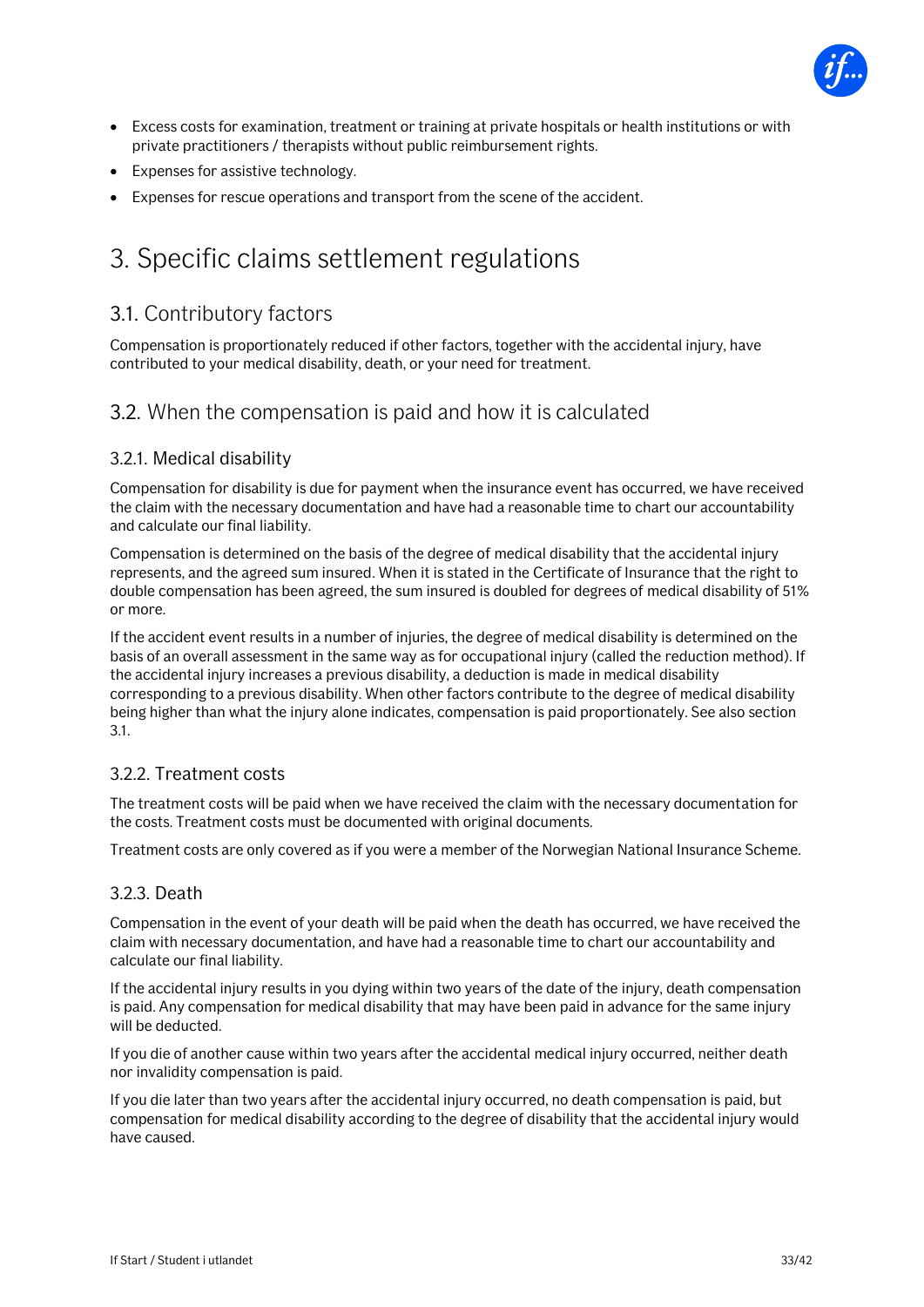

## 3.3. Who the compensation goes to

#### 3.3.1. Medical disability

The compensation goes to you.

#### 3.3.2. Treatment costs

The compensation goes to you.

#### 3.3.3. Death

The compensation goes to beneficiaries according to the provisions in FAL, chapter 15:

#### **General rules**

The compensation falls to your spouse. If you do not have a spouse, or if the spouse is no longer alive, the payment accrues to your heirs by law or will in accordance with the provisions of the Inheritance Act.

A person is not considered a spouse according to the section above when at the time of death, a judgment has been handed down or permission has been granted for separation or divorce. This applies even if the decision is not legally binding or final.

#### **Beneficiaries**

When you wishes a payment on your death to be paid to specific persons, your beneficiaries, this must be agreed upon with us. Where a cohabitant has been appointed as beneficiary, without this person being named, the cohabitant shall be defined as

- a person with whom you lived in a state equivalent to wedlock and with whom you have shared a Norwegian National Population Register home address over the past 2 years, or
- the person who has children and a home together with you

A person is not considered to be a partner if, at the time of death, conditions would have prevented you and your partner from entering into a legal marriage or it was apparent that a separation had taken place before the time of death.

## <span id="page-33-0"></span>4. Deviations from Teneral Terms and Conditions

### 4.1. Earthquakes and volcanic eruptions

We are responsible for accidental injury caused by earthquakes and volcanic eruptions, without regard to the provision in General Terms and Conditions section 1.1.

## 4.2. War that arises when traveling abroad outside the EEA area

General Terms and Conditions, section 1.2, are deviated from in that we are still responsible for accidental injuries that occur during travel outside the EEA area, and the damage is related to war, etc., when entry took place before the area was declared a risk area by the Norwegian Ministry of Foreign Affairs. Our liability is limited to accidental injuries that occur in the first 30 days after such a declaration is made.

This deviation does not apply to such injuries that occur on the Norwegian continental shelf and Svalbard.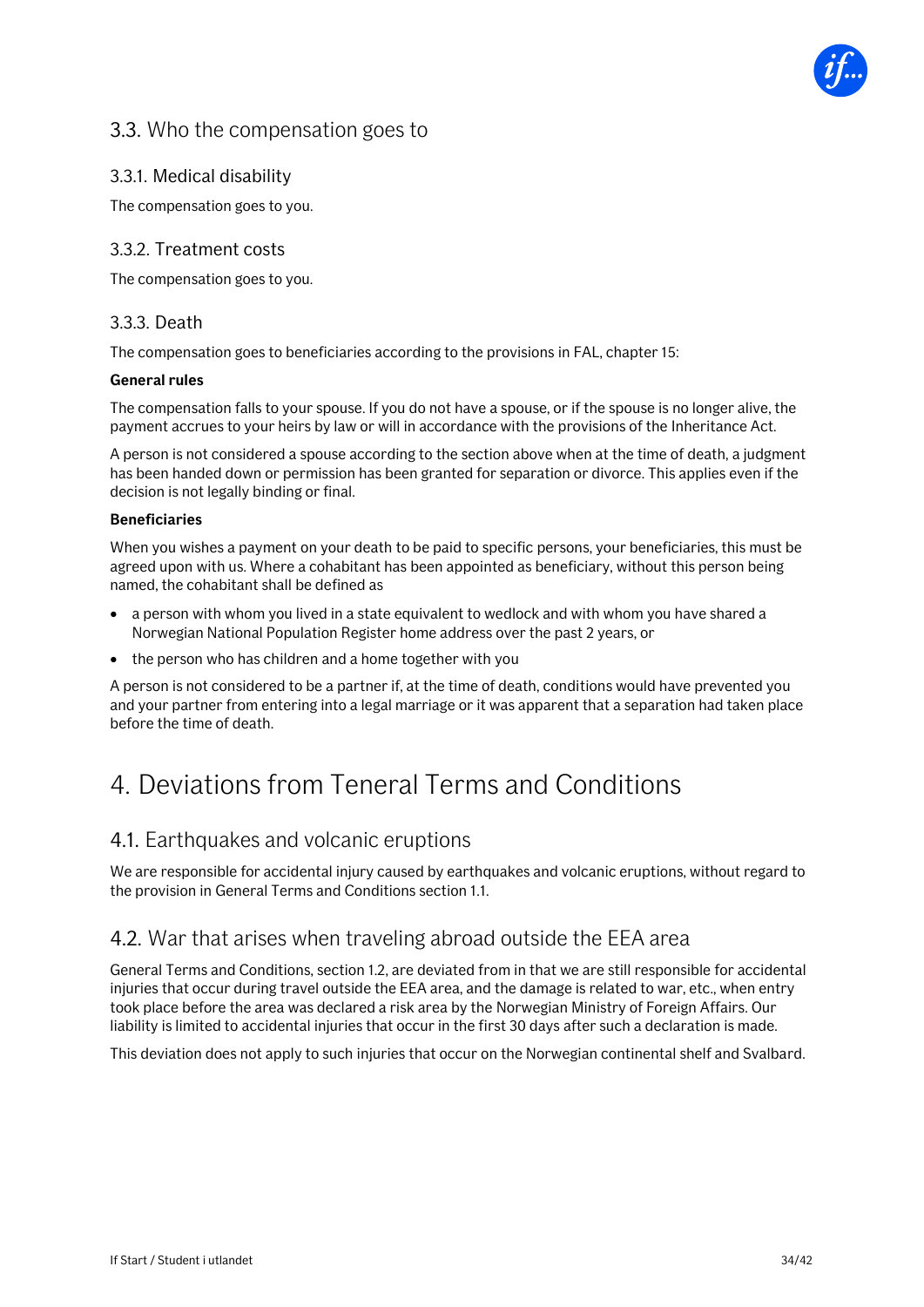

## <span id="page-34-0"></span>E – Legal Aid Insurance

## <span id="page-34-1"></span>1. When the insurance applies

The insurance applies when you are a party to a dispute as a private individual, when the insurance covers contents in the home.

If the insured home is vacated without it being sold, a dispute where you are a party to the dispute in your capacity as owner is covered if you have had ongoing house or home contents insurance in If since the eviction.

## <span id="page-34-2"></span>2. What we cover

We reimburse expenses - legal costs - in the event of a dispute arising during the insurance period, and where the dispute belongs to the ordinary courts, cf. the Courts of Justice Act section 1.

By dispute is meant that a claim has been made and disputed, in whole or in part. Persistent silence on the part of the other party can be regarded as a dispute. There may be one dispute even if the case consists of several questions and the factual and legal grounds for dispute are different. There is one dispute itself as the questions are raised in several cases. The same applies even if there are several parties on the same page, and also if the parties have different insurance agreements in different insurance companies.

Expenses for experts who have not been appointed by the court are only covered when the expenses have been approved by us in advance. Expenses for witnesses are only covered at the main hearing and taking of evidence.

Legal costs covered by the other party are deductible. However, such legal costs are covered when you can prove that the other party is not insolvent.

## 2.1. If the insured home has been sold, and the insurance ceased in connection with the sale, a dispute is covered where you are a party to a dispute as a previous owner.

However, the insurance does not cover your legal aid expenses where there is home seller protection / liability insurance. The legal aid insurance is nevertheless applied where there is a written refusal that the dispute falls outside the home seller protection / liability insurance coverage.

2.2. In the event of a dispute with the seller in connection with the purchase of a new home that you have not yet moved into and taken out your own insurance on, legal aid expenses are covered if you have had ongoing house or home contents insurance in If since the time of purchase.

## <span id="page-34-3"></span>3. What is not covered

3.1. Expenses for legal entities such as companies, estates (including private probate), housing associations, cooperatives, foundations, and the like, are not covered - including disputes where the said legal entities represent you.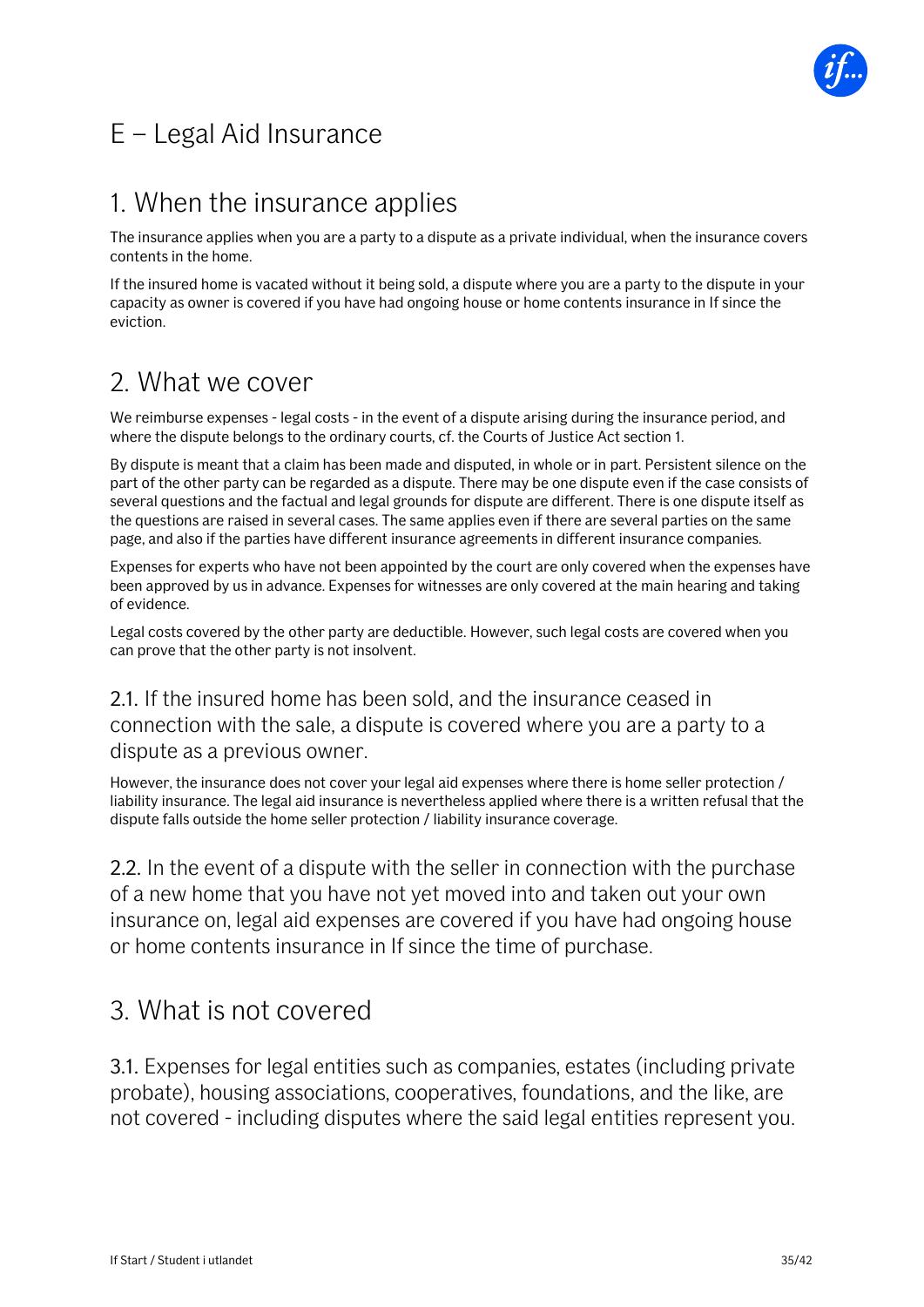

## 3.2. Legal costs you are ordered by the court to pay

## 3.3. Expenses in the event of a dispute

We do not cover expenses in the event of a dispute

- where the basis for the dispute already existed at the time the insurance came into force.
- that relates to or originates in a separation, divorce, child custody, visitation rights, paternity, inheritance, demand for return of gifts, child support, estate distributions, dissolution of the economic relationship between cohabitants and dissolution of the household community, as well as probate matters.
- that relates to or originates in your occupation or trade, including settlement under occupational injury insurance and Chapter 1-7 of the Norwegian Occupational Insurance Regulations. In the event of a dispute about compensation under the Occupational Injuries Insurance Act, expenses incurred after a case has been brought before the ordinary courts are nevertheless covered. Occupation means any business that aims to make money.
- which is only related to enforcement of a claim.
- related to debt negotiation / debt settlement cases and cases related to bankruptcy or composition proceedings if you are a bankruptcy or composition debtor.
- that relates to or originates in a criminal act, defamation case, driver's license seizure or claim for damages in such cases when you are a party, suspect or accused. However, expenses are covered if you are the aggrieved or injured party in connection with a criminal act.
- concerning public administration decisions. Nevertheless, costs in legal proceedings are covered when the administrative right of appeal is fully utilized. In connection with lawsuits, any expenses incurred during the administrative proceedings are excluded from coverage. Immigration cases are in their entirety exempt from coverage.
- concerning attorneys' fees or disputes over expenses for experts.
- related to financial savings products with investment over NOK 1,000,000, and trading in financial instruments.
- related to rental property that is to be accounted for in the tax assessment, when the expense is entitled to a tax deduction. Nevertheless, expenses for disputes are covered if the tax authority does not provide a deduction. It must be possible to document that no deduction is given.
- that obviously cannot be won.
- concerning other property than the property to which this insurance is linked.
- you become part of as owner, driver, or user of motor vehicles, working machinery with its own propulsion machinery. Disputes are covered nonetheless for the owner, driver, or user of a working machine that cannot drive faster than 10 km/h with a total weight of up to 750 kg used solely on or in connection with your own property.
- you become part of as owner, driver, or user of boats or aircrafts (canoes, kayaks and surfboards are not considered to be boats in this context. Hang-gliders and paragliding equipment without engines are not considered to be aircraft in this context).
- you become part of as owner, rider, or user of registered trotting or racing horse.
- in cases of personal injury, before there is a written refusal from the other party or the other party's insurance company to cover your necessary and reasonable expenses for legal assistance and a case has been brought before the ordinary courts.
- related to expropriation cases or other cases in which you seeks to obtain the right to another's property.
- related to claims that have been rejected by If.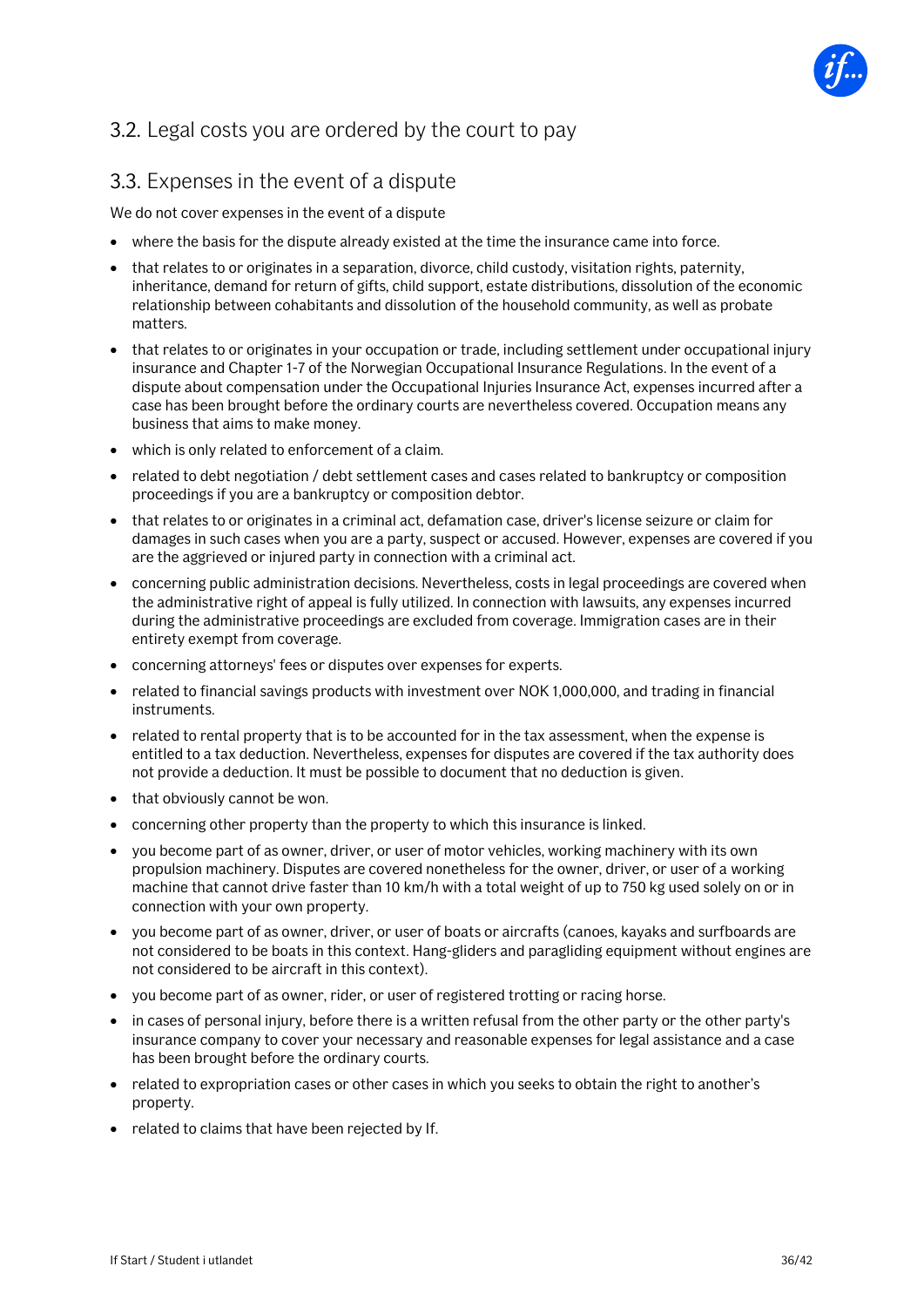

## <span id="page-36-0"></span>4. Sum insured

The total compensation for each dispute is limited to NOK 100,000.

In cases where there are three or more parties on your side, and the factual and legal grounds for dispute are the same, the total sum insured is limited to NOK 250,000. This also applies if the parties have taken out insurance with different insurance companies.

In cases against the seller of a home and / or the seller's home seller insurance company, the hourly rate covered is limited to current public fee rates with the addition of NOK 200, cf. Fee Regulations Reference section 2. We are not responsible for any costs that arise from changing lawyer.

Deductible is deducted as described in section A.7.4.

## <span id="page-36-1"></span>5. Other provisions

5.1. If you want to apply for compensation under the Legal Aid Insurance, we must be notified as soon as possible and no later than one year after a lawyer has been hired.

The notification must be made in writing and documentation must be attached. If a lawyer is used during the public administration proceedings, the deadline for notification to us is calculated from the time when the public administration proceedings are fully utilized.

5.2. You choose a lawyer who, according to the nature of the case and your place of residence, is suitable for the assignment.

## 5.3. We cover the costs of an attorney, registered legal assistant, the court, an expert, and witnesses.

Our liability is limited to reasonable and necessary costs of the dispute. The Disputes Act section 6-13, section 10-5 and chapter 20 apply correspondingly. The reasonable and necessary costs of the dispute are determined at the conclusion of the dispute. If necessary, we can ask you for an account of the dispute and the costs incurred. If the dispute is settled by judgment or ruling, we base the court's determination of reasonable and necessary legal costs. If we make a payment prior to the conclusion of the dispute, this does not imply an acceptance of incurred costs. At the end of the dispute, you are obliged to repay any excess amount to us.

5.4. In the event of a claim, we have the same right as you to receive documentation on how the attorney has calculated their fee. Elapsed time spent must be specified.

## <span id="page-36-2"></span>F – Liability Insurance

## <span id="page-36-3"></span>1. When the insurance applies

The insurance covers your legal liability for damage that you have caused in your capacity as a private individual.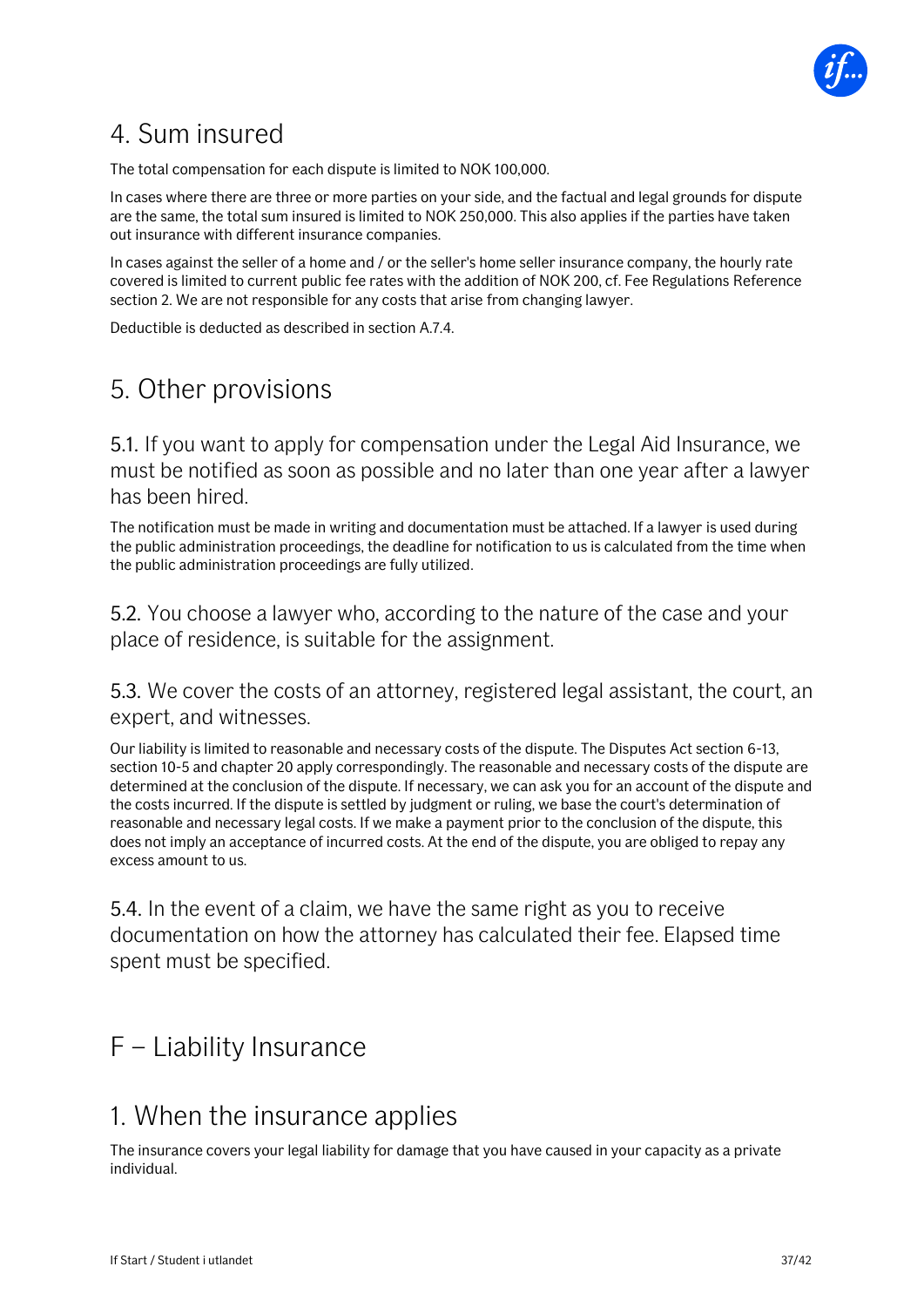

## <span id="page-37-0"></span>2. What we cover

## 2.1. We cover legal liability in connection with

- personal injury. This is considered to have occurred when a person is injured, inflicted with illness, or dies.
- property damage. This is considered to have occurred when contents (including animals) or real estate are damaged or is lost in another way, or when electronically stored information is corrupted or is lost in another way.
- sudden and unforeseen damage for which you are responsible according to the Nature Diversity Act no. 100 of 19 June 2009 section 69-72, as well as section 74.

2.2. Financial loss as a result of a damage that is covered is considered part of this, even when the damage that is covered does not exceed the deductible.

2.3. The damage must be ascertained by you or by the injured party during the insurance period.

The damage is attributed to the insurance that applied when the damage was first ascertained. All claims due to the same event are regarded as one insured event and are attributed to the time when the first claim was ascertained.

## <span id="page-37-1"></span>3. What is not covered

## 3.1. We do not cover legal liability

- that you have undertaken to bear and that goes beyond general legal rules, i.e., any liability that is based solely on warranty, contract, promise, commitment, or other agreement entered into before or after the damage is ascertained
- for damage to items that you have for rent, loan, use or storage
- for defamation or redress, including pursuant to the Damage Compensation Act of 13 June 1969 No. 26 sections 3-5 and 3-6, or for fines and the like.
- to your spouse, cohabitant, parents, stepparents, foster parents, in-laws, siblings, children, stepchildren, foster children, as well as the spouse and cohabitants of those mentioned. It is the family relationship at the time the damage is caused that is considered.
- the liability occurs in relation to a business managed / owned by you or in which your family holds a major interest.
- you become liable for as owner, driver, or user of motor vehicles. Wheelchairs with motors and other similar motorized transport aids for people with reduced mobility are not considered motor vehicles when it is not possible to drive faster than 10 km / h. Motorized equipment intended for children is not considered a motor vehicle when it is blocked for a maximum speed of up to 6 km/h and does not weigh more than 50 kg.
- you become liable for as owner, driver, or user of motor working machinery with its own propulsion machinery. Liability is covered nonetheless for the owner, driver, or user of a working machine that cannot drive faster than 10 km/h with a total weight of up to 750 kg used solely on or in connection with your own property.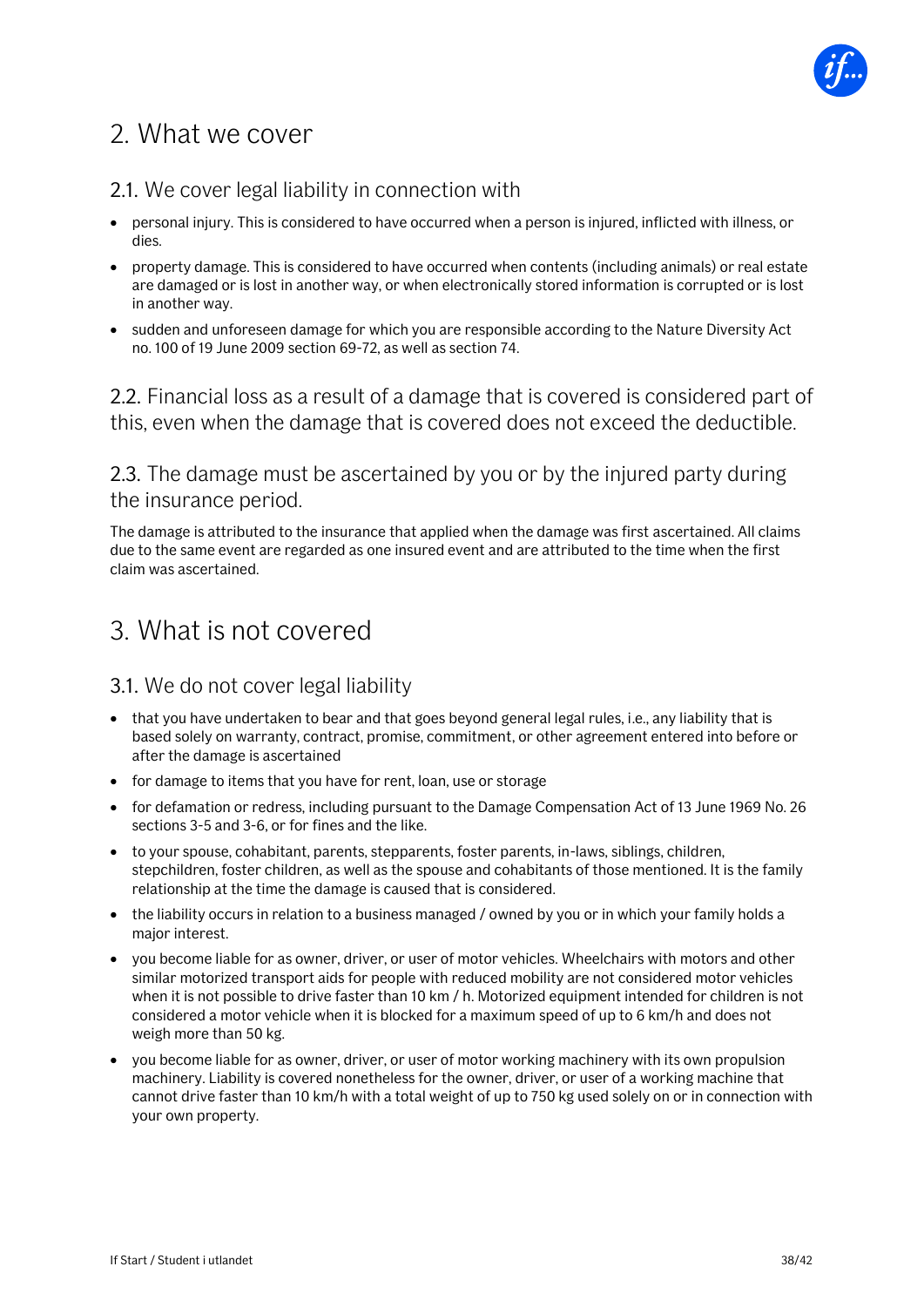

- you become liable for as owner, driver, or user of sailboat or motorized vessel. However, we do cover your legal liability as owner, driver, or user of a surfboard, canoe, kayak, and boat under 15 feet with an engine less than 10 hp.
- you become liable for as owner, driver, or user of aircraft. Hang glider, paraglider without engine and model aircraft / drones which are used exclusively for recreation, sports, and competition and that do not require an operator permit, in accordance with requirements from the Civil Aviation Authority, are not considered aircraft in this context.
- you become liable for as owner, rider, or user of registered trotting or racing horse.
- for property damage resulting from excavating, drilling, blasting, surveying, and demolition. The term blasting also includes the use of expansion mass.
- for the objective liability you have for your children's perpetration of damage, cf. the Act of 13 June 1969 no. 26 relating to damage compensation 1-2.
- when practicing an occupation or trade.
- you become liable for as owner of real estate that is not insured in If.
- for damage caused by negligence or the omission and the consequences of such damage.
- for pollution of air, water or ground, or damage caused by such pollution, unless the cause is sudden and unexpected. Pollution includes dust, noise, odor, light, and irradiation.
- for the spreading of contagious diseases between people, irrespective of how it occurred.
- for damage to items/property due to dry rot and decay or by the slow penetration of moisture.
- for direct or indirect loss as a result of asbestos, PCBs, or formaldehyde, or in connection with the use, treatment or decontamination of buildings containing these substances.
- <span id="page-38-0"></span>• for direct or indirect losses due to fungi or bacteria, genetically modified organisms, or the like.

## 4. Sum insured

Our total liability for damages is limited to NOK 10,000,000 per claim. Legal costs are also covered.

With Super coverage, our total liability is up to NOK 15,000,000 per claim.

Deductible is deducted as described in section A.7.4.

## <span id="page-38-1"></span>5. Your duties in case of injury

Damage that can be expected to lead to a claim for compensation must be reported to us without undue delay. The claim report must contain your birth number (11 digits).

When a claim for compensation has been raised against you, or against us, you are obliged to

- immediately provide us with all information relevant to the processing of the case
- at your own expense carry out the investigations and reports that we deem necessary, as well as to appear at negotiations or trials

If you, without our consent, admit liability for damages or negotiate a claim for compensation, this is not binding on us.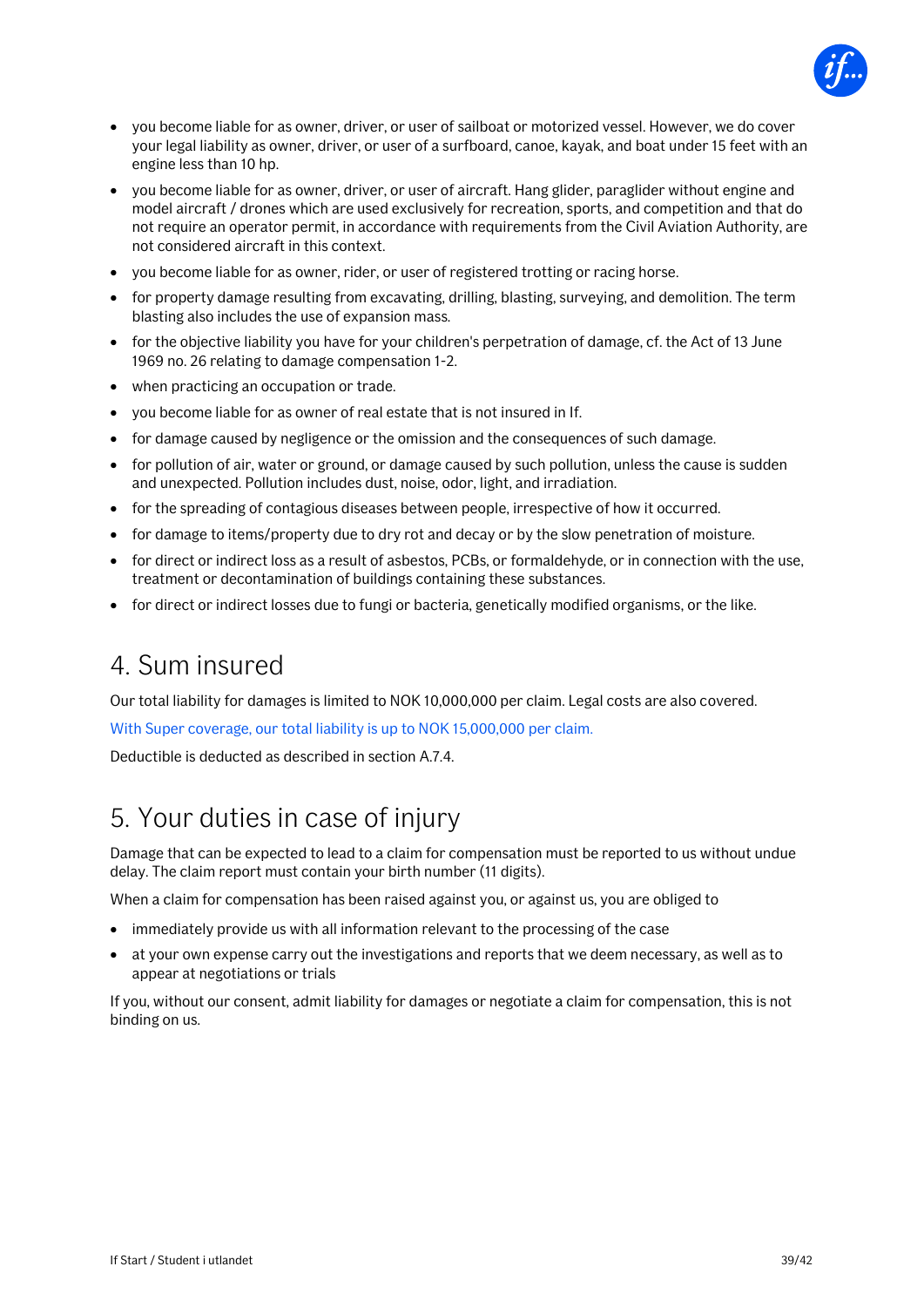

## <span id="page-39-0"></span>6. Processing of compensation claims

## 6.1. When a claim for compensation covered by the insurance exceeds the deductible, it is up to us to

- investigate whether liability exists
- negotiate with the claimant
- if necessary, prosecute the case in the courts

## 6.2. We pay our own costs in deciding the compensation issue even if the sum insured is thereby exceeded.

Any costs for an external lawyer and other expert assistance selected or approved by us, are paid by us to the extent that the sum of the costs and any compensation payments exceed the deductible.

If the claim for compensation and / or the basis for this is partly covered by the insurance and partly falls outside, the costs are distributed according to the parties' financial interest in the case.

If we are willing to settle the case or make the sum insured available, costs that later accrue beyond what is stipulated under Legal Aid Insurance will not be reimbursed.

6.3. We pay the part of the compensation that exceeds the deductible. We have the right to pay any compensation directly to the injured party.

## <span id="page-39-1"></span>7. Prerequisites, restrictions on use and safety regulations

Safety regulations (cf. FAL sections 4-8 and 4-11) are precautionary rules that have been established to prevent and limit damage. If you have neglected to comply with the safety regulations, or ensure that they are complied with, the right to compensation may lapse in whole or in part. The safety regulations also apply to the spouse / cohabitant (identification rules).

## 7.1. Safety regulations - supervision, storage, and control of tanks etc.

You must ensure that the authorities' rules for inspection, storage, and control of tanks, including containers with flammable liquids and other chemicals, are followed.

For buried tanks on insured real estate in If, the following also applies:

Buried tanks must be checked regularly and tanks, including pipelines, tested for leaks.

- The first inspection is carried out no later than 15 years after the tank was new, and then no later than every 5 years.
- Reconditioned tanks are checked for the first time no later than 10 years after the reconditioning, and then no later than every 5 years. Tanks where the wall thickness has been reduced by 50% or more cannot be reconditioned. The condition and quality control, including measured wall thicknesses, must be documented in writing.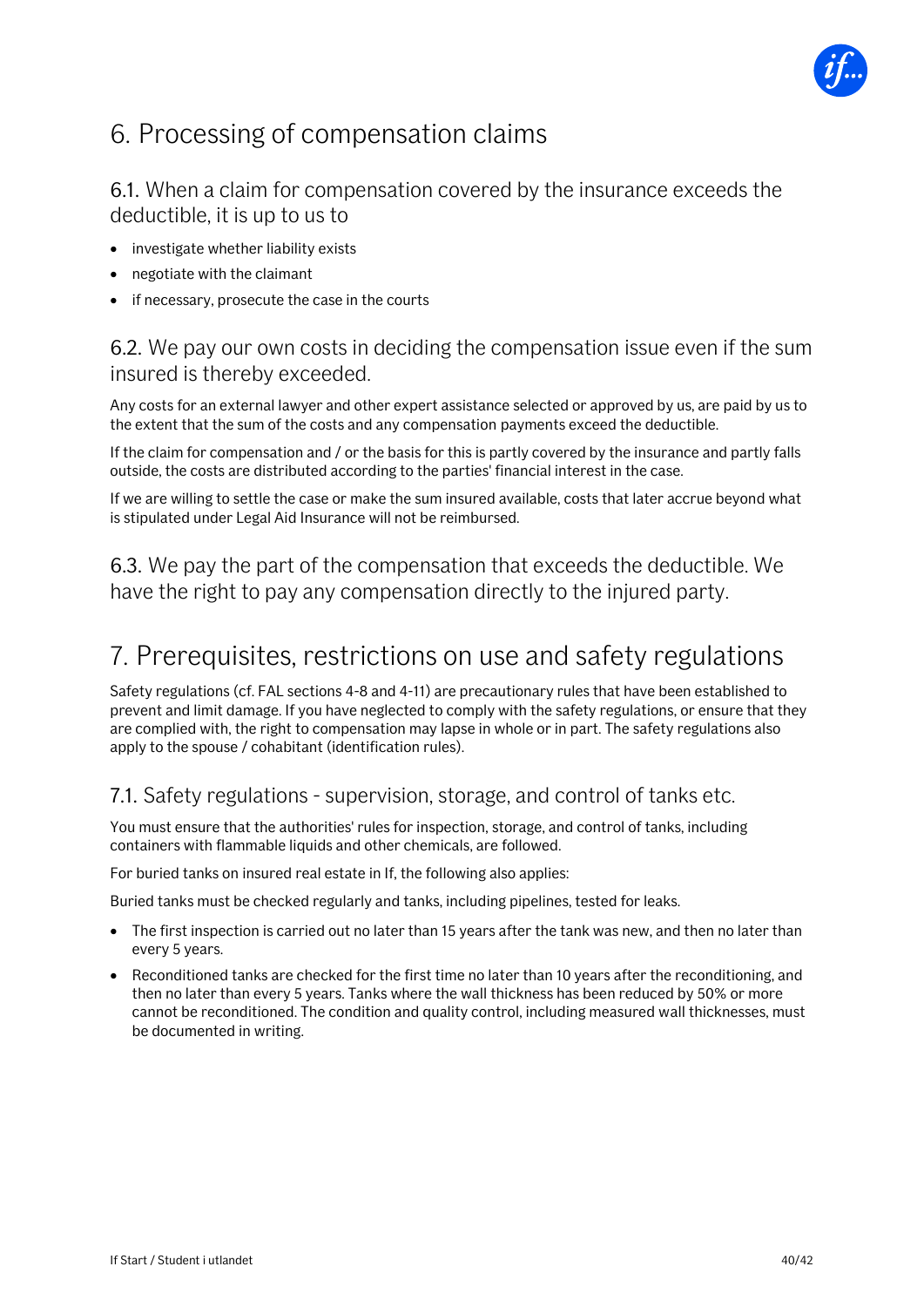

## <span id="page-40-0"></span>G – Exchange supplement

If it appears from the insurance certificate that you have an Exchange Supplement, the insurance also includes the points below, for the period specified in the insurance certificate.

In this chapter, the place of study is the place you have stated as your place of residence during the exchange stay, and which is under the insurance Exchange supplement in the insurance certificate.

## <span id="page-40-1"></span>1. Home Contents Insurance

The home contents insurance has been extended to also apply to your permanent residence at the place of study. The sum insured for home contents and personal property is limited to NOK 100,000.

## <span id="page-40-2"></span>2. If Europeiske Travel Insurance

The travel insurance has been extended, as follows:

- At the place of study, section 4 "Illness and accident while traveling" in chapter C If Europeiske Travel Insurance, applies round the clock.
- Travel insurance covers holiday and leisure travel worldwide for up to 45 days per trip, calculated from the time you leave your place of residence at the place of study until you return to the same place of residence. With Super coverage, the coverage is extended to the 60 days per trip.

## <span id="page-40-3"></span>3. Legal Aid Insurance

Legal aid insurance has been extended to apply

- at the place of study
- for disputes that arise during the first 45 days of a trip outside the place of study, calculated from the time you leave the place of residence at the place of study until you return to the same place of residence. With Super coverage, the coverage is extended to the first 60 days of a trip.

## <span id="page-40-4"></span>4. Liability Insurance

The liability insurance is extended to cover your legal liability for damage you have caused in your capacity as a private individual under the applicable law in the individual country, which occurs

- at the place of study
- during the first 45 days of a trip outside the place of study, calculated from the time you leave the place of residence at the place of study until you return to the same place of residence. With Super coverage, the coverage is extended to the first 60 days of a trip.